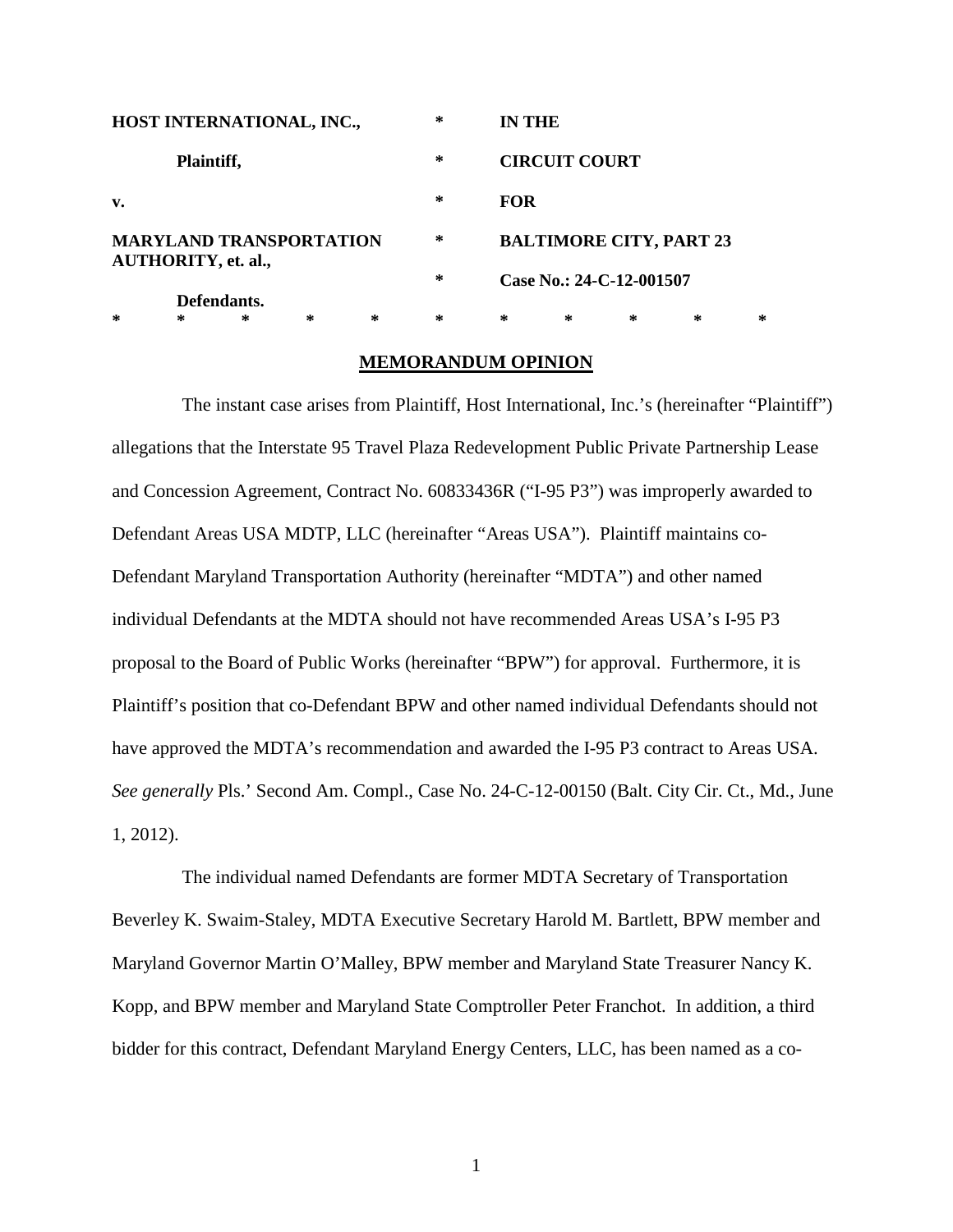Defendant for the purpose of seeking a declaratory judgment.<sup>[1](#page-1-0)</sup> (Second Am. Compl.  $\P$  15-24 (listing all parties).)

Plaintiff seeks relief based upon several causes of action specified in the body of the Second Amended Complaint, all asserting that the award of the I-95 P3 contract to Areas USA is improper, illegal, and should be found by this Court null and void. *Id.* ¶¶ 5-14, 32-122 (enumerating allegations). Based upon these allegations, Plaintiff requests the Court declare the contract illegal and void. *Id.* **[10** 123-149 (enumerating remedies). Further, Plaintiff requests this Court impose procedural requirements for any potential re-bidding process. *Id.* ¶¶ 134 (Count II), 139 (Count III), 149 (Count V). The relief requested is organized in Counts I through V that ask for, respectively, the Court issue a declaratory judgment (I), writ of mandamus (II), writ of administrative mandamus (III), and injunction (V). Count IV was adjudicated and dismissed with prejudice by this Court by memorandum opinion and order issued on July [2](#page-1-1)3, 2012.<sup>2</sup>

The case comes before this Court now upon MDTA's and Areas USA's Motions to Dismiss, filed on July 2, 2012 (Docket # 00012000 and 00010000). Plaintiff filed an Opposition to each on August 1, 2012 (Docket # 00012002). Defendants filed Reply briefs on August 8, 2012 (Docket # 00010003 and 00010004). A hearing was held on this matter on September 28, 2012.

Upon consideration of parties' filings and arguments, it is on  $5<sup>th</sup>$  day of November 2012, by the Circuit Court of Baltimore City, Part 23 ordered that Defendants' Motions to Dismiss are **GRANTED.** Plaintiff's Second Amended Complaint is dismissed with prejudice.<sup>[3](#page-1-2)</sup> The Court's reasoning is elaborated herein.

<span id="page-1-0"></span><sup>&</sup>lt;sup>1</sup> This co-Defendant has never been served.

<span id="page-1-1"></span> $2$  The Court found that the deliberative process privilege, encompassed within the umbrella of executive privilege doctrine, specifically applied.

<span id="page-1-2"></span><sup>&</sup>lt;sup>3</sup> As noted, *supra*, Count IV was previously dismissed.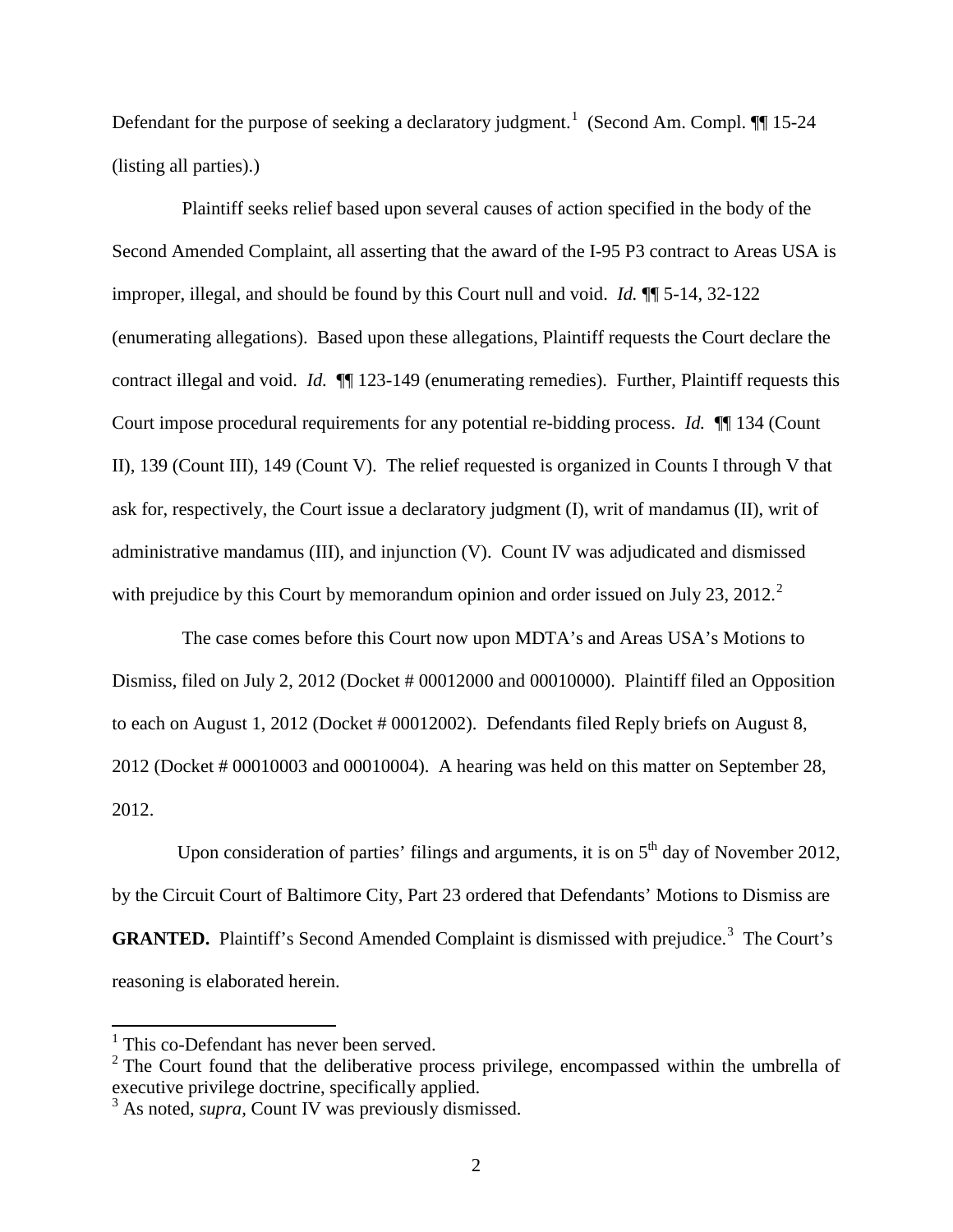# **I. FACTUAL AND PROCEDURAL BACKGROUND**

Plaintiff has operated two travel plazas along Maryland's stretch of Interstate 95, also known as the John F. Kennedy Memorial Highway, for nearly twenty-five years: the Chesapeake House in Cecil County and Maryland House in Harford County, Maryland. The plaza facilities include restaurants, automotive service stations, restroom facilities, and retail outlets. However, Plaintiff's contract with the State of Maryland, which began in 1987, expired in September 2012, unless renewed or extended. Approximately five million visitors pass through these two travel plazas each year. (Second Am. Compl. ¶¶ 2, 43-46.)

In March 2011, MDTA notified the legislature of its decision to seek a public-private partnership for the development and operation of the Maryland and Chesapeake Houses under a revised I-95 P3 proposal. *Id.* ¶ 52. A public-private partnership (hereinafter "P3") is a relatively new form of business arrangement in Maryland designed to further the public interest through State partnership with the private sector. *Id*. ¶¶ 32-35.

In the second decade of the  $21<sup>st</sup>$  Century, states across the United States<sup>[4](#page-2-0)</sup> are looking to "private-public partnership agreements" to create and improve infrastructure, while minimizing state funding requirements. Chasity H. O'Steen & John R. Jenkins, "Local Government Law Symposium: Article: We Built It, and They Came! Now What? Public-Private Partnerships in the Replacement Era," 41 *Stetson L. Rev.* 249, 251 (2012). Indeed, these public-private cooperative efforts have become in vogue globally in diverse sectors, especially infrastructure projects in the areas of transportation, education, and utilities. (Second Am. Compl. Ex. 3 at 11.) Abroad, transportation P3's have been employed in Australia, Belgium, Canada, France,

<span id="page-2-0"></span><sup>4</sup> Among them: Alaska, Arizona, California, Colorado, Florida, Illinois, Indiana, Maryland, Massachusetts, Minnesota, Missouri, Nevada, New Jersey, New Mexico, New York, North Carolina Oregon, Rhode Island, South Carolina, Texas, Utah, Virginia, and Washington. (Second Am. Compl. Ex. 3 at 13). The District of Columbia has also the P3 process. *Id*. at 12.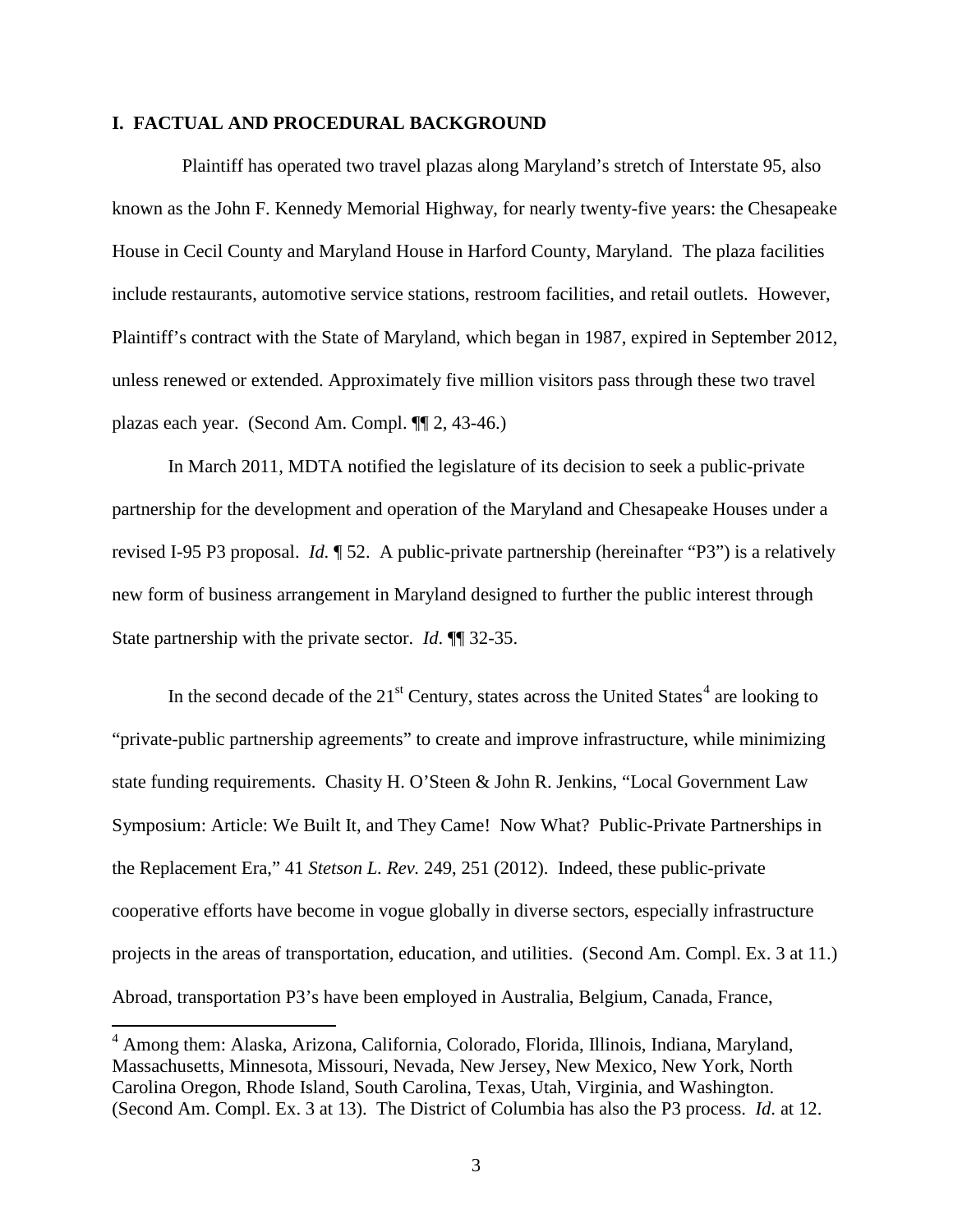Germany, Greece, Hungary, Italy, the Netherlands, Portugal, Spain, and the United Kingdom, among other nations. *About Partnerships Victoria*, State Government of Victoria (last visited Nov. 2, 2012), http://www.partnerships.vic.gov.au/CA25708500035EB6/0/ B2FD4F20E80A14B4CA2570AE00050F22?OpenDocument (discussing P3s in the southeastern Australian state of Victoria); *PPP Canada*, Public-Private Partnerships Canada (last visited Nov. 2, 2012), http://www.p3canada.ca/home.php (discussing the multiple P3 projects currently underway and already complete across Canada); Second Am. Compl. Ex. 3 at 12 (ranking European countries by P3 investment as a percentage of total public investment).

Besides helping to develop infrastructure with less state funding, P3 arraignments enable governments to delegate project risks and construction management to private parties, and in some cases, reduce costs and improve timeliness. Michael Saunders, Bridging the Financial Gap With PPPs, *Fed. Highway Admin.* (July/August 2006) (Vol. 70, No. 1, Pub. No. FHWA-HRT-2006-005), http://www.tfhrc.gov/pubrds/06jul/01.htm (click on the top link). While a new idea, P3 flexibility and partnership harkens back to  $18<sup>th</sup>$  and  $19<sup>th</sup>$  century governmental practice of relying on chartered corporations to build and run discreet infrastructure. O'Steen & Jenkins, *supra*, at 252.

In Maryland, P3 agreements are advocated as a means to address a costly infrastructure maintenance and improvement backlog during "the worst economic downturn since the Great Depression." *Final Report to the Governor and General Assembly*, Executive Summary, The Joint Legislative and Executive Commission on Oversight of Public-Private Partnerships, at 1 (Jan. 6, 2012). This rationale justified Maryland's first P3 law enacted in 2010, and the 2012 efforts to expand it. *See Fiscal and Policy Note (Revised)*, Department of Legislative Services, Maryland General Assembly (2010) (analyzing House Bill 1370); *Fiscal and Policy Note*,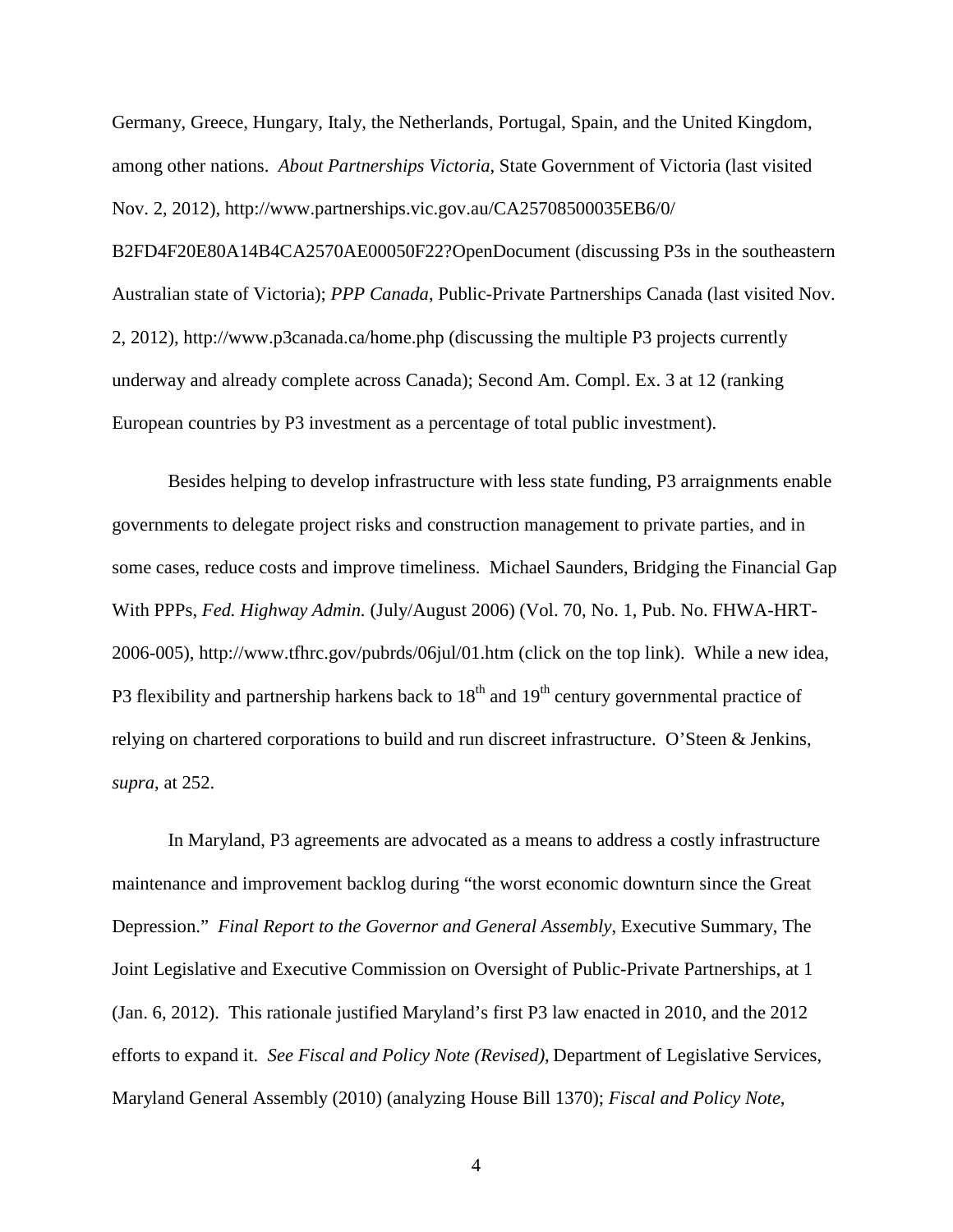Department of Legislative Services, Maryland General Assembly (2012) (analyzing Senate Bill 358); *Testimony on Public-Private Partnership Legislation, House Bill 576*, J. Hearing Before the H. Environmental and Appropriations Comms., 2012 Leg., 431st Sess. (Md. 2012) (Feb. 24, 2012; 1:00 PM); *Testimony on Public-Private Partnership Legislation, Senate Bill 358*, Hearing Before the S. Budget and Finance Comm., 2012 Leg., 431st Sess. (Mar. 7, 2012; 1:00 PM).

On June 27, 2011, MDTA issued the revised Request for Proposals (hereinafter "P3 RFP") for the award of the I-95 P3. MDTA sought a party to lease the Maryland and Chesapeake Houses and enter into a concession agreement for thirty-five years, during which time the private-sector partner would be fully responsible for redeveloping and then maintaining and operating these travel plazas. The P3 RFP provided descriptions of the project's requirements and the evaluation criteria to be used to select the winning proposal. The contract is estimated to be worth approximately \$400 million. Plaintiff, Areas USA, and Maryland Energy Centers, LLC all submitted bids for consideration. (Second Am. Compl. ¶¶ 1-2, 23-24, 52-58 & Ex. 1.)

On January 23, 2012, MDTA awarded the contract to Areas USA and informed Plaintiff the next day. *Id.* ¶ 73 & Ex.12. MDTA's choice remained subject to approval by the BPW, after sufficient time for review and comment by the legislature. *Id.* ¶¶ 36-37, 76-78, 129, 146. MDTA presented its recommendation to the BPW on February 22, 2012. *Id.* ¶¶ 29-31.

Meanwhile on February 17, 2012, Plaintiff filed a bill of complaint in the Circuit Court for Montgomery County, Maryland, to prevent BPW's award of the I-95 P3 contract to Areas USA. Plaintiff moved for a temporary restraining order the same day. BPW halted its deliberation. After the court granted and then dissolved a temporary restraining order, BPW awarded the I-95 P3 contract to Areas USA on March 7, 2012. *Id*.; Case Information, *Host v.*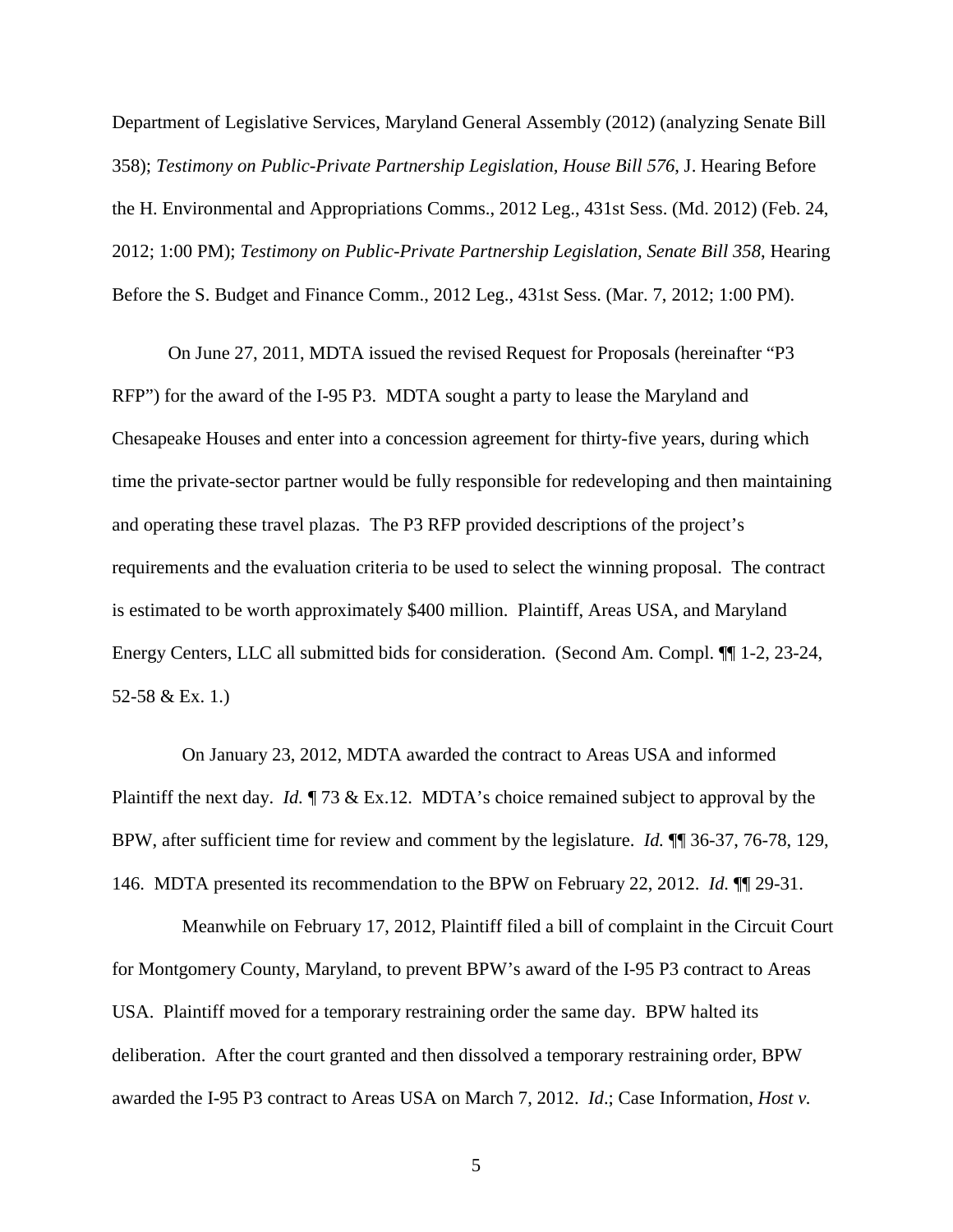*Md. Transp. Auth.*, Case No. 359407V, Md. Jud. CaseSearch (Montgomery County Cir. Ct., Md., Feb. 17, 2012), http://casesearch.courts.state.md.us/inquiry/inquiry-index.jsp.

Defendants challenged Plaintiff's chosen venue. Plaintiff consented to transfer the litigation to the Circuit Court for Baltimore City to be decided on the merits. *Id.* ¶ 31. The Circuit Court of Montgomery County ordered the transfer on March 19, 2012. Plaintiff filed its Second Amended Complaint on June 1, 2012 (Docket # 44591835), which is now the subject of Defendants' Motions to Dismiss.

#### **II. STANDARDS OF REVIEW**

#### **A. Motion to Dismiss**

Under a motion to dismiss, a court assumes the "well-pled facts in the complaint, and reasonable inferences drawn from them, in a light most favorable to the non-moving party." *Converge Servs. Group, LLC v. Curran*, 383 Md. 462, 475, 860 A.2d 871 (2004) (citation omitted); *accord RRC Northeast, LLC v. BAA Md., Inc.*, 413 Md. 638, 643, 994 A.2d 430 (2010). A court should "order dismissal only if the allegations and permissible inferences, if true, would not afford relief to the plaintiff, i.e., the allegations do not state a cause of action for which relief may be granted." *RRC Northeast, LLC*, 413 Md. at 643. Plaintiff's exhibits incorporated into a complaint are considered. *D'Aoust v. Diamond*, 424 Md. 549, 572, 36 A.3d 941 (2012); *Converge Servs.*, 383 Md. at 475. A court looks solely at the plaintiff's complaint, and no new facts introduced by motions to dismiss are considered. *D'Aoust*, 424 Md. at 572; *Columbia Real Estate Title Ins. v. Caruso*, 39 Md. App. 282, 283-284, 384 A.2d 468 (1978).

A court tests the non-moving party's factual grounds to assess if the grounds entitle the party to legal remedy. *RRC Northeast, LLC*, 413 Md. at 643; *Converge Servs.*, 383 Md. at 475. The *Maryland Rules* facilitate this process. Md. Rule 2-303(a) (2012) states that "[e]ach cause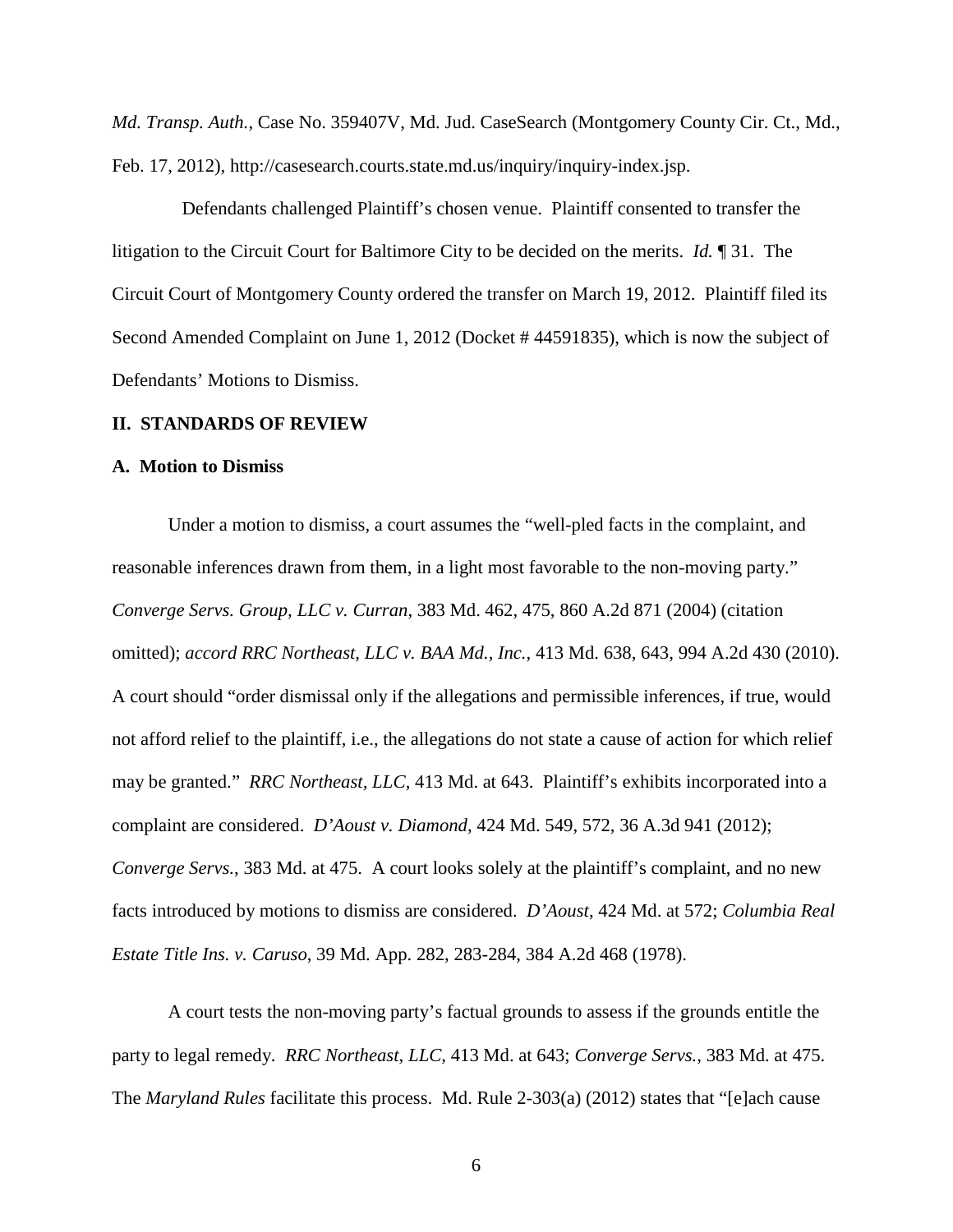of action shall be set forth in a separately numbered count." The Rule facilitates the clear expression of causes of action sustaining a plaintiff's complaint, and also provides clarity testing them, count by count, pursuant to a motion to dismiss. In the instant case, Plaintiff's counts are not based upon the legal causes of action for relief. *See* Second Am. Compl., Counts I–V. Rather, counts correspond to specifically sought legal remedies. *Id.*

Because a motion to dismiss focuses on whether or not a plaintiff has stated a legal cause of action, *see Converge Servs.*, 383 Md. at 475, 860 A.2d at 878 the organization of Plaintiff's Second Amended Complaint in interweaving of causes of action into the factual pleading presents an organization incongruity with Md. Rule 2-303(a) (2012) and this Court's procedural posture. Nevertheless this Court shall address the causes of action raised by the Second Amended Complaint substantially and fairly, because technical pleading is not required. *See* Md. Rule 2-303(b), (e) (2012).

# **B. Reorganization of Plaintiff's Causes of Action and Remedies**

Faced with this incongruity and for the purposes of clarity, a court can organize causes of action necessary for consideration under a defendant's motion to dismiss. In *Carvel v. Ross*, the U.S. District Court for the Southern District of New York reorganized Plaintiff's six express causes of action into four broader categories, because the reorganization enabled the court to "more appropriately addres<sup>[s]"</sup> the legal claims. 2011 U.S. Dist. LEXIS 25203 at  $*32 \& *32$  n. 4 (S.D.N.Y. February 16, 2011).

In *Spangler v. Dan A. Sprosty Bag Co.*, the trial court under review by the Maryland Court of Appeals had rejected a defendant's motion to dismiss which did not specifically address the pleading, but rather "demurred to the whole bill." 183 Md. 166, 173, 36 A.2d 685 (1944).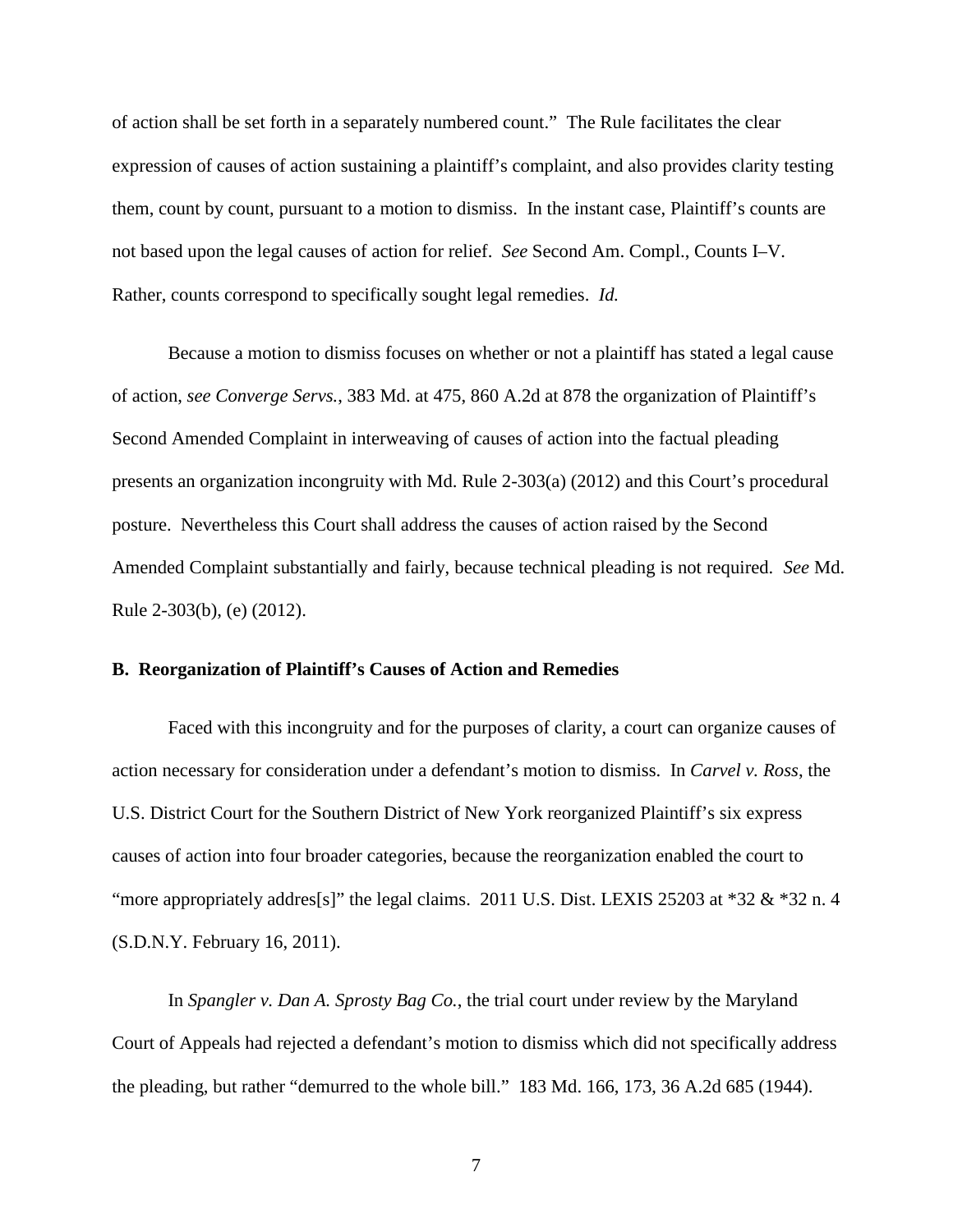The Court of Appeals, for the purposes of best addressing the legal issues in dispute, "conveniently grouped" defendant's objections into six specific legal challenges to plaintiff's complaint. *Id.*

Likewise, this Court is presented with the task of testing Plaintiff's causes of action in the Second Amended Complaint for sufficiency under a motion to dismiss, as well as testing the sufficiency of the remedies sought in Counts I through V. This Court will reorganize Plaintiff's factual and legal pleading into identifiable causes of action to perform this duty. Additionally, this Court shall construe Plaintiff's stated causes of action liberally in an effort to enable review of the pleading under the requisite standard.

# **C. Statutory Construction[5](#page-7-0)**

Whether an agency action is in compliance with law, or arbitrary and capricious and so contrary to law, requires a court to interpret the meaning of the applicable law governing the action. To do so involves the judicial practice of statutory construction. Maryland courts give credence to the plain meaning of a statute's language. As the Court of Appeals has said, "In statutory interpretation, our primary goal is always 'to discern the legislative purpose, the ends to be accomplished, or the evils to be remedied by a particular provision, be it statutory, constitutional or part of the Rules.'" *Doe v. Montgomery County Bd. of Elections*, 406 Md. 697, 712-713, 962 A.2d 342 (2008) *(quoting Barbre v. Pope*, 402 Md. 157, 172, 935 A.2d 699 (2007)). Maryland courts begin with the plain meaning of the statute first. *Id.*

The plain meaning of a statute is what the language of the statute says in context, so that "reading the statute as a whole," a court ensures that "'no word, clause, sentence or phrase is

<span id="page-7-0"></span> $<sup>5</sup>$  Although this section of the Opinion has been placed under the Part II heading "Standards of</sup> Review," it is especially germane to Part III.B ("Maryland General Procurement") law, *infra,*  given that the main focus of that section is statutory interpretation.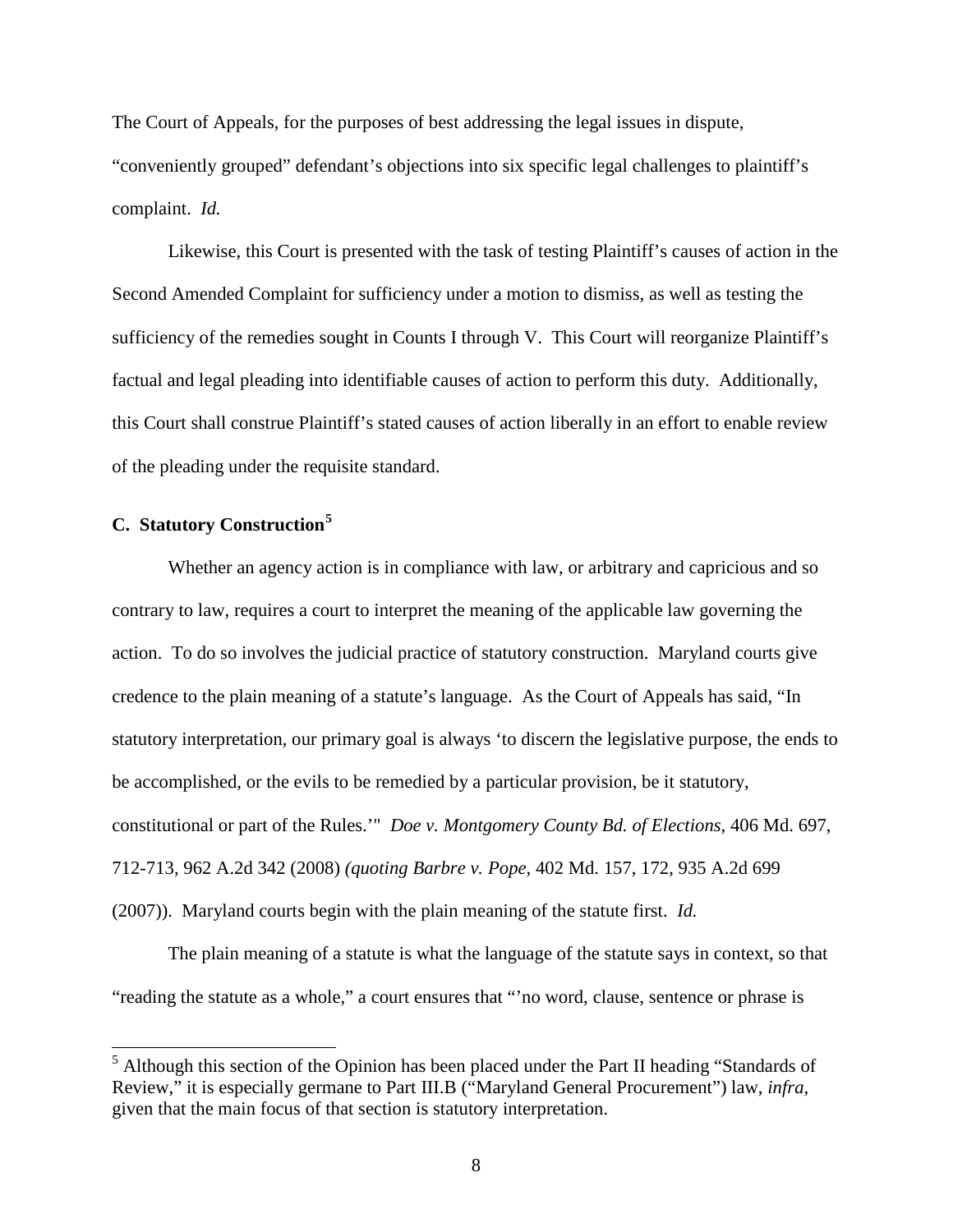rendered surplusage, superfluous, meaningless or nugatory.'" *Id. (quoting Barbre*, 402 Md. at 172). Further, where there exists a larger statutory scheme, courts read the statute's language in light of the entire schematic context. *Id.* If the language of the applicable law is "clear and unambiguous," a court does not need to scrutinize beyond the statute. The analysis ends. *Id. (citing Barbre*, 402 Md. at 172; *City of Frederick v. Pickett*, 392 Md. 411, 427, 897 A.2d 228 (2006); *Davis v. Slater*, 383 Md. 599, 604-05, 861 A.2d 78 (2004)). However if the statute is ambiguous, which means "subject to more than one interpretation," courts look to "legislative history, case law, statutory purpose, as well as the structure of the statute." *Id.* (citations omitted).

# **D. Judicial Review of Quasi-Judicial versus Quasi-Legislative Agency Actions**

Administrative agency decisions can be classified into three main categories – discretionary, factual, and legal. Normally, courts review discretionary agency decisions under the arbitrary and capricious standard. *Bd. of Educ. v. Somerset Advocates for Educ.*, 189 Md. App. 385, 400-401, 984 A.2d 405 (2009); *Bond v. Dep't of Pub. Safety & Corr. Servs.*, 161 Md. App. 112, 123, 867 A.2d 346 (2005) *(citing Spencer v. Md. State Bd. of Pharmacy*, 380 Md. 515, 529-30, 846 A.2d 341 (2004)). This standard is highly deferential to the agency, a court will not intervene unless the agency "exercises its discretion in an arbitrary and capricious manner." *Bond*, 161 Md. App. at 124. In other words, when an agency makes a purely discretionary decision – "neither making finds of fact nor drawing conclusions of law" *Id. (citing Spencer*, 380 Md. at 529-30) – "[a]s long as an administrative agency's exercise of discretion does not violate regulations, statutes, common law principles, due process and other constitutional requirements, it is ordinarily unreviewable by the courts." *Bond*, 161 Md. App. at 123-24 *(quoting Spencer*, 380 Md. at 531).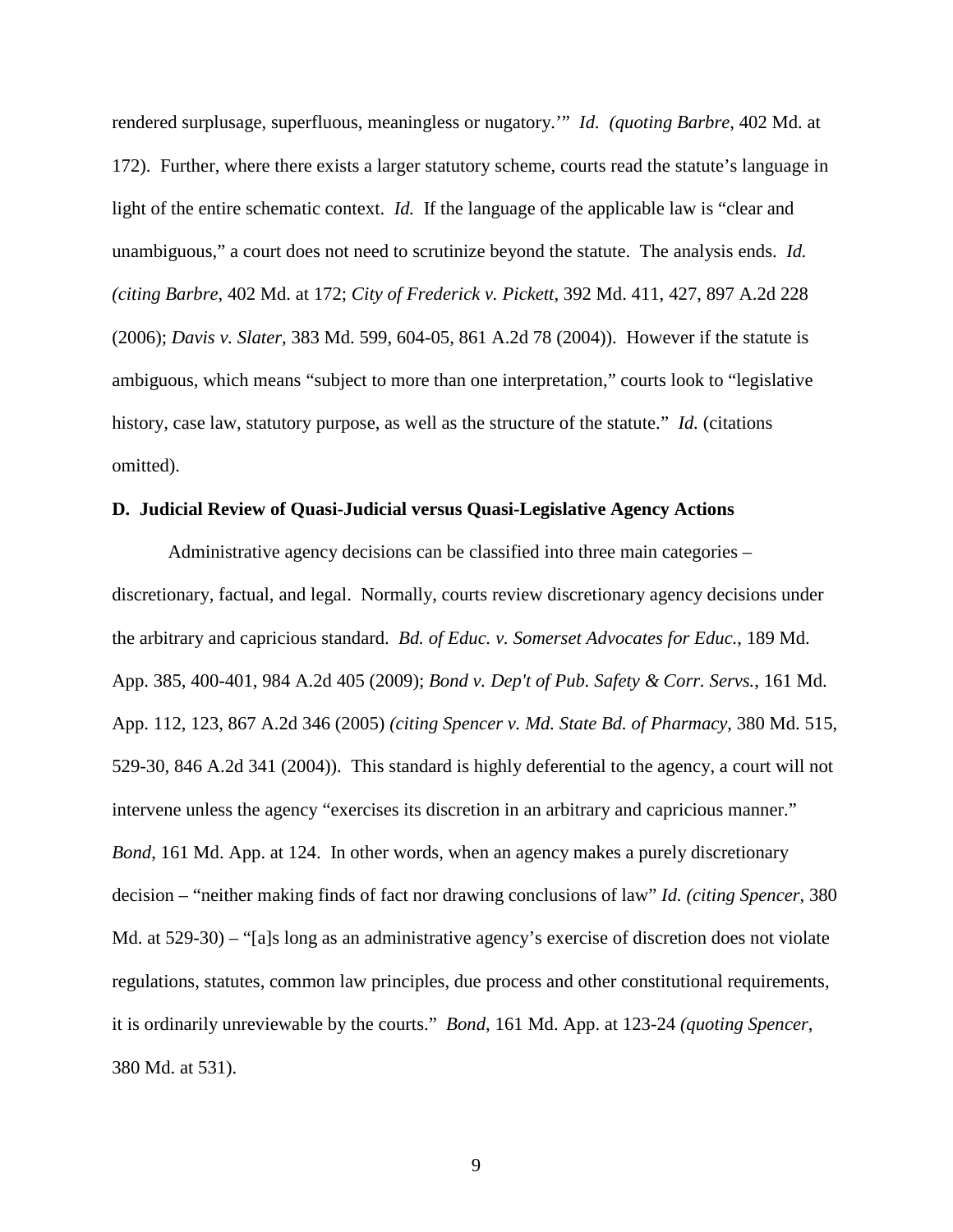Agencies enjoy less discretion with regard to factual determinations. Where an agency is primarily engaged in making factual determinations, a court reviews the decision to see if there is "substantial evidence" to support the agency's determination. *See Bond*, 161 Md. App. at 122-23. Finally, courts do not at all "hesitate to overturn an agency's erroneous *legal* conclusions," though they will offer some degree of deference to the agency's construction and understanding of the laws each agency administers in their own specialized fields. *Id.*

Seeing as MDTA is not required to partner with the private sector to refurbish the plaza facilities at issue here and that no factual determinations or legal conclusions have been made, it is clear to this Court that the decision MDTA made concerning the entire P3 project in question can be classified as purely discretionary.

The next inquiry that must be made to ascertain what standard of review should be applied is resolving whether the agency decision can be classified as quasi-legislative or quasijudicial. This case centers on the I-95 P3 process undertaken by the MDTA to select a corporate partner to rebuild and manage two busy travel plazas, starting in September 2012. The BPW voted to adopt and finalize the contract that MDTA recommended. *See generally* Second Am. Compl. The Court of Appeals stated in *Md. Overpak Corp. v. Mayor of Baltimore*, 395 Md. 16, 33, 909 A.2d 235 (2006) (citations omitted):

The outcome of the analysis of whether a given act is quasi-judicial in nature is guided by two criteria: (1) the act or decision is reached on individual, as opposed to general, grounds, and scrutinizes a single property; and (2) there is a deliberative fact-finding process with testimony and the weighing of evidence. The Armstrong III court emphasized the fact-finding process as the most weighty criterion.

In 2012, the Court of Appeals reaffirmed this standard:

an agency acts in a quasi-judicial function when "(1) the act or decision is reached on individual, as opposed to general, grounds, and scrutinizes a single property . . .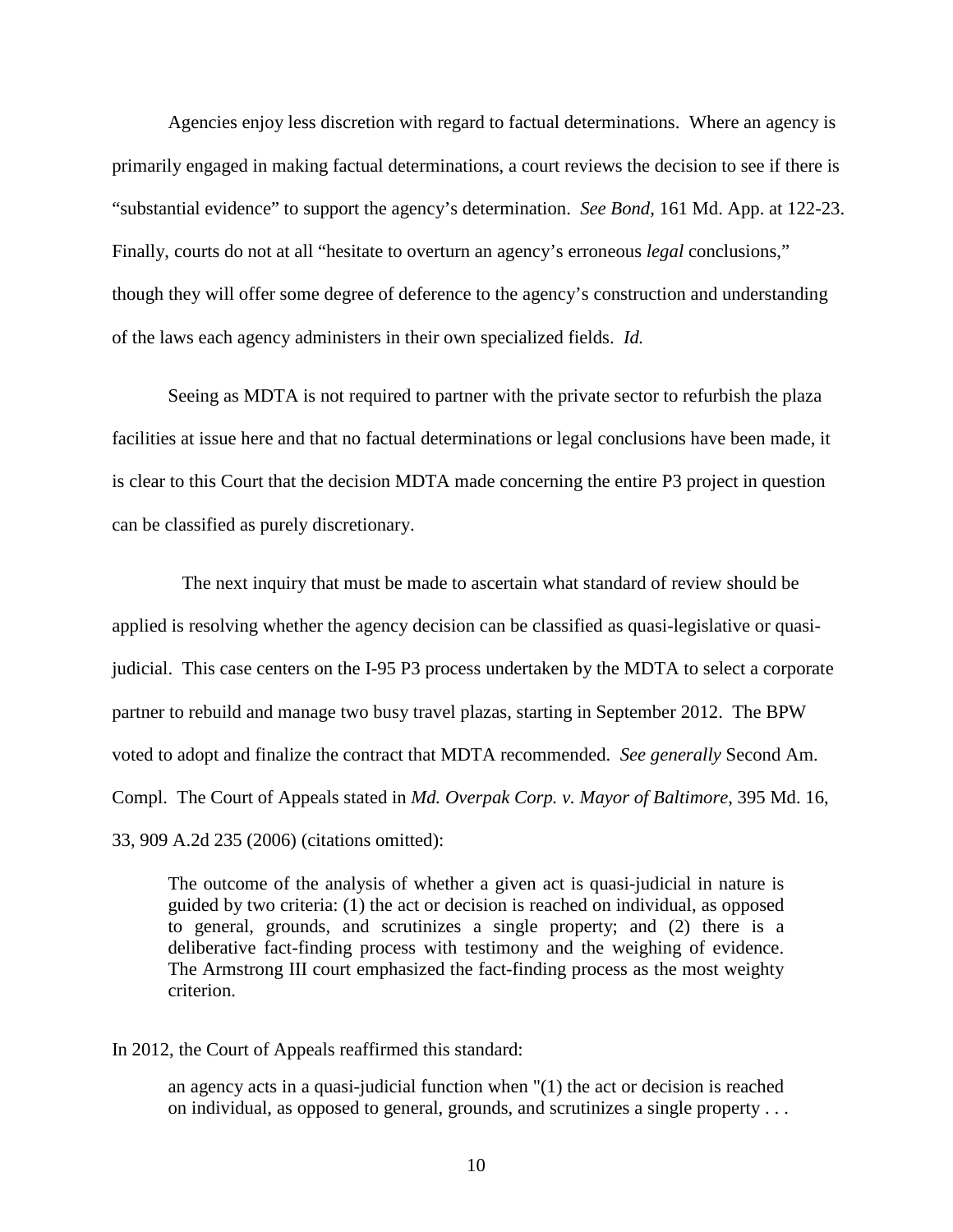and (2) there is a deliberative fact-finding process with testimony and the weighing of evidence." Normally, that requires a contested case hearing.

*Md. Bd. of Pub. Works v. K. Hovnanian's Four Seasons at Kent Island, LLC*, 425 Md. 482, 514-515, 42 A.3d 40 (2012) *(citing Armstrong v. Mayor of Baltimore*, 169 Md. App. 655, 906 A.2d 415 (2006); *Md. Overpak*, 395 Md. at 33).

Under the first factor of *K. Hovnanian's Four Seasons* and *Md. Overpak*, the BPW evaluated a 35-year I-95 P3 agreement under general grounds applicable to the public interest, not according to individual pleas and rights of competing proposers. This process shows that MDTA's and BPW's I-95 P3 conduct was quasi-legislative in nature, because the grounds of their decision were general facts in the public realm, especially facts concerning what constitutes the public interest. Under the second factor, while the BPW did deliberate on factual matters, such as advantages and disadvantages of proposals under consideration, MDTA and BPW did not do so in "a contested case hearing." *K. Hovnanian's Four Seasons*, 425 Md. at 514-15. BPW's decision-making is not judicial because BPW was not making a court-like decision. *See Lewis v. Gansler,* 204 Md. App. 454, 475, 42 A.3d 63 (2012) *(citing Talbot County v. Miles Point Prop., LLC*, 415 Md. 372, 387-88, 2 A.3d 344 (2010) (in turn, *citing* 1 Kenneth C. Davis, *Administrative Law Treatise* § 7:02 (1958))) ("Generally, adjudicative facts concern questions of 'who did what, where, when, how, why, [and] with what motive or intent,' while legislative facts 'do not usually concern the immediate parities but are general facts which help the tribunal decide questions of law and policy and discretion.' "). BPW's decision was not judicial because it lacked the adversarial trappings of competing "testimony" and a neutral decision maker's "weighing" of evidence. Instead, the administrative action is quasi-legislative**.**

Judicial review of administrative agency's quasi-legislative functions is encompassed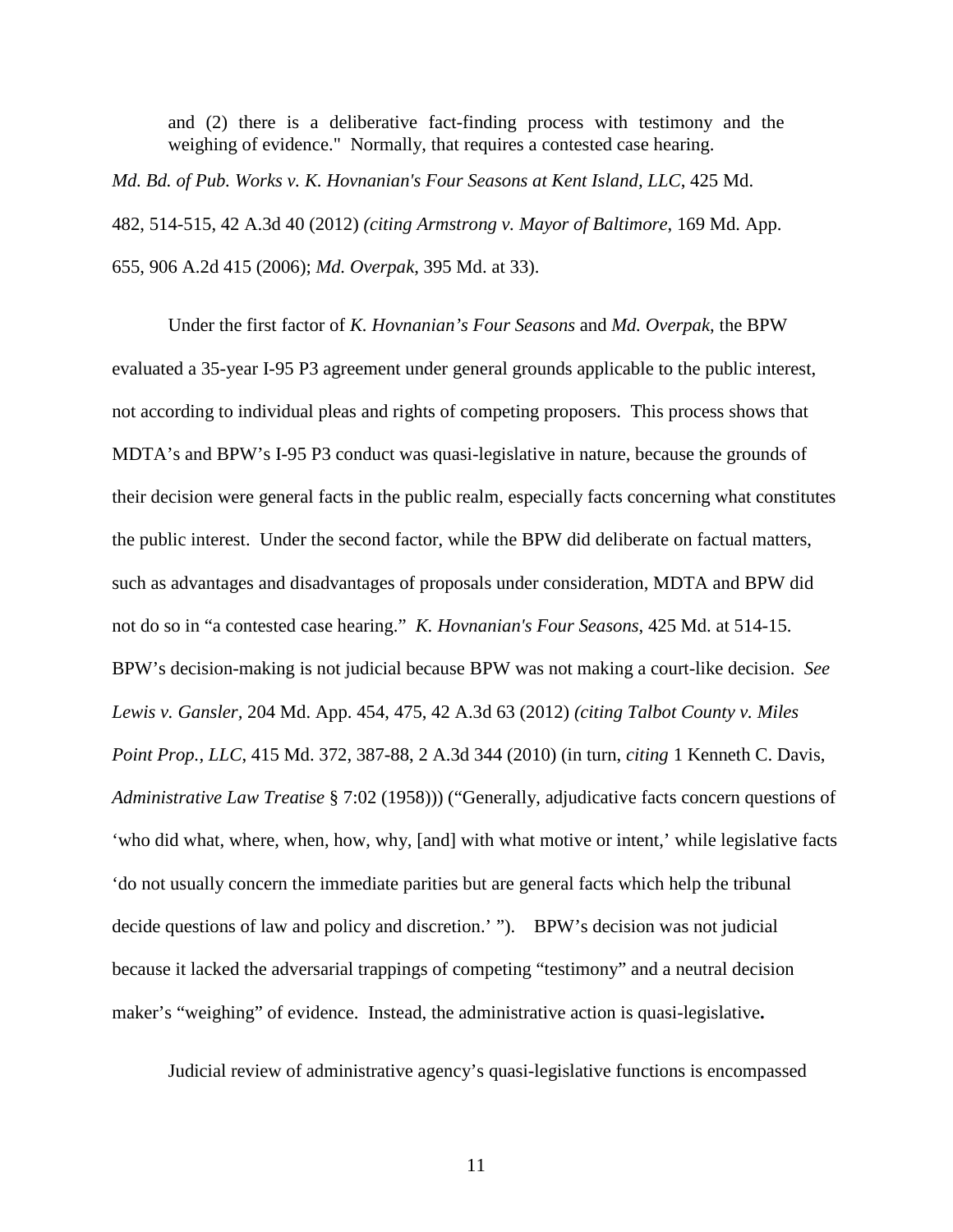within the usual arbitrary and capricious standard of purely discretionary actions.<sup>[6](#page-11-0)</sup> After synthesizing various similar, but non-identical standards of judicial review for quasi-legislative administrative action, the Maryland Court of Special Appeals distilled the following rule regarding judicial review of quasi-legislative action by an agency: the reviewing court does not "consider whether the agency's decision was arbitrary, capricious or unsupported by substantial evidence. Rather, [it] decide[s] whether the agency 'was acting within its legal boundaries.'  $\cdot$ <sup>[7](#page-11-1)</sup> *Lewis*, 204 Md. App. at 482 *(citing Judy v. Schaefer*, 331 Md. 239, 266, 627 A.2d 1039 (1993)) (emphasis added); *accord Fogle v. H & G Restaurant*, 337 Md. 441, 453-54, 654 A.2d 449 (1995); *Oyarzo v. Dept. of Health*, 187 Md. App. 264, 288, 978 A.2d 804 (2009) (limiting the scope for judicial review of quasi-legislative functions to "(a) whether quasi-legislative responsibilities have been properly granted to the agency, and (b) whether those responsibilities have been carried out in accordance with traditional standards of procedural and substantive fair play"). Once a reviewing court has "satisfied [itself] that the agency was acting within the scope of its authority and not otherwise contrary to law, [its] review ends." *Lewis*, 204 Md. App. at 483. This standard of judicial review of administrative agency action is the narrowest in scope and most deferential to the agency. *See Armstrong v. Mayor of Baltimore*, 169 Md. App. at 668 (stressing that "[u]nlike ordinary statutory or nonstatutory judicial review of administrative decisions, legislative actions are subject to much more limited review"). Thus, any actions and

<span id="page-11-0"></span><sup>6</sup> *Cf. Judy v. Schaeffer*, 331 Md. 239, 241, 627 A.2d 1039 (1993) (comparing the criteria for a court's evaluating an agency's quasi-legislative action with an agency's quasi-judicial action, which are subject to the courts' assessing whether the agency action was "arbitrary, capricious, or unsupported by substantial evidence").

<span id="page-11-1"></span> $<sup>7</sup>$  Fleshing out the rather nebulous term "legal boundaries" poses a bit of a challenge, as this</sup> Court was unable to locate a great deal of case law illuminating the meaning. A 1947 Court of Appeals case proved partially instructive, describing how the scope quasi-legislative judicial review commands that the Court "find that the result of the [administrative agency's] action is beyond the police power and deprives the [plaintiff] of property without due process of law." *Mayor of Baltimore v. Biermann*, 187 Md. 514, 523, 50 A.2d 514 (1947).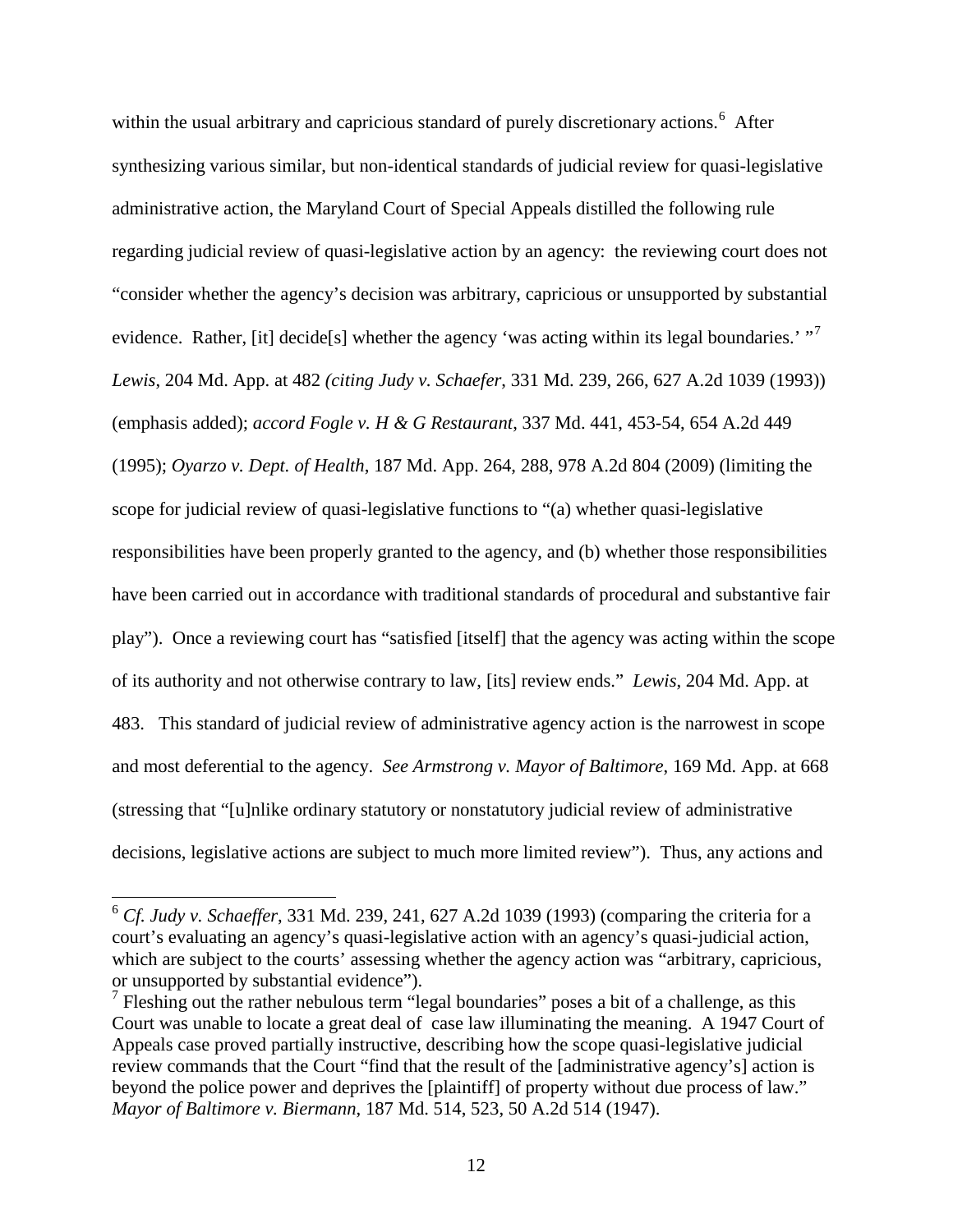functions that MDTA or BPW performed in association with the I-95 P3 project and agreement shall be judged under the most deferential (to the agency) "acting within the agency's legal boundaries" standard and not the less deferential (to the agency) arbitrary and capricious standard.

# **III. CAUSES OF ACTION**

# **A. Outline of Plaintiff's Claims**

Plaintiff alleges that the process of awarding the I-95 P3 contract to Areas USA violated applicable laws and regulations. This allegation requires the interpretation of applicable statutes and regulations cited by Plaintiff. For clarity, Plaintiff's claims can be arrayed as follows:<sup>[8](#page-12-0)</sup>

(i) MDTA's I-[9](#page-12-1)5 P3 proposal process violated the Maryland General Procurement Law.<sup>9</sup>

(ii) MDTA's I-95 P3 proposal process violated the Maryland Minority Business

Enterprise Law.<sup>[10](#page-12-2)</sup>

(iii) MDTA's I-95 P3 proposal process violated their own regulatory duties to treat Plaintiff "fairly and equally," to separate financial and technical evaluative factors in consideration and analysis, and to expressly rank evaluative factors.<sup>11</sup> (Second Am. Compl.  $\mathcal{J}\P$ 11, 38, 41, 71-75, 97-101, 112-116, 120-21.)

<span id="page-12-0"></span><sup>&</sup>lt;sup>8</sup> This Court's capacity and necessity to group Plaintiff's legal claims in a manner enabling evaluation of them was discussed in Part II of this opinion. The Court cited for authority and example: *Spangler*, 183 Md. at 173; *Carvel*, 2011 U.S. Dist. LEXIS 25203 at \*32 & \*32 n. 4; and *Buchanek v. City of Victoria*, 2008 U.S. Dist. LEXIS 67637 at \*12 & \*12 n.2 (S. D. Tex. August 28, 2008).

<span id="page-12-1"></span><sup>9</sup> *See infra* Part III.B.

<span id="page-12-2"></span><sup>10</sup> *See infra* Part III.C.

<span id="page-12-3"></span><sup>11</sup> *See infra* Part III.D.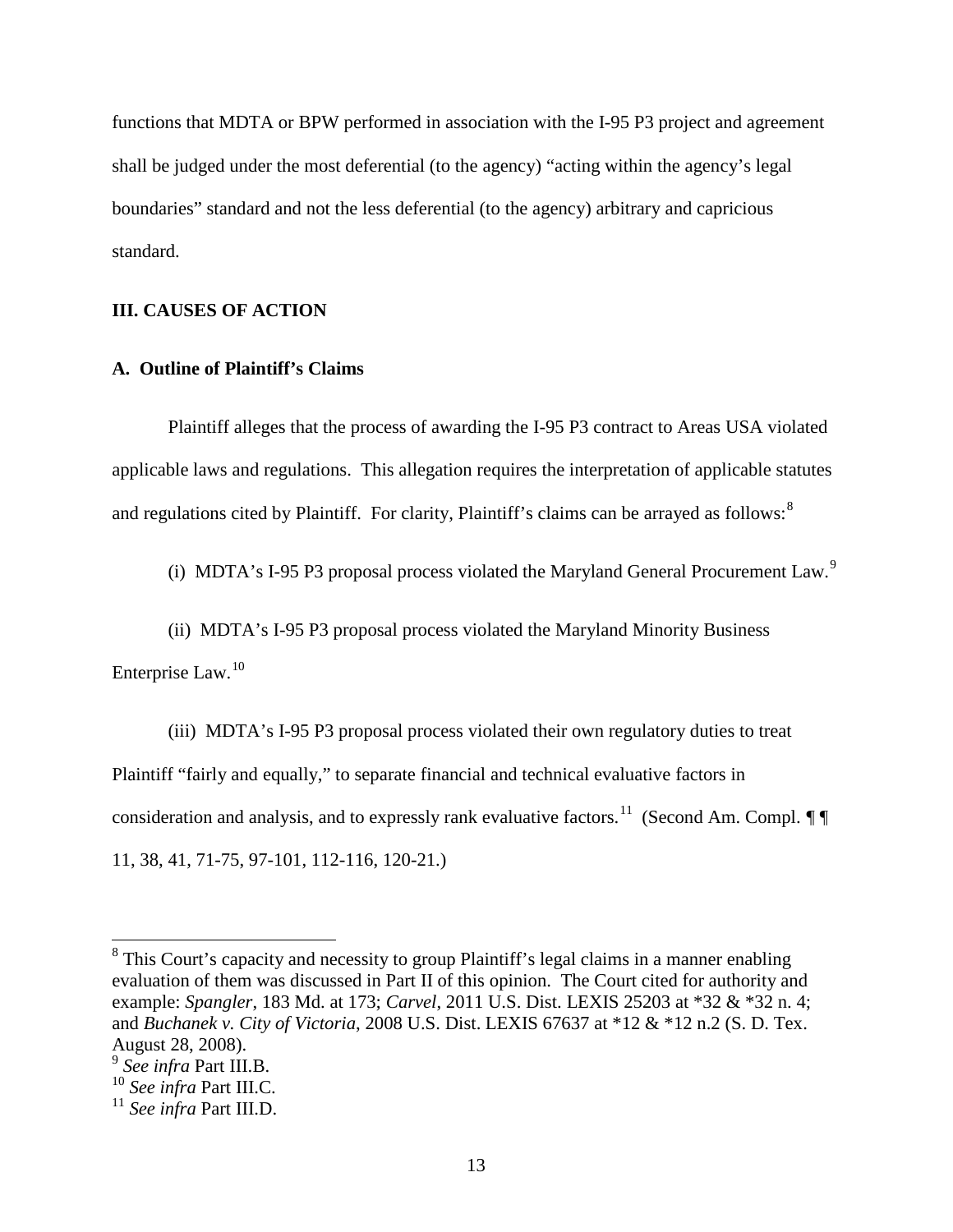(iv) MDTA's discussion of proposals for this contract in a session closed to the public on Jan. 12, 2012, violated the Maryland Open Meetings Act, Md State Gov. Code Ann. § 10-501 *et seq.* (2012).<sup>12</sup> (Second Am. Compl. ¶ 14.)

(v) Areas USA's employment of a firm named Jacob Engineering Group as a consultant on an unrelated "Florida turnpike project" was illegal because MDTA's request for proposals ("P3 RFP") specifically forbid that named consultant group from working on the Maryland proposal.<sup>[13](#page-13-1)</sup> (Second Am. Compl.  $\P$  12.)

(vi) MDTA conducted an arbitrary and capricious I-95 P3 process when the MDTA $^{14}$  $^{14}$  $^{14}$ :

1. acted in a biased and capricious manner by favoring the proposal of Areas USA by bargaining exclusively with Areas USA, helping only Areas USA improve their proposal, and not providing these opportunities to Plaintiff,<sup>[15](#page-13-3)</sup> (Second Am. Compl.  $\P$ 64-69, 76-78);

2. acted in a biased and capricious manner in favor of the proposal of Areas USA and against Plaintiff's proposal by misrepresenting these proposals to legislative commentators and BPW decision-makers through creation and publication of false data and false analysis in published reports,  $^{16}$  $^{16}$  $^{16}$  (Second Am. Compl. ¶ [ 79, 110-111);

3. and further acted in a biased and capricious manner when MDTA misled Plaintiff concerning the evaluative process for proposals, and exhibited invective-filled

<span id="page-13-0"></span><sup>12</sup> *See infra* Part III.E.

<span id="page-13-1"></span><sup>13</sup> *See infra* Part III.F.

<span id="page-13-2"></span><sup>14</sup> *See infra* Part III.G.

<span id="page-13-3"></span><sup>15</sup> *See infra* Part III.G.1.

<span id="page-13-4"></span><sup>16</sup> *See infra* Part III.G.2.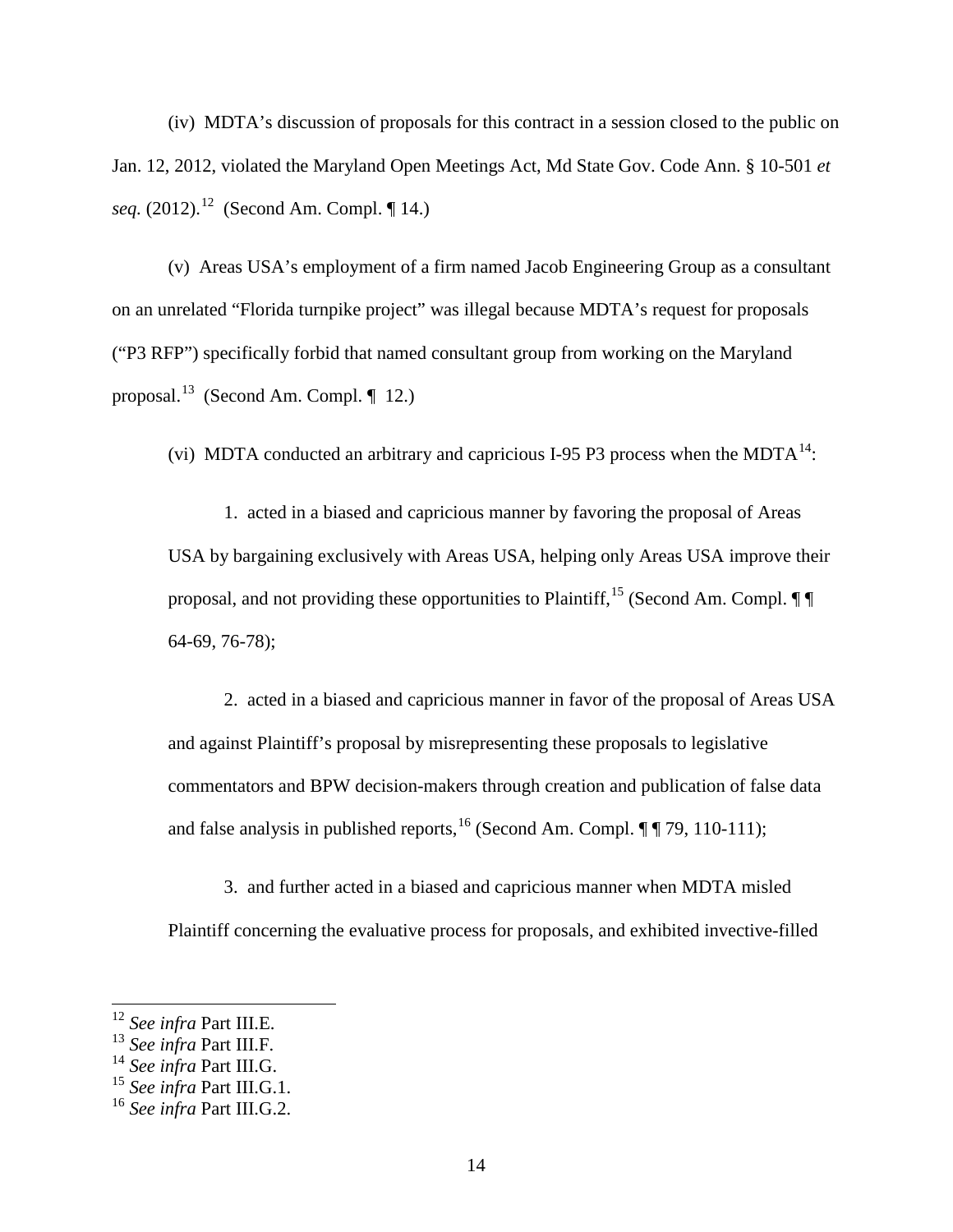animus toward Plaintiff, through the actions of two MDTA agents, thus invalidating the proposal process.<sup>[17](#page-14-0)</sup> (Second Am. Compl.  $\P\P$  6, 60.)

(vii) Last, BPW was not permitted to approve MDTA's recommended I-95 P3 contract with Areas USA before submission of MDTA analysis in report form to all three Maryland legislative committees required by Md. Trans. Code Ann. § 4-205 and §4-406(f) (2012), and submission was made to two out of three required committees only, and therefore BPW's award of the I-95 P3 contract to Areas USA is illegal and void.<sup>18</sup> (Second Am. Compl.  $\P$   $\P$  7, 36-37, 117.)

# **B. Maryland's General Procurement Law[19](#page-14-2)**

Plaintiff initially complained that MDTA's proposal and award procedure for the I-95 P3 project violated the Maryland General Procurement Law, and as such, should be declared void and unenforceable. Although Plaintiff has since discarded this cause of action, this Court shall briefly address it. Maryland General Procurement Law covers a range of government procurements. *See* Md. State Fin. & Proc. Code Ann. (Division II) § 11-202 (2012). Section 11-202 controls the scope of procurements codified in Titles 11 through 17 of Division II of the State Finance and Procurement Article. *State v. Md. BCA*, 364 Md. 446, 453, 773 A.2d 504 (2001). Section 11-202 states:

Except as otherwise expressly provided by law, this Division II applies to: (1) each expenditure by a unit under a procurement contract; (2) each procurement by a unit on behalf of another unit, governmental agency, or other entity; and

<span id="page-14-0"></span><sup>17</sup> *See infra* Part III.G.3.

<span id="page-14-1"></span><sup>18</sup> *See infra* Part III.H.

<span id="page-14-2"></span><sup>&</sup>lt;sup>19</sup> The "Statutory Construction" subsection from Part II.C *supra* is instructive to this analysis and applies fully here.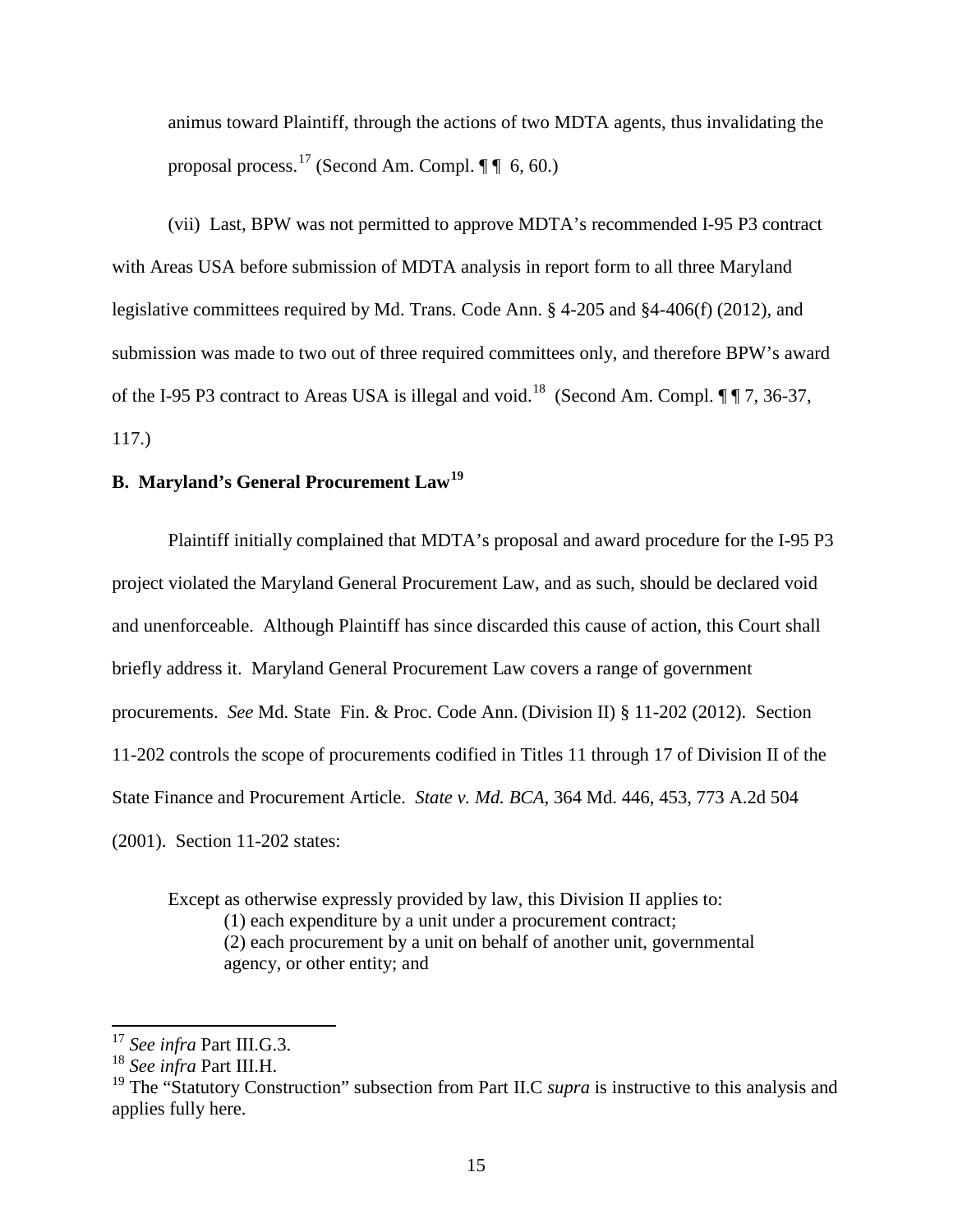(3) each procurement by a unit, even if a resulting procurement contract will involve no expenditure by the State and will produce revenue for the State, for services that are to be provided for the benefit of:  $[\dots]$ 

The above statute defines procurement as including, quite obviously, "expenditures under a procurement contract," as per subsection 1. Procurement also includes expenditures by one "unit" of the State government on behalf of another in subsection 2. In certain circumstances under subsection 3, "procurement by a unit" can occur even when no actual expenditure is made, but the contract will generate revenue for the State to pay for services provided for the benefit of certain people, entities, or the general public. Section 11-202 does not define the term procurement. Procurement is instead defined in Transportation Article, Division II, Title 11, Section 101(m). In its totality, subsection (m) states:

# (m) Procurement. --

(1) "Procurement" means the process of:

(i) leasing real or personal property as lessee; or

(ii) buying or otherwise obtaining supplies, services, construction, construction related services, architectural services, engineering services, or services provided under an energy performance contract.

(2) "Procurement" includes the solicitation and award of procurement contracts and all phases of procurement contract administration.

Subsection (n) then restricts the statutory definition by excluding some procurement contracts from being classified as procurement. In summary, procurement occurs when the State of Maryland either buys or leases *(as a lessee)* goods or real property. *Id.* at (m)(1)(i)-(ii). Procurement also occurs when the State is "buying or otherwise obtaining" services. *Id.* at  $(m)(1)(ii)$ . Simply put, procurement occurs where the State buys or temporary obtains, as lessee, goods or services. *Id*. at (i)-(ii).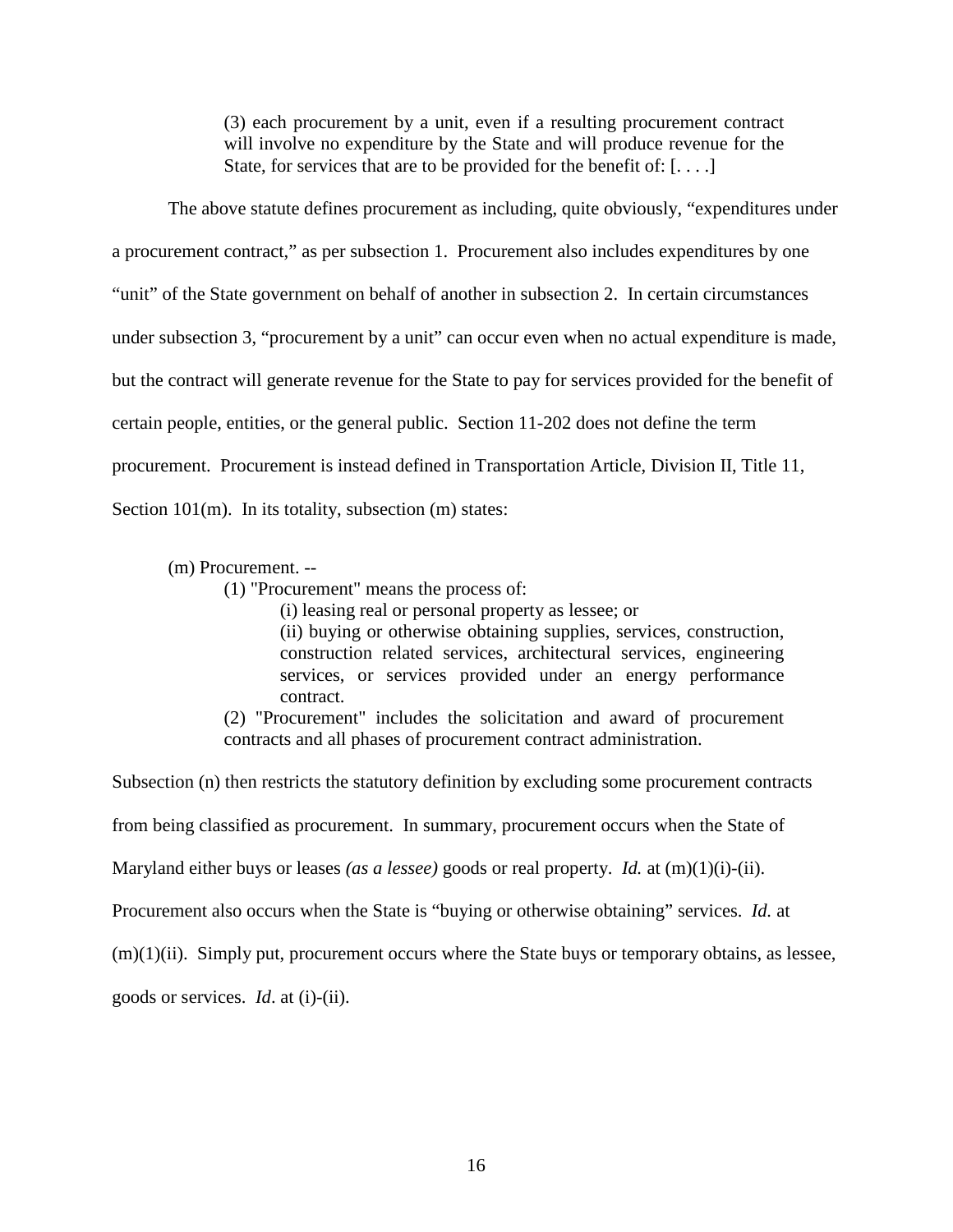Maneuvering among this statutory language, MDTA has issued regulations excluding

from procurement the occurrence *when the State of Maryland leases its own property*. COMAR

21.01.03.03(B)(1)(d) (2012). The whole regulation under COMAR 21.01.03.03 directs:

.03 Organizational Applicability.

 $[\ldots]$ 

B. Specifically subject to these regulations are:

(1) Procurements by a State agency, even if a resulting procurement contract will involve no expenditure by the State and will produce revenue for the State for services that are to be provided for the benefit of: [ . . . ]

> (d) The public at a State transportation facility, unless a revenue-producing contract involves:

> > (i) A license, permit, or similar permission to use State facilities for activities related to the movement of passengers or goods, or for providing goods or services to passengers, patrons, or tenants at a transportation facility, or for advertising or promotional purposes, (ii) A lease of State property under State Finance and Procurement Article, Title 10, Subtitle 3, Annotated Code of Maryland;

The above regulation specifies what procurement is, and, more pertinent to the case at bar, exempts certain conduct from qualifying as procurement. For instance, subpart (d) expressly excludes from qualifying as procurement "a revenue-producing contract" where the State, as lessor, leases "permission to use State facilities." Under (d)(ii), the regulation excludes revenuegenerating contracts concerning a "lease of State property." In contrast, though not cited above, subsection  $(B)(1)(a)$  through  $(c)$  clarifies the Maryland statute defining procurement to include State contracts with no State expenditures. *Compare id. with* Md. State Fin. & Proc. Code Ann. (Division II) § 11-202(3) (2012).

In light of the above, the I-95 P3 lease of State travel plazas in exchange for revenue and other benefits is not covered by the term "procurement" as defined by Maryland law and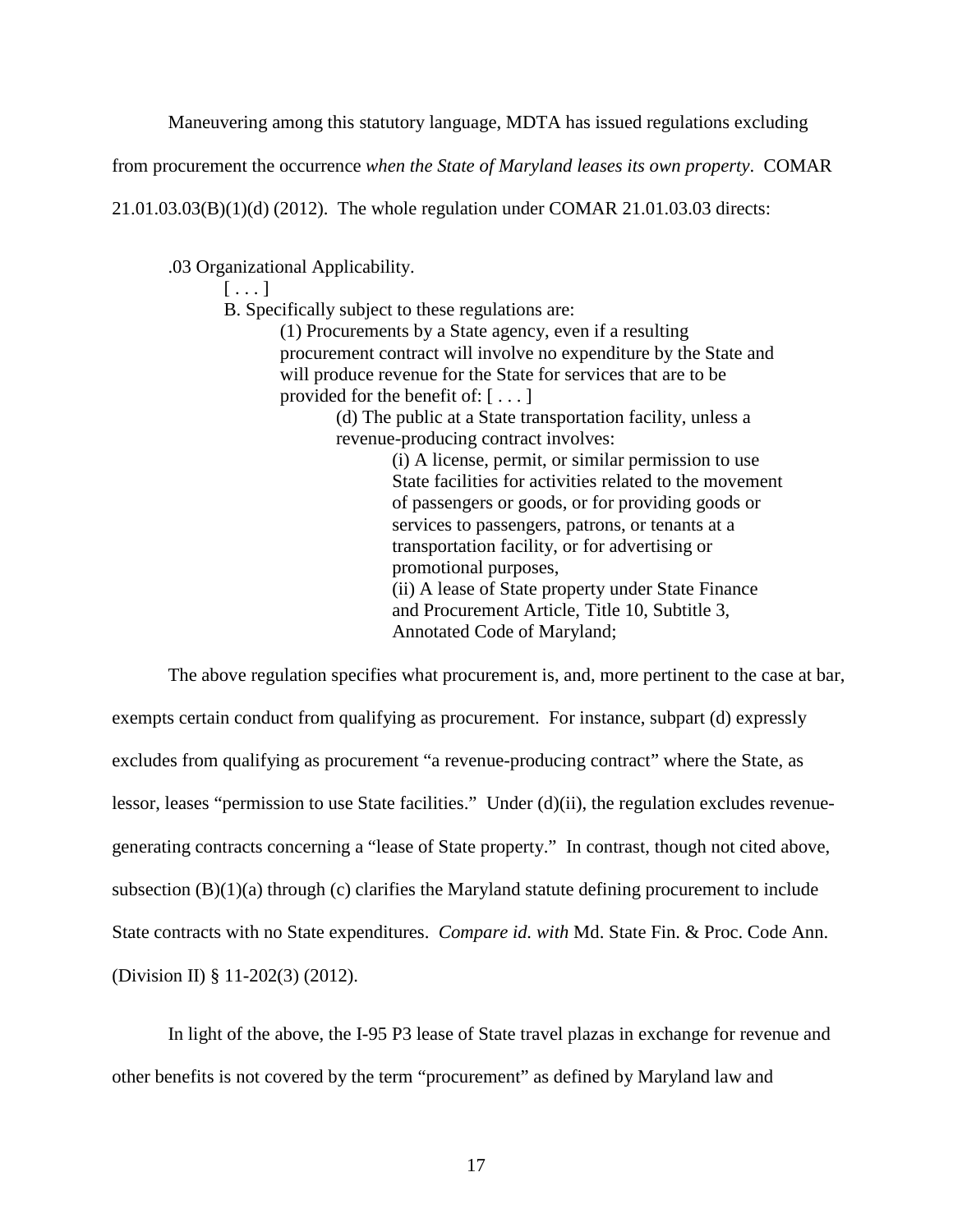regulation. The Code of Maryland Regulations expressly excludes the State as a lessor from the Maryland General Procurement Law. COMAR 21.01.03.03(B)(1)(d) (2012). Also excluded are revenue-producing contracts, like the I-95 P3, that involve State permission "for providing goods or services to passengers, patrons, or tenants at a transportation facility. . . ." *Id*. The I-95 P3 project for Chesapeake House and Maryland House would involve precisely these two elements – the State as a lessor and a revenue-producing contract that would offer goods and services to passengers at a transportation facility. When the statutory or regulatory language is as clear as it is here, neither further inquiry nor further interpretation need be undertaken by the courts – because the intent of the legislature is already plain and unambiguous. *See,* e.g., *Smith v. State*, 399 Md. 565, 578, 924 A.2d 1175 (2007) (noting that the "best source of legislative intent is the statute's plain language, and when the language is clear and unambiguous, our inquiry ordinarily ends there"); *Christopher v. Montgomery County Dept. of Health & Human Servs.*, 381 Md. 188, 209, 849 A.2d 46 (2004) (acknowledging the rule "principles governing our interpretation of a statute apply when we interpret an agency rule or regulation"); Part II.C *supra* (discussing the doctrine of statutory construction at greater length).

Furthermore, the P3 RFP, which Plaintiff agreed to abide by in bidding for this P3 agreement, was explicit in warning that the "Lease and Concession agreement resulting from this RFP [would] be a revenue-producing lease and contract for provision of goods and services to the traveling public, as described in COMAR 21.01.03.03B.(1)(d)(i) & (ii), [and thus would] *not* be subject to the Maryland General Procurement Law . . . ." (Second Am. Compl. Ex. 1 at 11 (emphasis added).) Thus, besides the fact that the regulations are clear and understandable on their face, potential bidders for the I-95 P3 were warned outright in the P3 RFP that Maryland General Procurement Law would not apply. In any event, this is no longer a contested issue by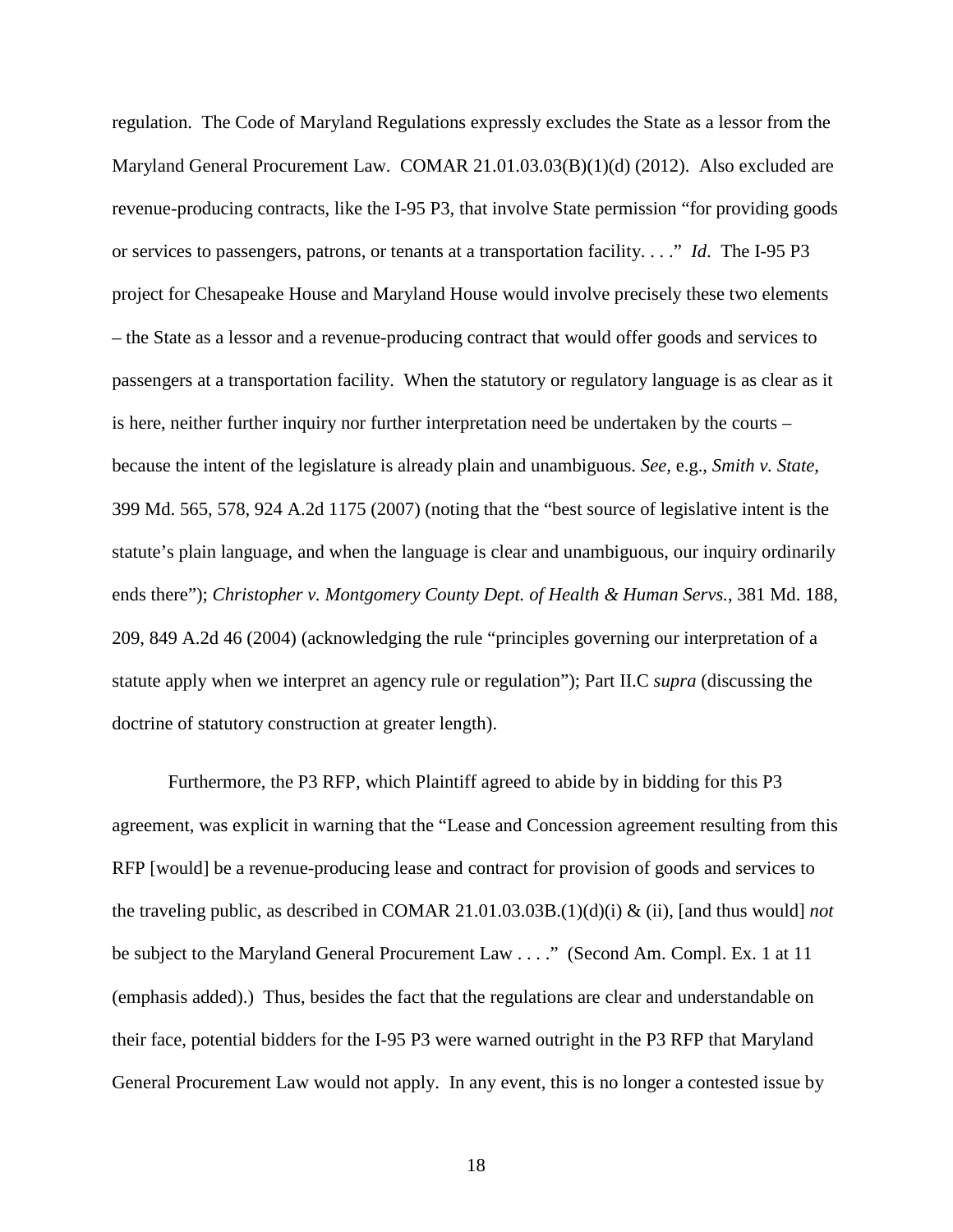the parties here, as Plaintiff has ultimately abandoned this particular cause of action. Plaintiff insisted on arguing at length in this matter that it was not challenging the power of the State Defendants to enter into agreements but the "implementation" of the regulations. Nevertheless, the rule still stands that Maryland state procurement law, by statutory and regulatory definition, does not apply to the I-95 P3 agreement where, as here, the State is lessor. Plaintiff's claim that the I-95 P3 proposal process violates Maryland's General Procurement Law is dismissed with prejudice.

# **C. Maryland Minority Business Enterprise Law**

Second, Plaintiff asserts that MDTA's I-95 P3 proposal process violated the Maryland Minority Business Enterprise Law. The Maryland State Finance and Procurement Article defines a P3 agreement ("Public-private partnership") to include a construction aspect within it,

and this P3 agreement with construction is distinguished from procurement. Section 101 in part states:

(i) "Public-private partnership" means a sale or lease agreement between a unit of State government and a private entity under which:

1. the private entity assumes control of the operation and maintenance of an existing State facility; or

2. the private entity constructs, reconstructs, finances, or operates a State facility or a facility for State use and will collect fees, charges, rents, or tolls for the use of the facility.

Md. State Fin. & Proc. Code Ann. §  $10A-101(i)$  (2012). Subsection (i)(2) expressly includes a construction aspect as a permissible part of the benefit of the bargain where the State is a lessor. This public-private partnership is by definition not procurement under Title 10A.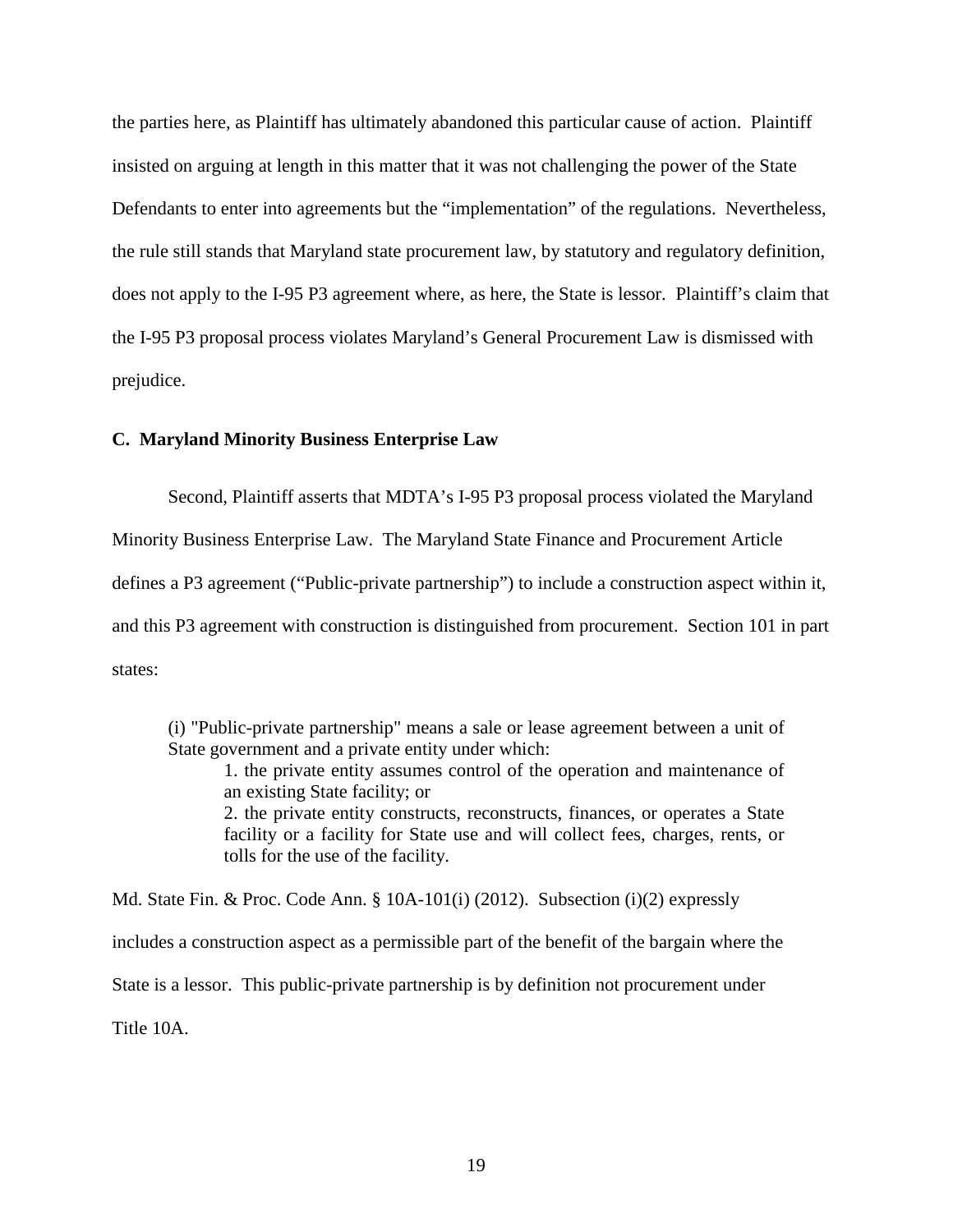Likewise, Maryland's P3 law codified at Md. Trans. Code Ann. § 4-406 (2012) reiterates

this definition of P3 agreements as distinct from procurement. Section § 4-406's definitional

section in subpart (a) states:

(a) Definitions. –

(1) In this section the following words have the meanings indicated.

(2) "Budget committees" means the Senate Budget and Taxation Committee, the House Committee on Ways and Means, and the House Appropriations Committee.

(3) "Private entity" means an individual, a corporation, a general or limited partnership, a limited liability company, a joint venture, a business trust, a public benefit corporation, a nonprofit entity, or another business entity.

(4) "Public notice of solicitation" includes a request for expressions of interest, a request for proposals, a memorandum of understanding, an interim development agreement, a letter of intent, or a preliminary development plan.

(5) (i) "Public-private partnership" means a sale or lease agreement between the Authority and a private entity under which:

1. The private entity assumes control of the operation and maintenance of an existing State facility; or

2. The private entity constructs, reconstructs, finances, or operates a State facility or a facility for State use and will collect fees, charges, rents, or tolls for the use of the facility.

(ii) "Public-private partnership" does not include:

1. A short-term operating space lease entered into in the ordinary course of business by the Authority and a private entity; or 2. A procurement governed by Division II of the State Finance and Procurement Article.

As with the State Finance and Procurement Article, here a "[p]ublic-private partnership"

under subsection (a)(5)(i) is further defined to permit private-sector lessees of State property to

both control and construct facilities on that property. *Id.* at  $(a)(5)(i)(1)-(2)$ . This lease

arrangement is not procurement. *Id.* at (ii)(2). In summary, Section 4-406 also permits

construction aspects to be part of P3 lease agreements. *Id.* at (i)(2). Therefore, the claim made

by Plaintiff that a construction aspect must comply with the Minority Business Enterprise Law is

not a viable argument.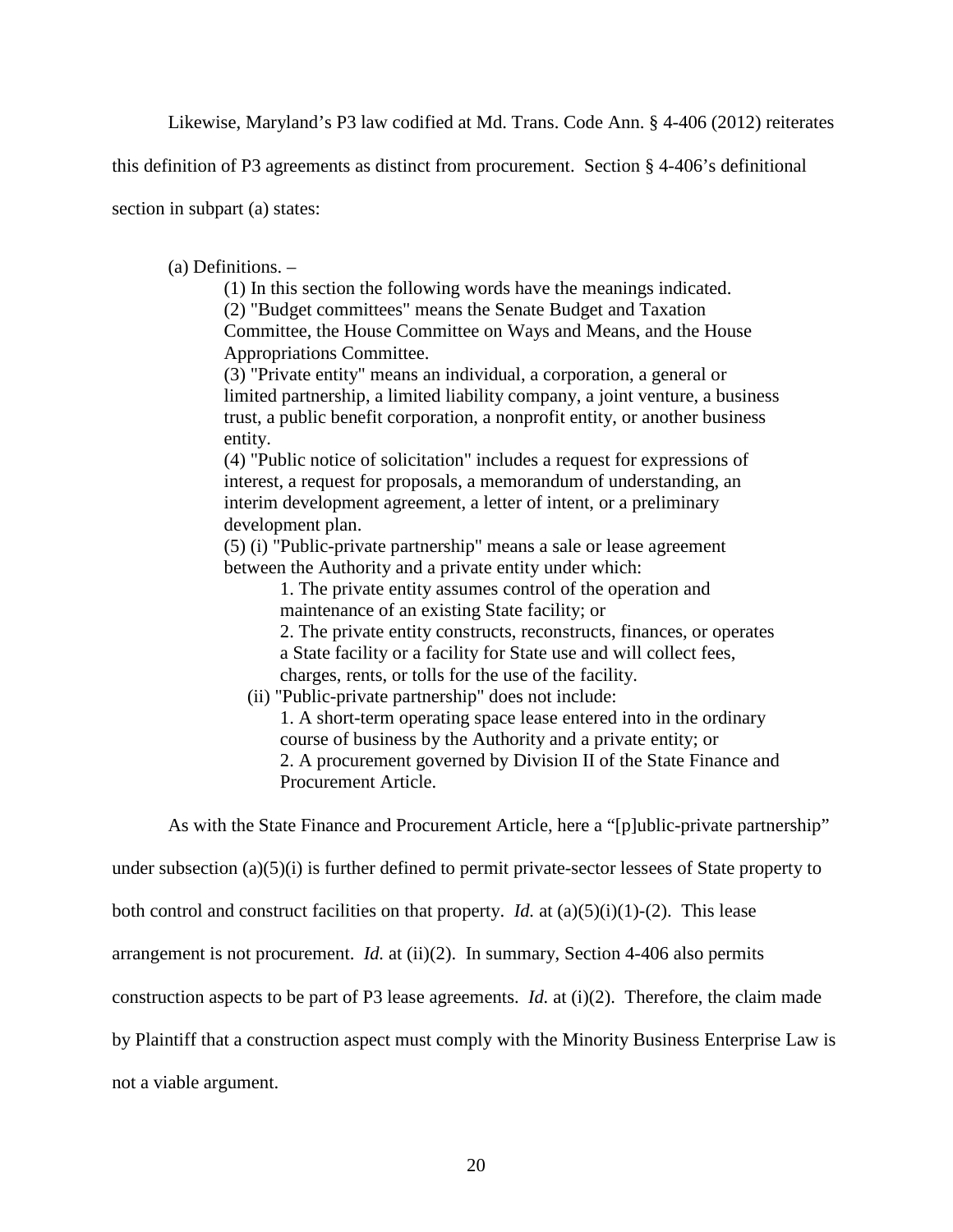Maryland's minority business enterprise law requires that State agencies "shall structure procurement procedures . . . to try to achieve" minority inclusion listed in the law as percentage goals. Md. State Fin. & Proc. Code Ann. § 14-302 (2012). Maryland's minority business enterprise law does not apply to this I-95 P3 process and agreement, because the process here did not involve "procurement procedures" under *id.*  $\S$  14-302.<sup>20</sup> Plaintiff's claim that the proposal process mandated the Maryland Minority Business Enterprise Law is dismissed with prejudice.

# **D. Violation of Regulations**

Plaintiff offers several additional arguments alleging deficiency of process under Maryland regulations. It claims that it was not treated "fairly and equally" in violation of MDTA'S own regulatory obligations, that MDTA did not separate financial and technical evaluative factors when assessing the competing P3 proposals, and failed to expressly rank evaluative factors. The cited regulations, however, do not apply to the I-95 P3 process in this case. The I-95 P3 process and agreement concerns a statutorily defined "transportation facilities project," issued under and governed by Maryland Transportation Article, Title 11, Division II, Section 4-406. Plaintiff's cited regulations do not apply to it, and are discussed further below.

Plaintiff argues Maryland's procurement law applies to MDTA's I-95 P3 process because of the regulation section listed at COMAR 11.07.06.04(A)(2) (2012). (Second Am. Compl. ¶ ¶ 38, 71-73.) To understand the regulatory applicability of this particular section, one must look at the regulatory scheme. These regulations governing the MDTA's "Transportation Public-Private

<span id="page-20-0"></span> $20$  The P3 RFP also plainly informed all bidders, including Plaintiff, that because Maryland General Procurement Law did not apply to the I-95 P3 agreement, "Minority Business Enterprise (MBE) goals . . . are inapplicable." While MDTA "encourage[d] the Proposer to maximized opportunities for minority and women-owned business participation . . ." such language clearly indicates *no* obligation to comply with Maryland's Minority Business Enterprise Law. (Second Am. Compl. Ex. 1 at 11.)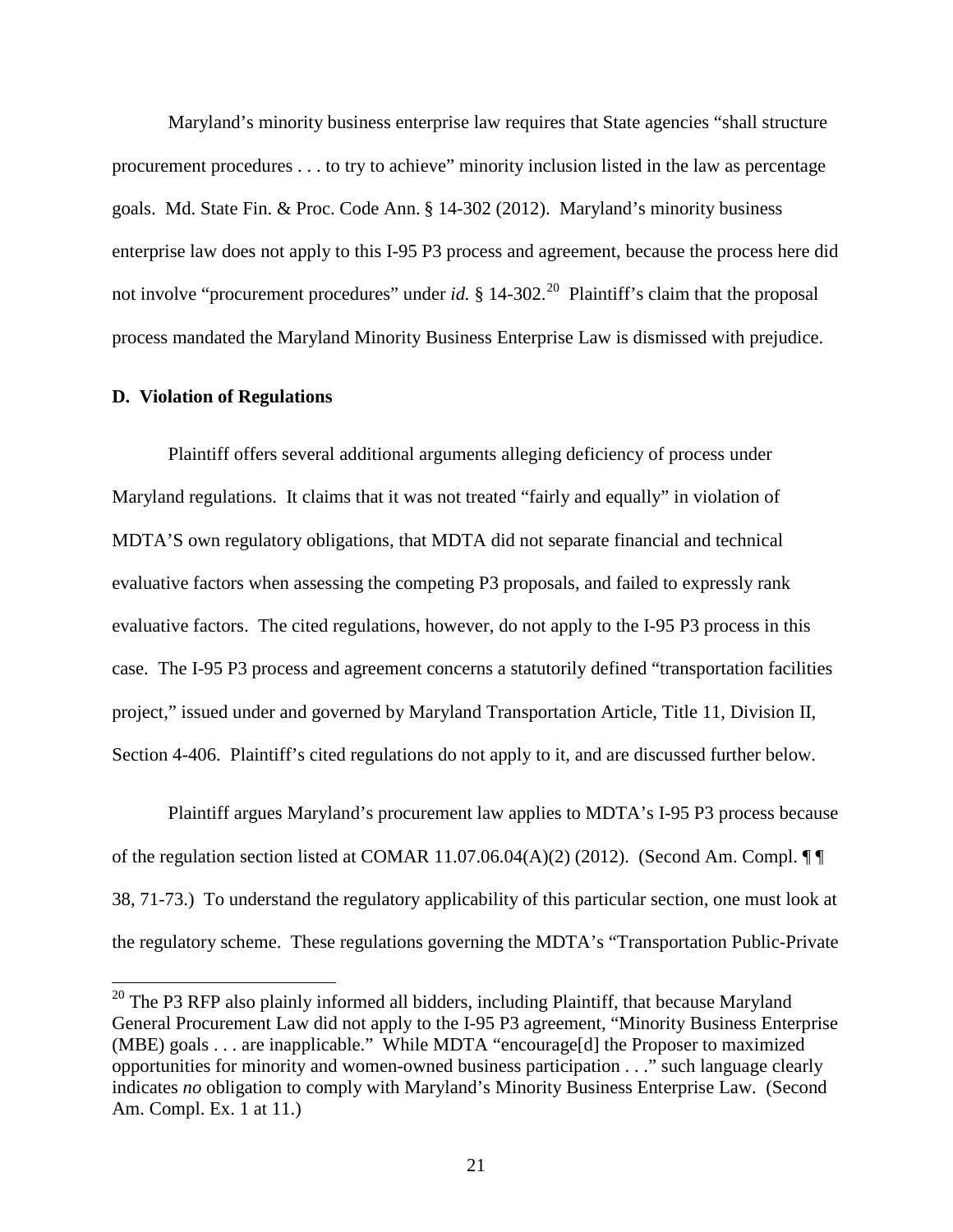Partnership Program" have been issued under Maryland Transportation Article Section 4-205. COMAR 11.07.06.00 (2012). The purpose of the regulatory scheme is to further develop and maintain the State's "transportation facilities." *Id.* at 01. Transportation facilities are "a port, airport, railroad, or transit facility, and all incidental property rights, materials, facilities, and structures related to transportation facilities, as described in Transportation Article, Annotated Code of Maryland." *Id.* at 03(B)(7).

The Transportation Article distinguishes "transportation facilities" under the regulation above from "transportation facilities projects" at issue in this case. *Compare* Md. Trans. Code Ann. § 4-101(h) (2012) *with id.* (i). The statute states:

(h) Transportation facilities project. -- "Transportation facilities project" includes: (1) [ . . . ] and the John F. Kennedy Memorial Highway, together with their appurtenant causeways, approaches, interchanges, entrance plazas, toll stations, and service facilities; [ . . . ] (3) Any other project for transportation facilities that the Authority authorizes to be acquired or constructed; and (4) Any additions, improvements, or enlargements to any of these projects, whenever authorized. (i) Transportation facility. -- "Transportation facility" has the meaning stated in § 3-101 of this article.

The rebuilding and management of the two travel plazas in dispute before this Court are statutorily defined as transportation facilities projects. *Id.* at (h)(1). Section 4-101(h)(1) singles out a number of specific causeways for this designation. *Id.* The term "transportation facility" is defined elsewhere. *Id.* at (i). These latter transportation facilities encompass many more operations and real property arrangements under Transportation Article Section 3-101. Md. Trans. Code Ann. § 3-101 (2012). The section states in subsections (k)  $\&$  (i):

(k) Transit facility. -- "Transit facility" includes any one or more or combination of tracks, rights-of-way, bridges, tunnels, subways, rolling stock, stations, terminals, ports, parking areas, equipment, fixtures, buildings, structures, other real or personal property, and services incidental to or useful or designed for use in connection with the rendering of transit service by any means, including rail,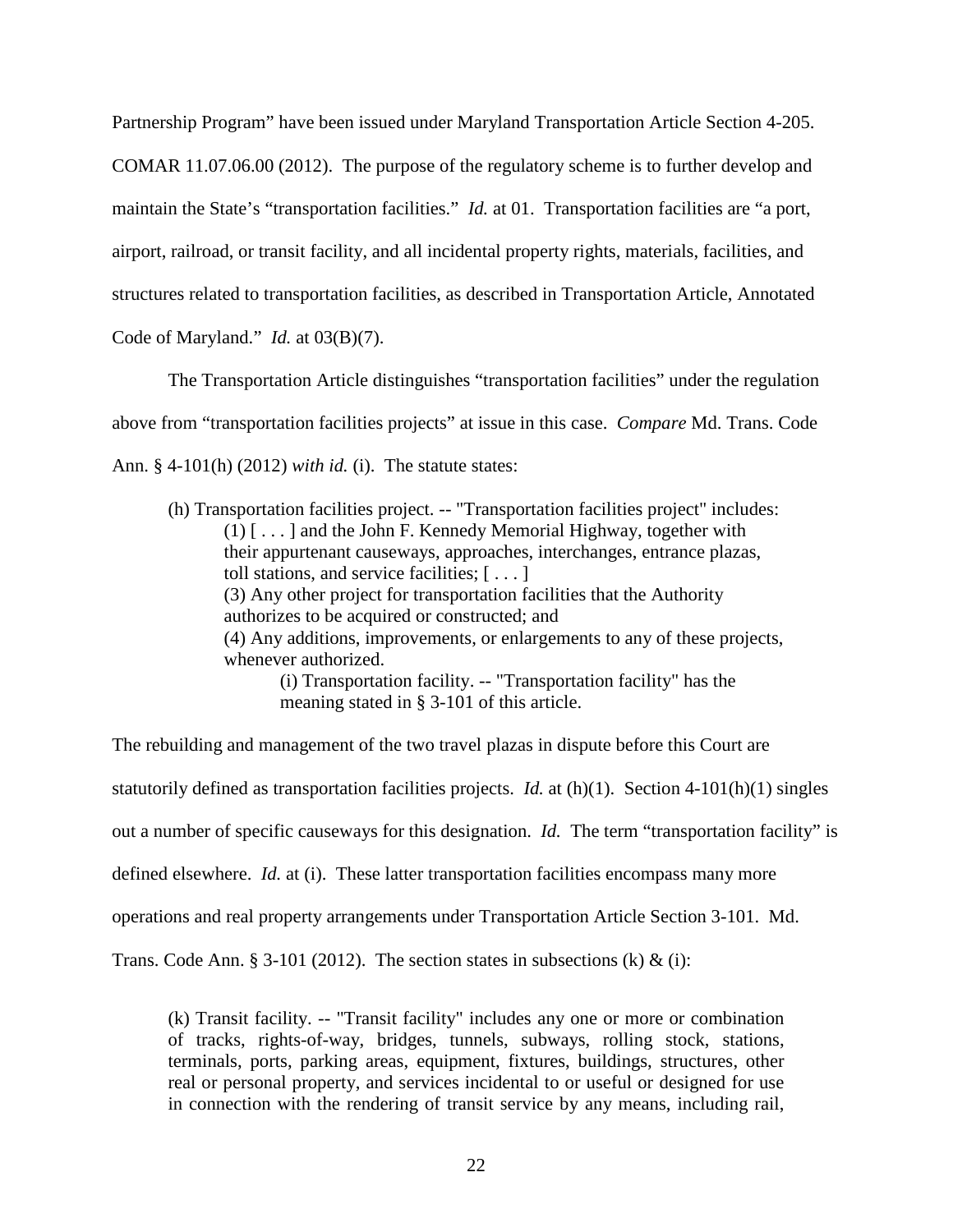bus, motor vehicle, or other mode of transportation but does not include any railroad facility.

(l) Transportation facility. -- "Transportation facility" includes any one or more or combination of:

(1) Airport facilities; (2) Highway facilities; (3) Port facilities; (4) Railroad facilities; and (5) Transit facilities.

Transportation facilities include numerous facilities in conjunction with airports, highways, ports, and railroads. *Id.* at (1)(1)–(4). It also includes transit facilities, a catch-all term including and not limited to related real property, rights of way, and physical stations. *Id.* at (k) & (l)(5). However transportation facilities projects are statutorily defined as separate and distinct from these broad categories. *Compare id. at* (k)–(l) *with* § 4-101(h).

In light of the above analysis, the argument that COMAR 11.07.06.04(A)(2) (2012) requires the I-95 P3 process to adhere to Maryland's General Procurement Law is incorrect. *See also* Part III.B *supra*. Further, the regulatory scheme has been issued under the general contracting power of the Maryland Transit Authority. COMAR 11.07.06.00 (2012); *see also* Md. Trans. Code Ann. § 4-205(c)(1) (2012) ("[T]he Authority may make any contracts and agreements necessary or incidental to the exercise of its powers and performance of its duties.").

Plaintiff argues MDTA's process was illegal because it was not treated "fairly and equally." (Second Am. Compl. *¶* 114.) For instance, MDTA is alleged to have only negotiated with bidder Areas USA, thus treating the two bidders disparately. *Id.* Plaintiff's argument derives from the State's regulatory obligation to treat bidders deemed to have made offers that are "reasonably susceptible of being selected for award" in a fair and equal manner. COMAR  $21.05.03.03(C)(1)$  &  $(3)(a)$  (2012). However, this regulatory scheme covers procurement exclusively – nothing else. COMAR 21.05.03.00 (2012) ("Chapter 03 Procurement by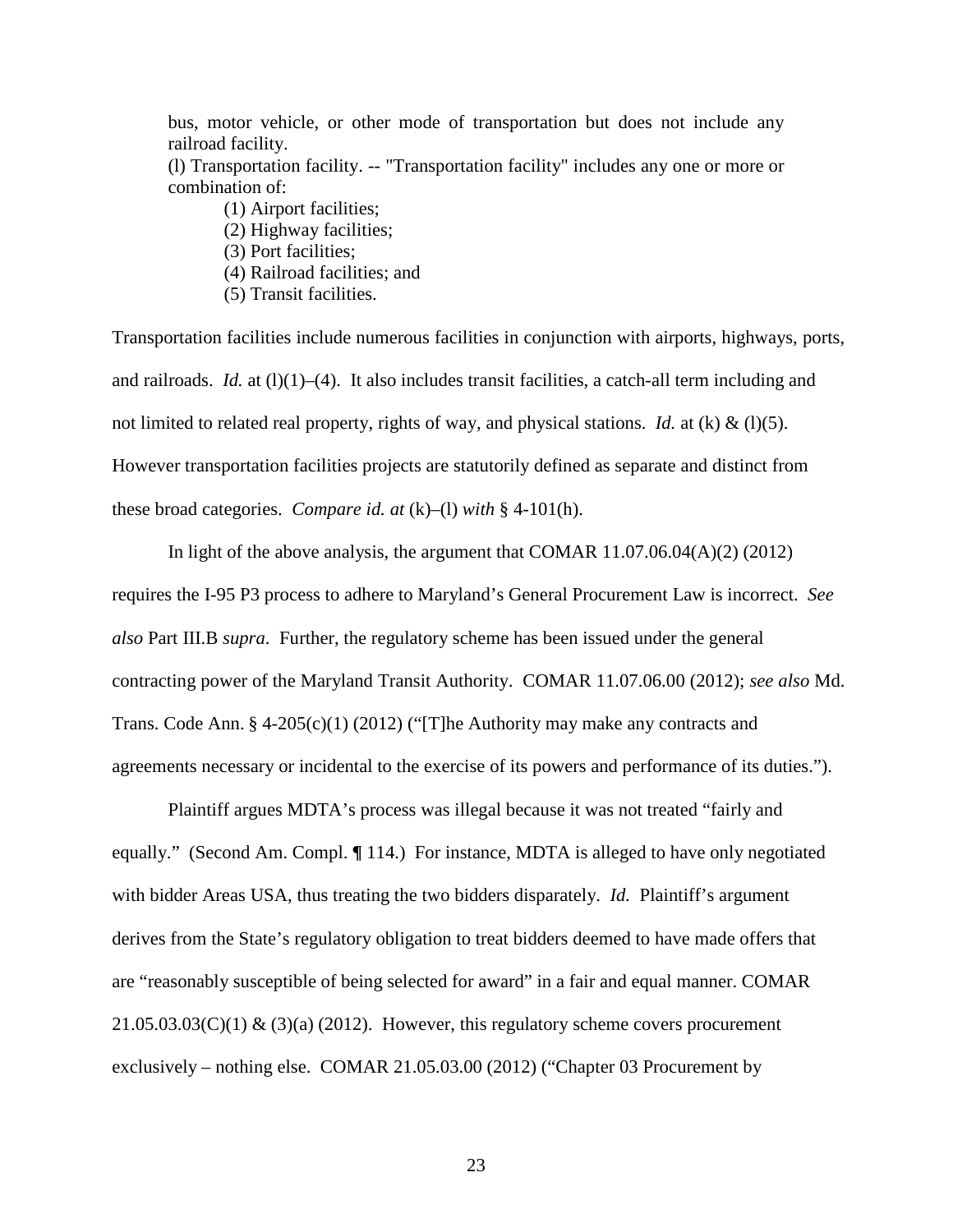Competitive Sealed Proposals"). Specifically, the regulation's purpose is to promote and provide a published regulatory framework for sealed bidding procurement. *Id.* at 01(A) ("Procurement by competitive sealed proposals is the preferred method for the procurement of human, social, cultural or educational services, and real property leases."). As previously discussed, the I-95 P3 contracting process and award did not involve procurement. *See* Part III.B *supra*. Therefore, Plaintiff has no right to be treated with fair and equal opportunity pursuant to this regulation, and Plaintiff's associated cause of action is dismissed with prejudice.

In the same vein, Plaintiff alleges that MDTA, in its I-95 P3 evaluative process, was

required to provide it with a fair and equal opportunity to improve its initial offer. (Second Am.

Compl. *¶* 114.) The cited regulation does state, *id.* at 03(C)(3)(a):

(3) Conduct of Discussions.

(a) General. Qualified offerors shall be accorded fair and equal treatment with respect to any opportunity for discussions, negotiations, and clarification of proposals. The procurement officer shall establish procedures and schedules for conducting discussions. If discussions indicate a need for substantive clarification of or change in the request for proposals, the procurement officer shall amend the request to incorporate the clarification or change. Except as provided in  $\S$  C(3)(b)(ii), below, disclosure to a competing offeror of any information derived from a proposal of, or from discussions with, another offeror is prohibited. Any oral clarifications of substance of a proposal shall be confirmed in writing by the offeror.

Nonetheless, the regulatory scheme itself, again, only applies to procurement. *Id.* at 00-01. This is also indicated again by the term "procurement officer" in the above excerpt. MDTA's officers in this case were not "procurement" officers, because this was not a procurement. Both the regulatory scheme and this particular excerpt are inapplicable to the instant case. Thus, Plaintiff lacks a legal basis to advance its factual complaint. It is dismissed with prejudice

Next, Plaintiff argues MDTA should have separately evaluated technical and financial evaluative elements within the proposals. (Second Am. Compl. *¶¶* 56, 98-99, 101.) Plaintiff's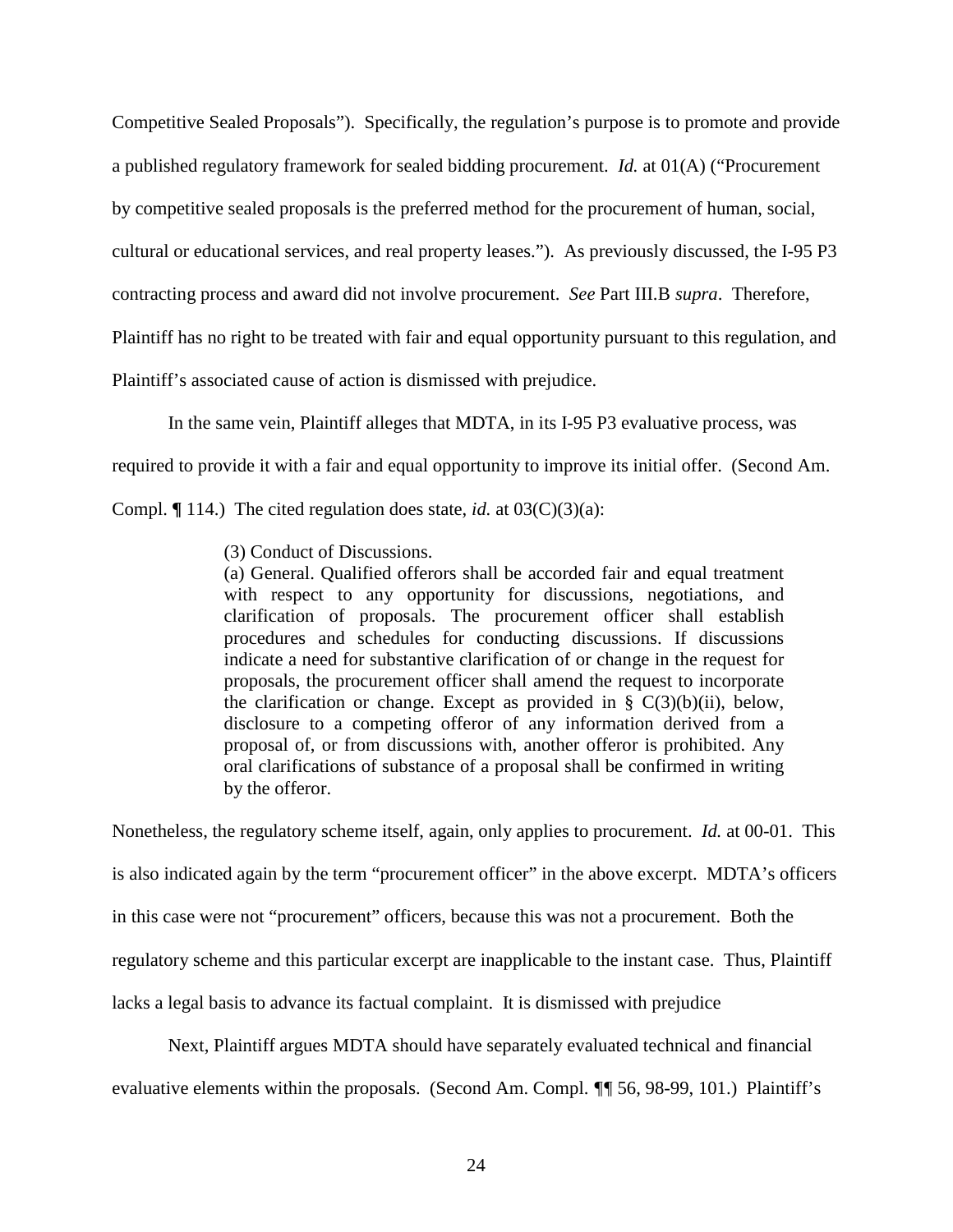claim cites a different part of the regulation just discussed, the sealed-bidding procurement regulation, which states in relevant part:

.03 Evaluation of Proposals, Negotiations and Award.

A. Evaluation.

(1) The evaluation shall be based on the evaluation factors set forth in the request for proposals and developed from both the work statement and price.

(2) Technical proposals and price proposals shall be evaluated independently of each other.

COMAR  $21.05.03.03(A)(1)-(2)(2012)$ . In the context of procurement covered by this regulation, "[t]echnical proposals and price proposals shall be evaluated independently." But as analyzed *supra*, this procurement regulation does not apply to the contested I-95 P3 agreement. *Compare* COMAR 21.05.03.00 & 01 (2012) *with* Md. Trans. Code Ann. 4-205 (2012) *with* Md. Trans. Code Ann. 4-406 (2012). Therefore, Plaintiff lacks a legal basis to advance this factual complaint. It is dismissed with prejudice.

Finally, Plaintiff complains MDTA failed to expressly rank the three I-95 P3 evaluation factors used in its P3 RFP. (Second Am. Compl. *¶¶* 55, 129(C).) Under the same regulation, COMAR  $21.05.03.02(A)(2)$  (2012), proposals for procurement contracts must specify the relative importance of published evaluative factors. This regulation is authorized by the state procurement law, *see* COMAR 21.05.03.00 (2012), which does not apply to the I-95 P3 agreement. Thus, Plaintiff lacks a legal basis to advance its factual objection that evaluation factors should have been expressly ranked. Nor does MDTA's use of a flexible P3 selection process constitute unfair surprise. MDTA gave all potential bidders notice of this process in its P3 RFP. (Second Am. Compl. at Ex. 1.) Therefore, Plaintiff cannot claim any unfair surprise. The P3 RFP was issued to all. It set basic guidelines for initial proposals. *Id.* Accordingly, Plaintiff's claim that it was not treated fairly and equally is dismissed with prejudice.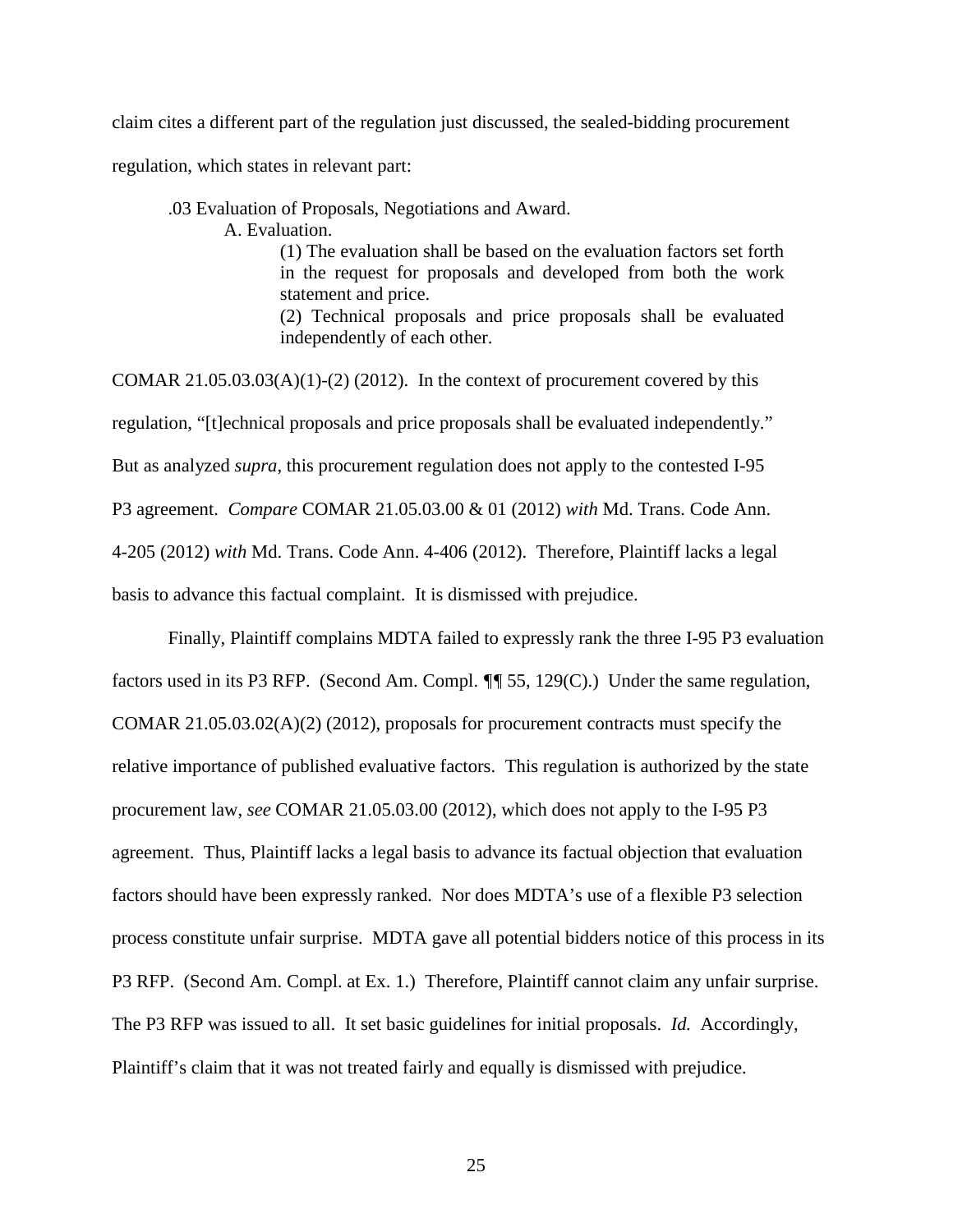# **E. Maryland Open Meetings Act**

Plaintiff alleges MDTA "violated the Maryland Open Meetings Act, State Government Article § 10-501 *et. seq.*, by discussing the I-95 P3 in closed session at the January 12, 2012 meetings of its Capital Committee and Finance Committee." *Id*. at *¶* 14. Under the Maryland Open Meetings Act, it is the policy of Maryland for public bodies to meet "in open session." *Id.* § 10-505 (2012); *see also id.* § 10-501(a)(1)-(2) (stating state policy). The Act does not expressly exclude the award of contracts from its requirements. *Id.* § 10-503(a)(1)-(2); *see also id.* § 10-502(b),(i) & (j)(3) (defining terms). However closed-sessions are permitted for agencies "to consult with counsel to obtain legal advice" and "before a contract is awarded or bids are opened, [to] discuss a matter directly related to a negotiating strategy . . . if public discussion or disclosure would adversely impact the ability of the public body," *id.* § 10-508(a)(7) & (14), among other exceptions, *id.* § 10-508(a)(1)-(14).

Plaintiff baldly asserts that two MDTA committees held a joint meeting on January 12, 2012, closed to the public, to discuss responses to the I-95 P3 RFP. (Second Am. Compl. *¶* 14.) Nothing more is alleged. *See id.* From this bare bones factual pleading, the court cannot infer whether the meeting was required to be opened, or permissively closed. *Compare* Maryland Open Meetings Act, Md. State Government Code Ann. § 10-505 (2012) (declaring open meetings as state policy) *with* § 10-508(a)(7) & (14) (2012) (providing exceptions for agencies to hold closed meetings to obtain confidential legal advice, or discuss contract proposals). Where a factual pleading does not permit an inference of culpability, but rather sits in equipoise, it is conclusory; thus it fails to plead grounds for relief. *See Bell Atl. Corp. v. Twombly*, 550 U.S. 544, 566 (2007) ("We think that nothing contained in the complaint invests either the action or inaction alleged with a plausible suggestion of conspiracy."). Courts under motions to dismiss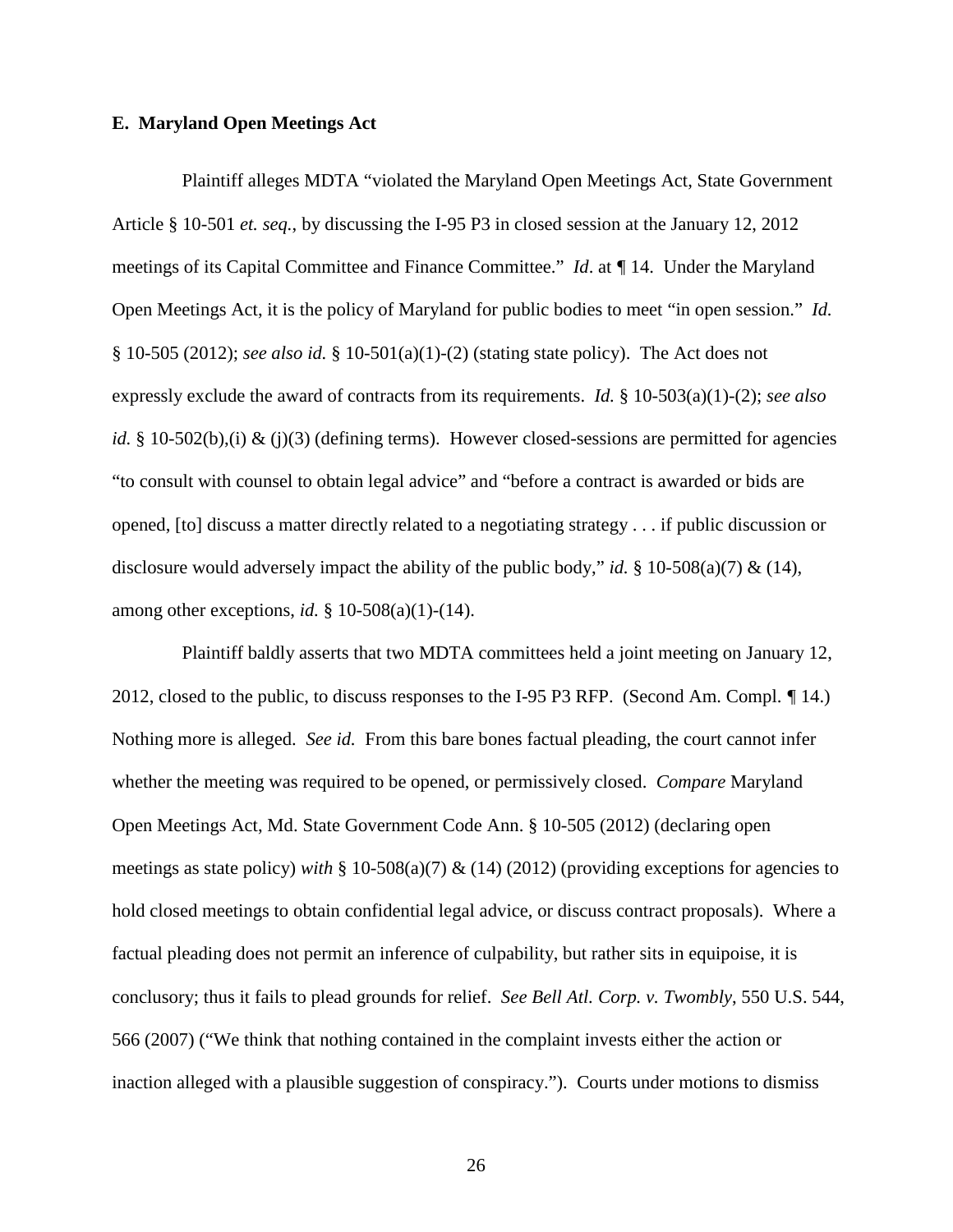give no weight to conclusory allegations. *RRC Northeast*, 413 Md. at 644. Therefore, Plaintiff's assertion that the MDT's process was illegal due to an alleged closed deliberative meeting on January 12, 2012, is conclusory and fails to provide an inference of illegal conduct. It is therefore dismissed with prejudice.

#### **F. Jacobs Engineering Group**

Plaintiff alleges Areas USA employed a consultant named Jacobs Engineering Group on a "Florida turnpike project," and that this employment violated the MDTA's own rules from the P3 RFP. (Second Am. Compl. *¶* 12.) Plaintiff pleads this employment voids the eventual adoption of Area USA's proposal by MDTA. *Id.* This Court will not consider whether a violation would void this contract, because the underlining factual allegation fails to raise that legal issue.

Plaintiff alleges Jacobs Engineering Group was not permitted to work on proposals responsive to the P3 RFP at issue before this court. Plaintiff's allegation is supported by a copy of the MDTA's "Request for Proposals" provided as Exhibit 1 of the Second Amended Complaint. At page 6, the P3 RFP says:

The list of firms that are in ineligible to participate on Proposer teams include the following: Abramoff, Neuberger and Linder, LLP Gannett Fleming, Inc. (and all subsidiaries) Jacobs Engineering Group Inc. (and all subsidiaries) . . . .

This prohibition falls under Section 2.3 of the P3 RFP. (Second Am. Compl. Ex. 1 at 5-6.) In the introductory paragraph, the Section more specifically indicates that a "no firm that is ineligible for State contracts . . . may participate as a member of the Proposer's team." *Id.* at 5. A team is commonly defined as a "group on the same side" and "group organized to work together." *American Heritage College Dictionary* 1391 (3rd ed. 1997). Thus a proposer's team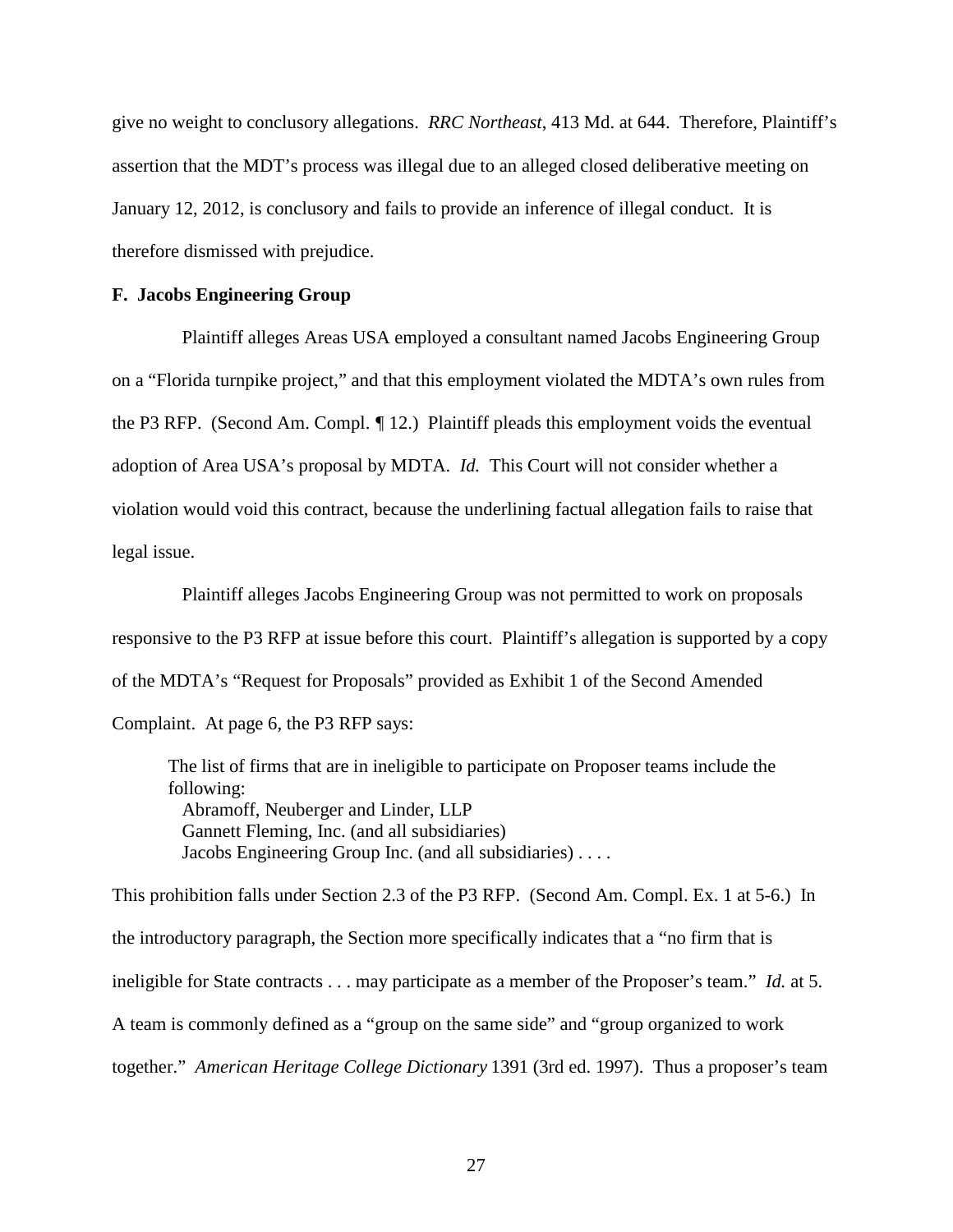is a team of people on the same side working together in an organized fashion for the proposer. Proposer teams are not every business associate of a proposer, but consist of those working together to advance a proposal.Plaintiff's factual pleading is inadequate. Plaintiff alleges Areas USA employed Jacobs Engineering Group in Florida. This allegation, accepted as true for the purposes of a motion to dismiss, fails to state a violation of the MDTA rule forbidding the Jacobs Engineering Group from working on the I-95 P3 proposal in Maryland (on the I-95 P3 "Proposer's team."). To be sure, the MDTA process did not prohibit Areas USA's employment of the Group generally, such as in Florida on a separate Florida Turnpike Project. Plaintiff's allegation fails to plead facts sufficient for a legal claim of procedural violation. It is therefore dismissed with prejudice.

# **G. Arbitrary and Capricious**

#### **1. Misrepresentation of Facts Constituting Biased Presentation**

A court can review quasi-legislative administrative actions under a reasonableness inquiry. Agencies have wide discretion to make decisions, but cannot implement non-rational acts. Bond, 161 Md. App. at 123-24 (citations omitted). Plaintiff alleges MDTA deprived the Maryland legislature and BPW of accurate data and facts, by reporting the three I-95 P3 proposals to the BPW and Maryland legislative committees with inaccuracies. (Second Am. Compl. *¶¶* 79, 110-111 & Ex.14.)

Plaintiff lists inaccuracies in MDTA's analytical report. First, Plaintiff alleges MDTA misrepresented Plaintiff's proposal for the worse, undervaluing it by \$80 million over 35 years. *Id.* at  $\sqrt{\frac{1}{11}}$ . The misstatement equals roughly \$2.1 million per year in a high-revenue project. Plaintiff also alleges MDTA reported Area USA's proposed and promised revenue as based upon projected retail sales figures, in two instances, 330% higher to 1000% higher than current norms.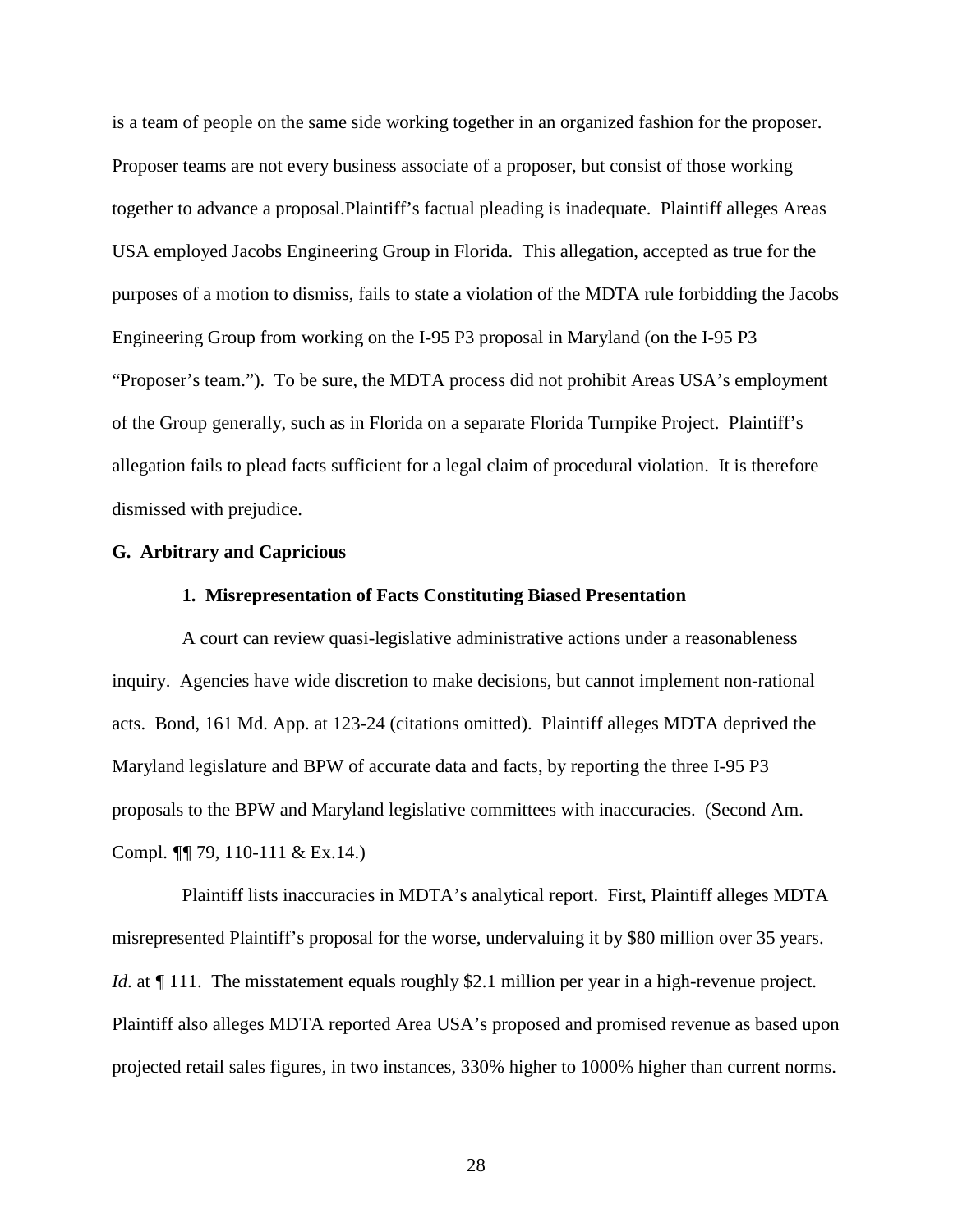*Id*. This allegation fails to provide the necessary context to evaluate the projected growth. Without a more complete factual pleading, these two alleged inaccuracies fail to state a claim that the analytical report was arbitrary and capricious or non-rational.

Even assuming the aforementioned inaccuracies are significant enough to constitute arbitrary and capricious or non-rational conduct, Plaintiff fails to allege in what manner they render the entire report fundamentally flawed. This Court cannot evaluate whether, assuming the above errors are significant, how it affects MDTA's report, because not enough facts are pled in Plaintiff's Second Amended Complaint. Second, Plaintiff fails to allege factual grounds to show how reported inaccuracies affected decision-makers.

Plaintiff asserts that its proposal was better, *per se*, because its design standard was higher, construction timeline quicker, architectural design more appropriate, and certain facilities larger in volume. *Id*. at *¶¶* 106, 108-09, 110. Even when such claims are presumed true for the purposes of a motion to dismiss, they still fail to provide plausible allegations of non-rationality or arbitrary and capricious conduct on the part of MDTA. MDTA just as easily may have chosen Areas USA's proposal, even though it purportedly offered 'smaller' facilities and took 'longer' to construct, because of other advantages or benefits found in Areas USA's bid. In summary, Plaintiff has not stated a cause of action based upon sufficient factual grounds to show that MDTA's analytical report, or any decisions based thereon, were in fact arbitrary and capricious, despite allegations of isolated errors in the report. Neither has Plaintiff stated a claim, assuming its proposal was better, that MDTA's decision to accept another proposal was non-rational. Thus, these claims are dismissed with prejudice.

# **2. Bias in Negotiations**

Plaintiff alleges MDTA acted with bias in negotiating solely with Areas USA. This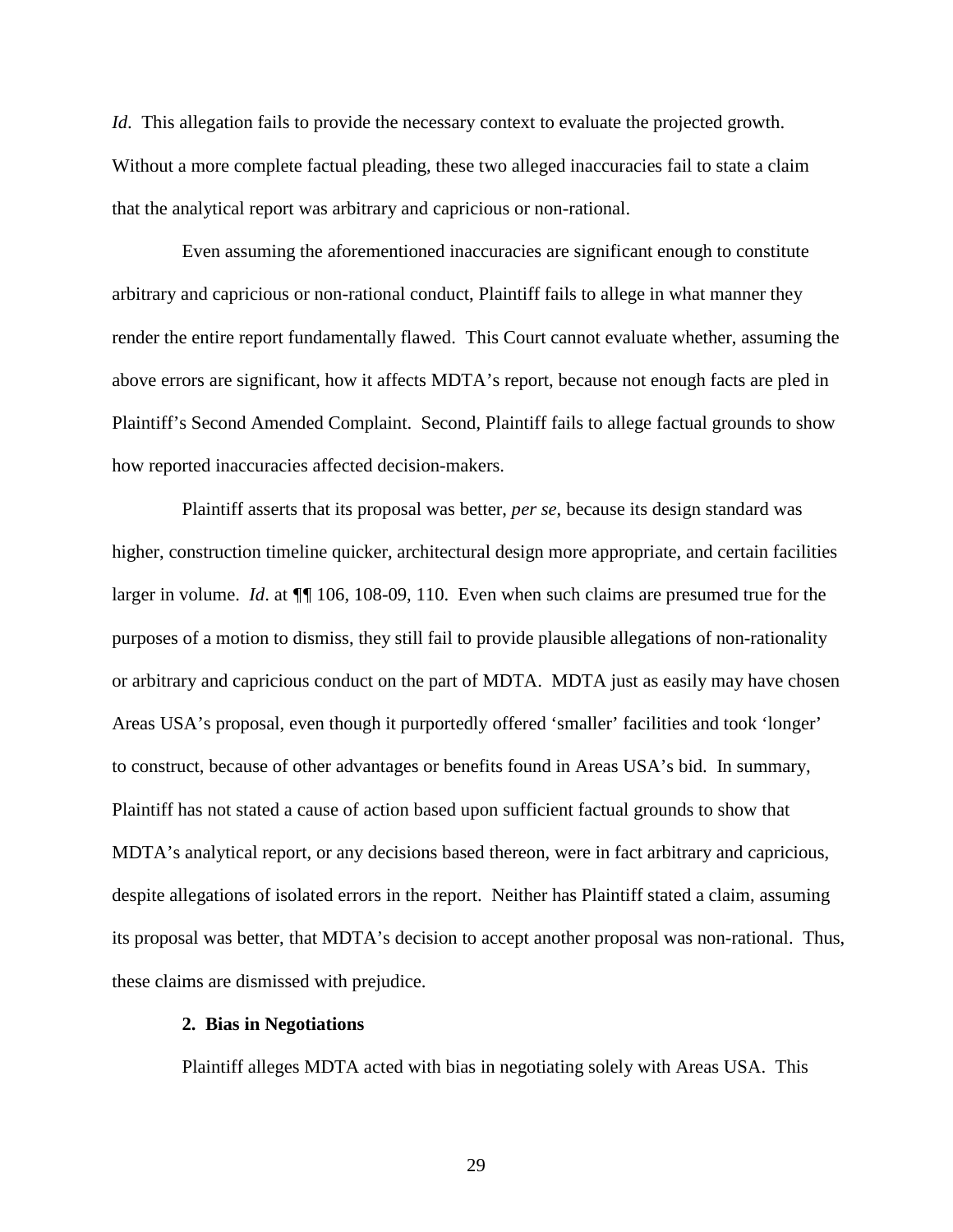allegation is reviewed to examine whether this behavior violates the law, and if it comports with the law, violates reasonableness. Both inquiries are proper under arbitrary and capricious review of an agency's quasi-legislative action. *Bond*, 161 Md. App. at 123-24 (citations omitted). A reasonableness inquiry provides an agency with wide latitude, but not a right to be "nonrational." *Somerset Advocates for Educ.*, 189 Md. App. at 401 *(quoting Black's Law Dictionary* (6th ed. 1990)). An agency's discretionary action is illegal if it is "unreasonable action without consideration." *Id.* Maryland's public-private partnership process is regulated outside of the state's typical statutory procurement background. Md. Trans. Code Ann. §§ 4-205, 4-406 (2012); *see also supra* Part III.B, D (discussing how neither Maryland General Procurement Law nor related "fair and equal treatment" regulations apply to the I-95 P3 project). The flexibility of public-private partnership development is the gem of its proponents and bane of its critics. *See supra* Part I (describing briefly some background information on P3's)*.* This flexibility is not limitless, as the P3 process is governed by Maryland statutes. *See, e.g.*, Md. Trans. Code Ann. §§ 4-205, 4-406 (2012). As previously discussed, section 4-406 and applicable Maryland regulations permit the I-95 P3 process to be conducted outside Maryland procurement laws and with flexibility.

With regard to the specific procedural rules applicable to this process, the P3 RFP permits MDTA to negotiate with any, some, or no participants; the agency can request from any, some, or none a best final offer, "as it sees fit." (Second Am. Compl. Ex. 1 at 7 (RFP Provision 2.5.1).) The P3 RFP warned potential bidders that the typical Maryland procurement laws would not apply. *Id.* at 11 (RFP Provision 2.7 ¶ 2). In light of the foregoing discussion, the MDTA acted in compliance with law and its P3 RFP rules when negotiating solely with Areas USA and solely helping its proposal. Plaintiff fails to state a viable claim that this selectivity on MDTA's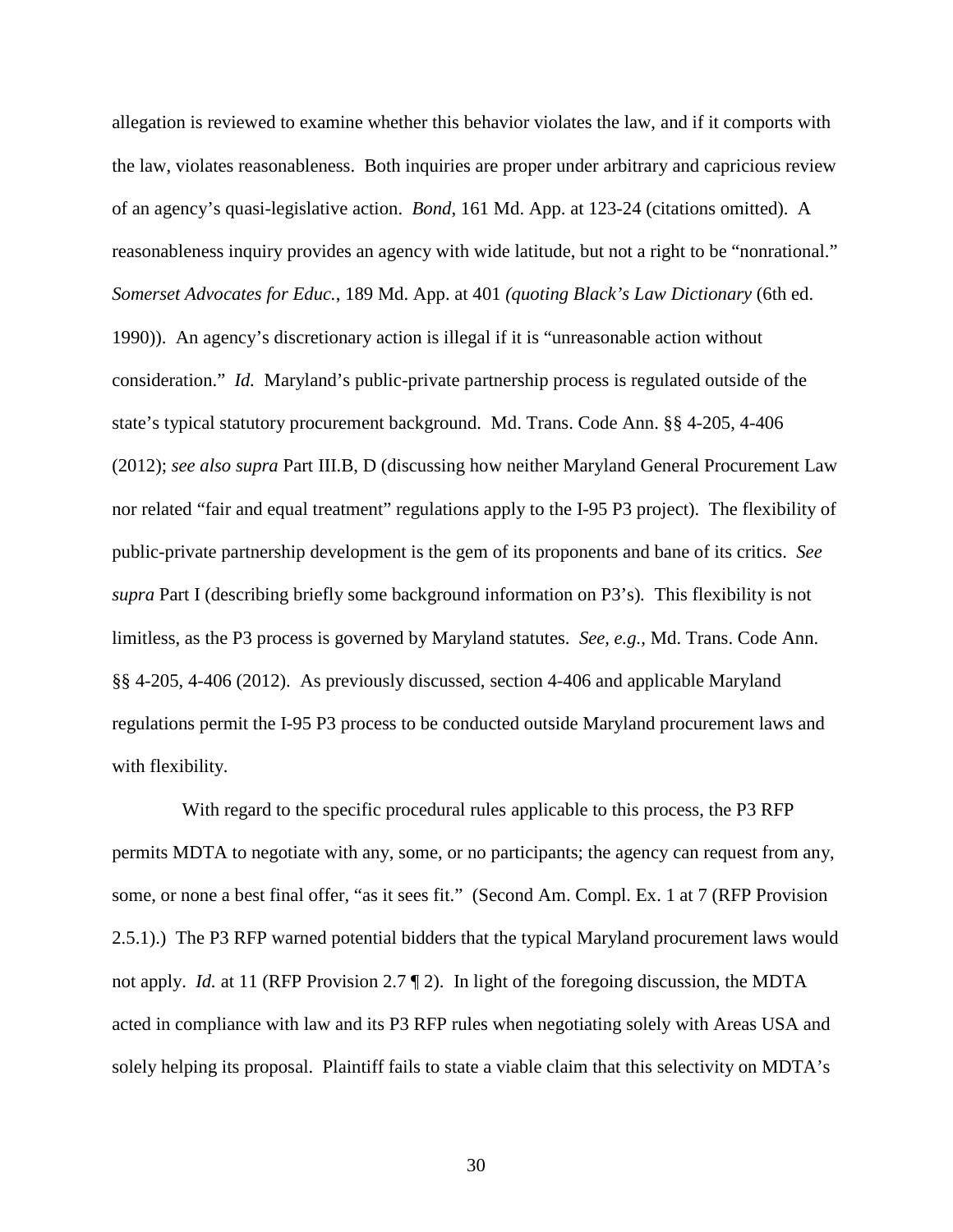part constitutes illegal bias.

Under a reasonableness test, the MDTA's selective developmental process does not strike the Court as non-rational. Common experience makes selective development familiar. Companies and governments often develop their better, more talented employees and officers more than others. Athletic coaches often focus more attention on stars than backups. In the field of experience, this selective developmental process is part of the common playing field. Against this backdrop, MDTA's choice to employ selective development is within common experience and the realm of reason. Plaintiff provides no authority to suggest otherwise.

Further, this flexibility in selecting a winning proposal did not occur in a vacuum. All proposers possessed the same P3 RFP and responded independently to it. Second, MDTA had to rationally justify its choice in an analytical report that was shared with legislative committees and other parts of State government. This process included deliberation. In conclusion, MDTA's flexibility and choice was authorized by law, did not amount to illegal arbitrariness, and further was exposed to objective scrutiny. Therefore, Plaintiff fails to state a cause of action that MDTA's selective development was irrational and so contrary to law, and the claim is dismissed with prejudice.

# **3. Biased Conduct**

Plaintiff alleges oral representations of a MDTA consultant in a single meeting on July 20, 2011 misled Plaintiff concerning how to best prepare its proposal. (Second Am. Compl. *¶* 60.) Plaintiff states the consultant informed it that the factors were ranked in order of importance, when later it appears the factors were equally weighted*. Id.* Likewise, Plaintiff alleges a single MDTA official treated Plaintiff's representatives with invective and disrespect. *Id*. at *¶* 6.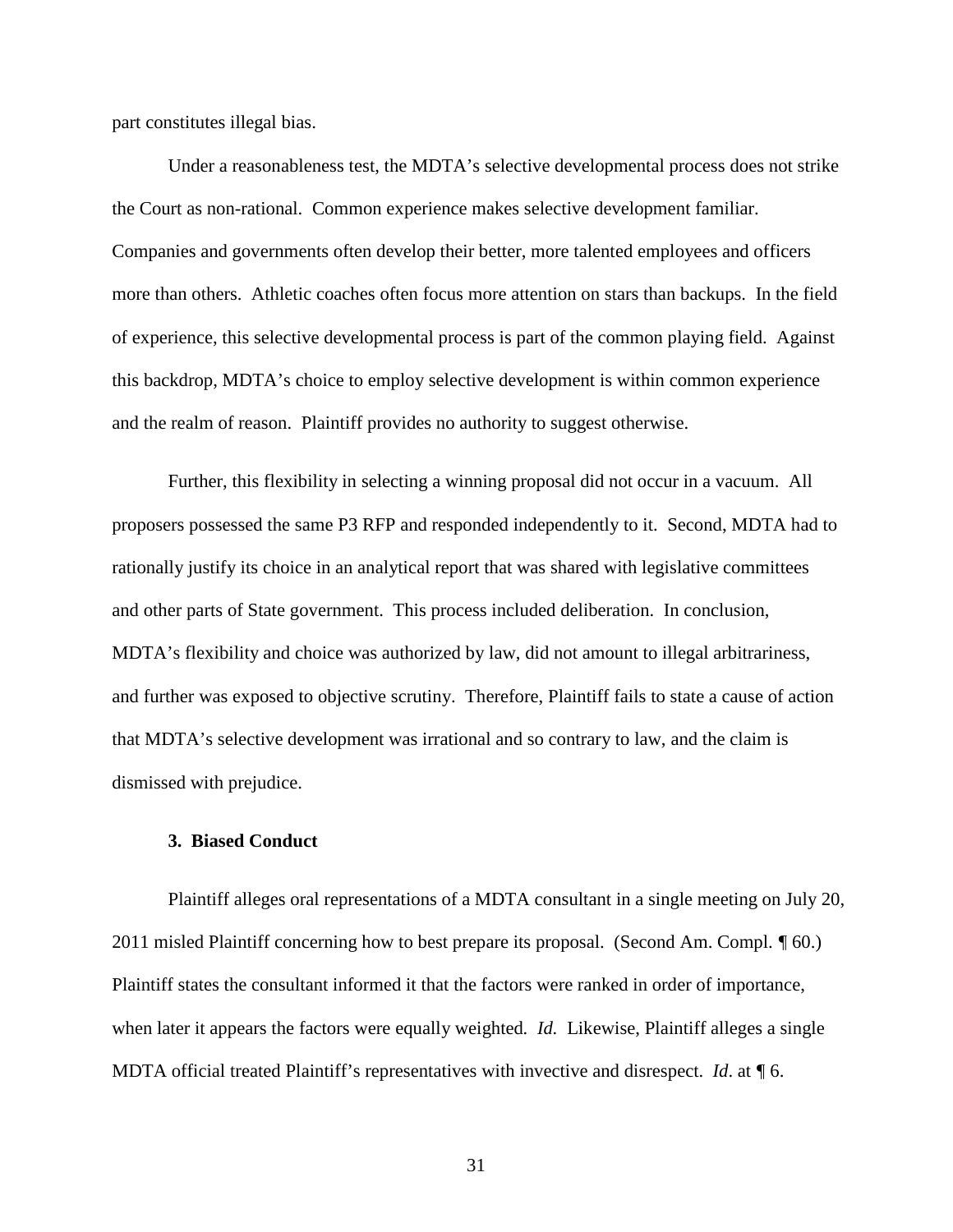Assuming this is true, this Court cannot infer, one way or the other, whether this lone representation by a consultant and abusive conduct by a single MDTA official was purposeful or accidental, authorized or off-the-cuff, isolated or indicative of agency policy. This Court cannot assess whether or not Plaintiff reasonably or unreasonably relied upon the consultant's guidance. Thus, these two allegations fail to sustain a claim that MDTA acted arbitrarily and capriciously to interfere with Plaintiff's opportunity to have its proposal accepted. This claim is dismissed with prejudice.

# **H. Statutory Violations of Md. Trans. Ann. Code §§ 4-205, 4-406**

Lastly, Plaintiff maintains that BPW was not allowed to approve MDTA's recommended award of the I-95 P3 agreement to Areas USA before tendering its analysis to all three Maryland legislative committees required by Md. Trans. Code Ann. § 4-406(f) (2012). Seeing as MDTA submitted its proposal assessment report to only two out of the three required legislative committees, BPW's award of the I-95 P3 contract to Areas USA was therefore, in Plaintiff's perspective, illegal and void.

### **1. Md. Trans. Ann. Code § 4-205 (2012)**

The MDTA is required to submit the Areas USA proposal "for review and comment" before "entering into any contract or agreement" under the plain language of Md. Trans. Ann. Code  $\S$  4-205(c)(2) (2012). The statute says in relevant part:

(c) Contracts. –

(1) Subject to the limitations described in paragraph (2) of this subsection, the Authority may make any contracts and agreements necessary or incidental to the exercise of its powers and performance of its duties.

(2) Not less than 45 days before entering into any contract or agreement to acquire or construct a revenue-producing transportation facilities project, subject to § 2-1246 of the State Government Article, the Authority shall provide, to the Senate Budget and Taxation Committee, the House Committee on Ways and Means, and the House Appropriations Committee, for review and comment, and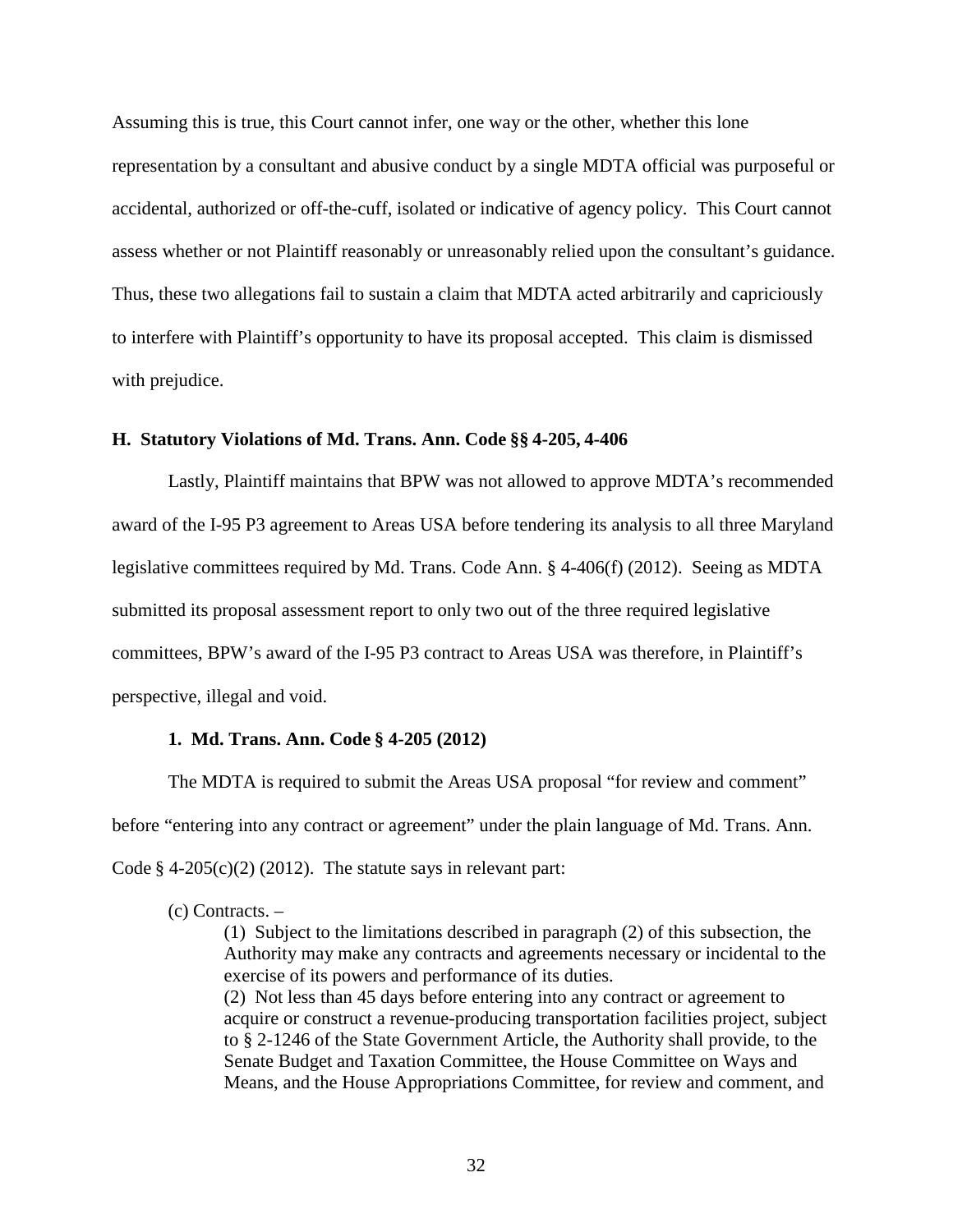to the Department of Legislative Services, a description of the proposed project, a summary of the contract or agreement, and a financing plan that details: (i) The estimated annual revenue from the issuance of bonds to finance the project; and (ii) The estimated impact of the issuance of bonds to finance the project on the bonding capacity of the Authority.

The three committees are "the Senate Budget and Taxation Committee, the House Committee on Ways and Means, and the House Appropriations Committee." *Id.* at (c)(2). Plaintiff's Second Amended Complaint alleges MDTA failed to provide their analytical report on the I-95 P3 proposal by Areas USA to the House Committee on Ways and Means. (Second Am. Compl. *¶¶*  76, 79.) An unauthenticated copy of the MDTA's January 2012 report concerning the Areas USA proposal, attached as Exhibit 13, names on its cover page just two and not three committees. No party disputes this factual contention. Considering the allegations in light of a motion to dismiss, this Court only assumes the allegation as true.

The plain language of the statute does not limit the MDTA's ability to forward recommendations for contract awards to the BPW for the purposes of consideration and adoption. As a result, § 4-205(c)(2) fails to provide a cause-of-action to void this recommendation process. This claim is dismissed with prejudice in regard to the MDTA process, because the statute does not apply to a recommendation process, but to the MDTA's acceptance process where it "enter[s] into any contract or agreement." Thus, under this statute, Plaintiff lacks a legal claim, and it is dismissed with prejudice.

# **2. Md. Trans. Ann. Code § 4-406 (2012)**

Under subsection (f) of Section 406 of the Maryland Transportation Article, BPW "may not approve a public-private partnership agreement" without submitting the P3 agreement at issue to the legislative committees. The committees are named expressly in the statute's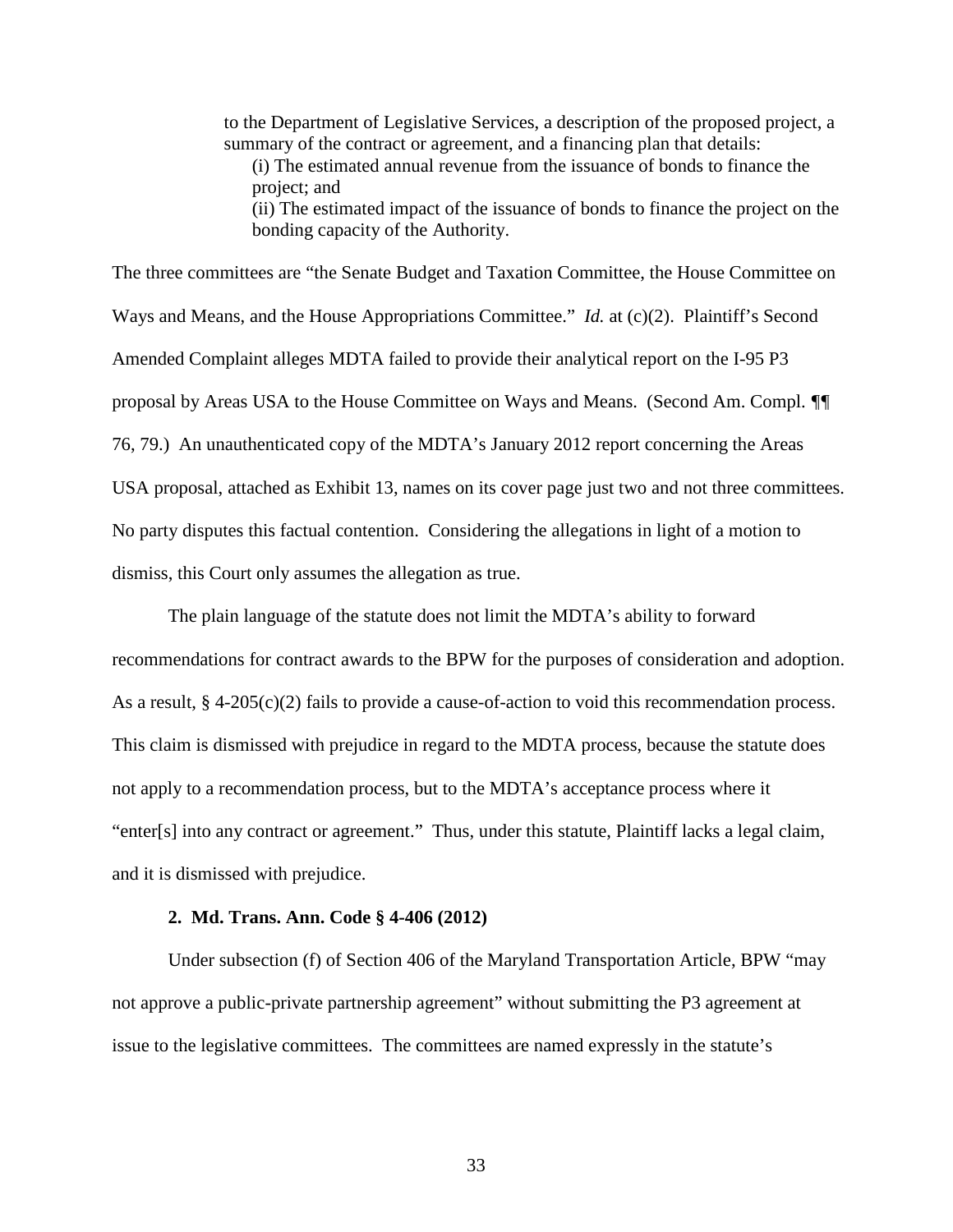definitions section, Md. Trans. Ann. Code  $\S$  4-406(a)(2) (2012), as the same three aforementioned committees. Md. Trans. Ann. Code § 4-406(f) (2012) states:

The [BPW] may not approve a public-private partnership agreement under § 10- 305 or § 12-204 of the State Finance and Procurement Article that the Authority proposes to enter into until the budget committees have had 30 days to review and comment on the Authority's analysis of the agreement required under subsection (e) of this section.

First, subsection (f) includes within it two statutory prerequisites. Subsection (f) only

applies to "a public-private partnership agreement under § 10-305 or § 12-204 of the State

Finance and Procurement Article." *Id.* Section 12-204 of the Maryland State Finance and

Procurement Article covers the leasing of real property under subsections (a) and (b). Md. State

Fin. & Proc. Ann. Code § 12-204 (2012). The I-95 P3 agreement as a lease is covered by this

section and so also falls under Section 4-406(f) of the Maryland Transportation Article.

The other statute cited with Section 4-406(f) as a prerequisite, Md. State Fin. & Proc.

Ann. Code § 10-305 (2012), also applies to I-95 P3 at issue here. Subsection (c) of that Section

is a catch-all provision stating:

(c) Execution of instruments -- In general. -- Except as otherwise provided in this section:

(1) if any real or personal property disposed of under this section is not under the jurisdiction or control of any particular unit of the State government, the deed, lease, or other evidence of conveyance of the real or personal property shall be executed by the [BPW]; and (2) if any real or personal property disposed of under this section is under the jurisdiction or control of a unit of the State government, the deed, lease,

or other evidence of conveyance of the real or personal property shall be executed by the highest official of the unit and by the [BPW].

This subsection applies to all State leases of real property, and so applies to the I-95 P3 revenuegenerating lease agreement in the instant case. Under subsection (c)(1), real property not assigned particularly to a State agency "unit" must be "executed by the [BPW]". Under (c)(2), agency-controlled real property requires both an agency head and BPW decision to execute.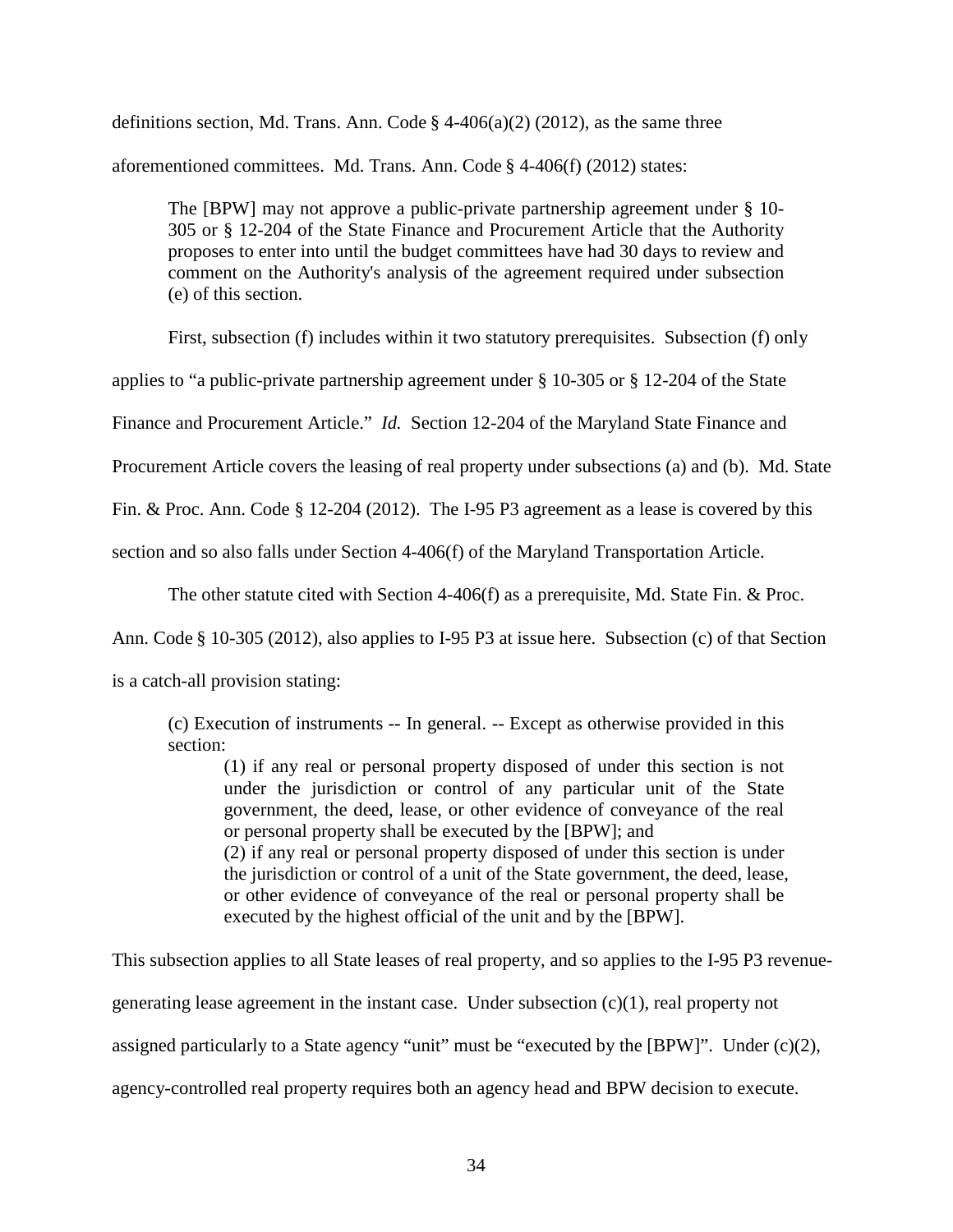Either way, this subsection applies here and thus so does Section 4-406(f) of the Maryland Transportation Article.

Section 4-406(f) states the BPW "may not approve a public-private partnership agreement" qualified as just discussed without providing three "budget committees" with "30 days to review and comment." The interpretative section of the Maryland Code defines "may not" in the Code as meant to "have a mandatory negative effect and establish a prohibition." Md. Ann. Code Art. I § 26 (2012). May not means "shall not." *Baltimore City Police Dep't v. Andrew*, 318 Md. 3, 8, 994 A.2d 430 (Md. 1989). As the Court of Appeals stated in its rare examination of this section of the Maryland Code:

The Department also asserts that the use of the phrase "may not" in the first and last sentences of § 728(b) . . . renders the entire paragraph merely directory. Putting aside the notion of a bill of rights that is merely hortatory and, therefore, unenforceable, we note that the General Assembly has explained how it ordinarily intends "may not" to be understood. . . . "May not," in  $\S$  728(b)(4), is the equivalent of "shall not."

*Id.* (citations omitted). Thus, the plain language of Section 4-406(f) states that the BPW is not permitted to approve a P3 agreement without the requisite submission of an analytical financial report to three legislative committees. Plaintiff alleges that such an evaluative report was not submitted and neither MDTA nor Areas USA disputes this claim. Further, the plain language of Md. Ann. Code Art. I § 26 specifically defines the verbal phrase "may not" above as not just "mandatory," but having a "negative effect" upon a transgression. The statutory language could not be clearer that the BPW must, before "approv[ing] a public-private partnership agreement" subject to Section 4-406(f), first ensure these reports are submitted to the requirement committees.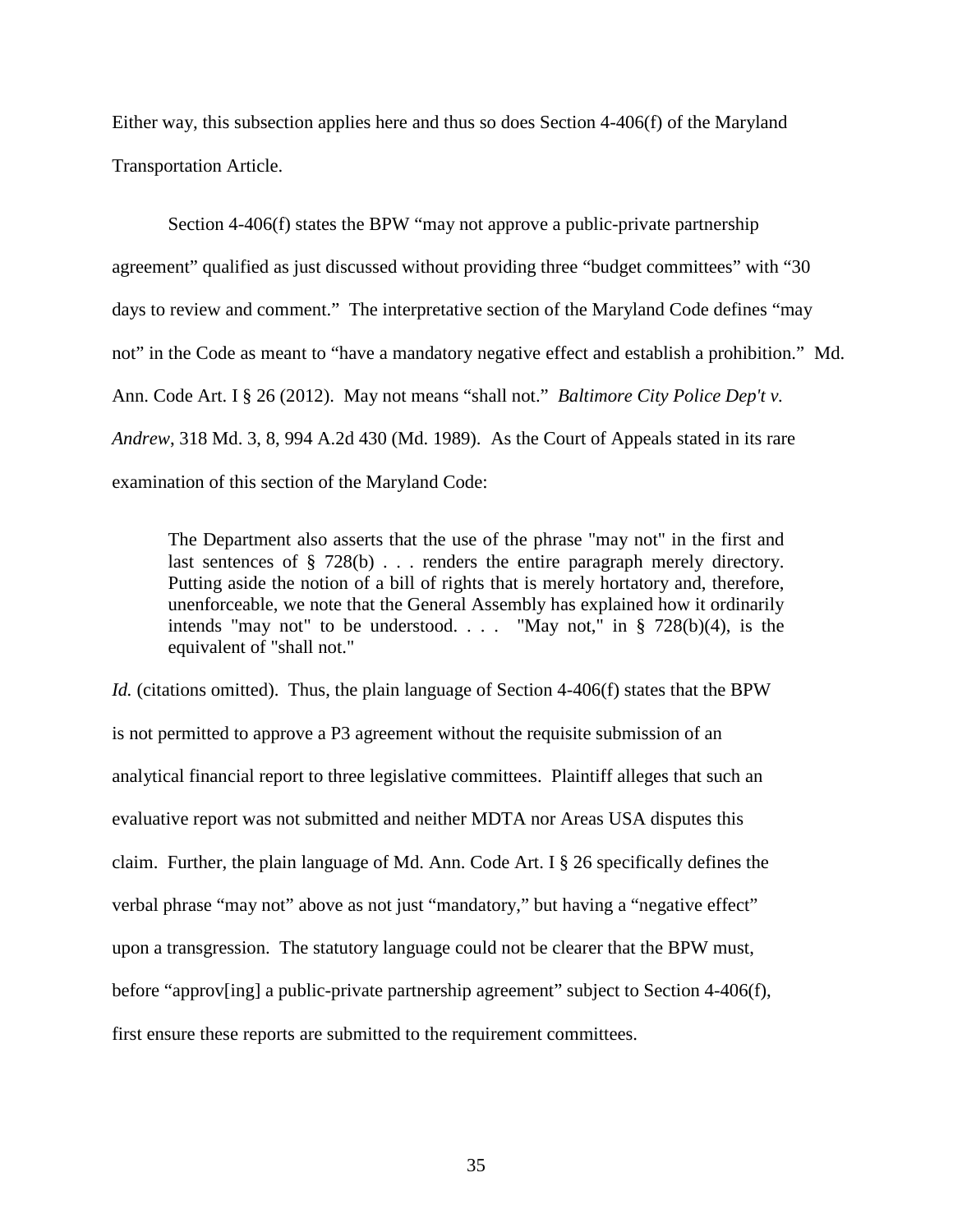"Statutes should be read 'so that no word, clause, sentence or phrase is rendered surplusage, superfluous, meaningless, or nugatory.'" *Montgomery County. v. Buckman*, 333 Md. 516, 523-24 (1994). The statute in the instant case could not be clearer in eschewing levels of fault and volition, and using language of mandatory, negative effect. In short, a P3 *per se* violates the letter of the law in Md. Trans. Ann. Code § 4-406(f) when the associated MDTA recommendation and BPW approval process does not allow for a 30-day review and comment period by the Senate Budget and Taxation Committee, the House Committee on Ways and Means, and the House Appropriations Committee.

#### **i. Court's power to void/not enforce contracts due to statutory non-compliance**

However, this technical violation of the letter of the law in Md. Trans. Ann. Code § 4- 406(f) does not lead to the Court's *per se* voiding or not enforcing the P3 agreement. This Court must possess the power to perform an act as significant as voiding or not enforcing an agreement for this reason, and this Court finds that it does not.

The debate over courts' power to void or not enforce binding agreements and contracts extends back to the courts in England, but a foundation for much of the modern American case law stems from *Harris v. Runnels,* where the Supreme Court explained that "it is not to be taken for granted that the legislature meant that contracts in contravention of [a statute] were to be void, in the sense that they were not to be enforced in a court of justice." 53 U.S. 79, 84 (1851); *but see id.* (noting that if a statute "is silent, and contains nothing from which the contrary can be properly inferred, a contract in contravention of it is void"). The Supreme Court reasoned that the statute's penalty provisions alone would be sufficient to "prevent mischief against which the legislature meant to guard." *Id*.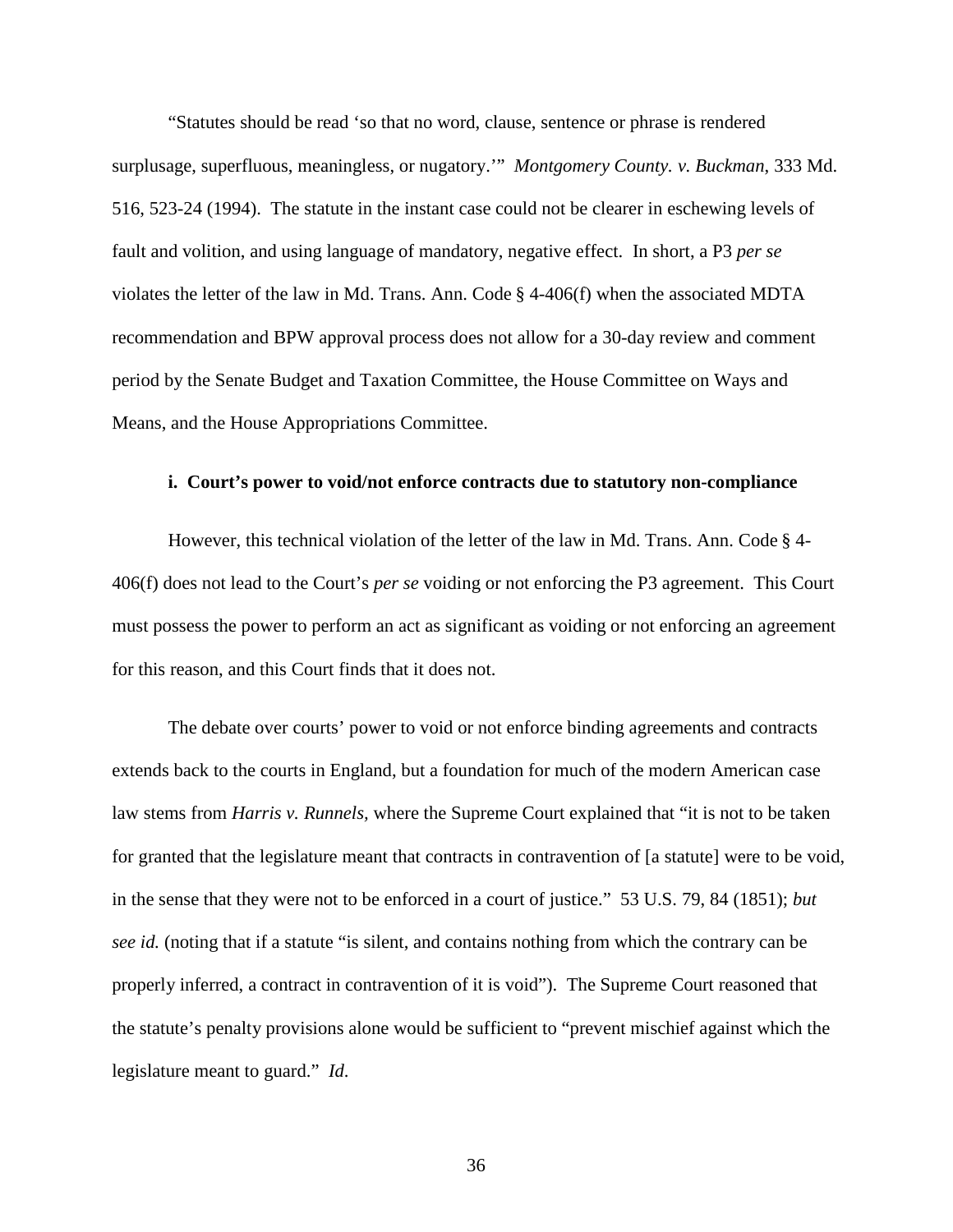By 1871, Maryland's Court of Appeals had weighed in, emphasizing that central in a court's decision whether or not to enforced a contact in violation of a statute, should be public policy considerations. In *Lester v. Howard Bank,* Justice Robinson explained that the public interest "lies at the basis of the law in regard to illegal contracts." 33 Md. 558, 562 (1871). As such, the Court ruled that a loan contract between the bank and an individual should not be declared void, but rather enforced, despite the contract's breaching certain provisions in the bank's charter, because enforcement would better serve the bank's stockholders, creditors, and depositors. Quoting *Harris v. Runnels* favorably, the Court of Appeals stressed the importance of the judiciary deferring to legislative intent:

the rights and remedies of parties growing out of prohibited contracts are to be determined by the construction of the statute itself according to the well established rules of interpretation, and if it shall appear that it was not the intention of the Legislature to declare the contract void, although made against the prohibition this *intention* will be gratified, even if it should contravene some general rule of law.

*Id.* at 565 (emphasis in original).

Over a century later, the Maryland Court of Special Appeals returned to the issue in *Montagna v. Marston,* where the defendant-appellee claimed a land sale agreement was void because it violated a statute in the Howard County Code. 24 Md. App. 354, 357, 330 A.2d 502 (1975). The provision "impose[d] a penalty for selling or agreeing to sell land within a subdivision before the plat ha[d] been approved by the Planning Commission of the County." *Id.*  At Circuit Court, the chancellor refused to enforce the agreement, because it "violated the statute and was thus . . . illegal and against public policy," as per Maryland Court of Appeals precedent. *Id.* at 358-59. However, the Court of Special Appeals, correcting the trial court, embraced (and extensively quoted) the more flexible doctrine set out by the Supreme Court in *Harris v. Runnels*  and the Maryland Court of Appeals in *Lester v. Howard Bank,* confirming that before voiding a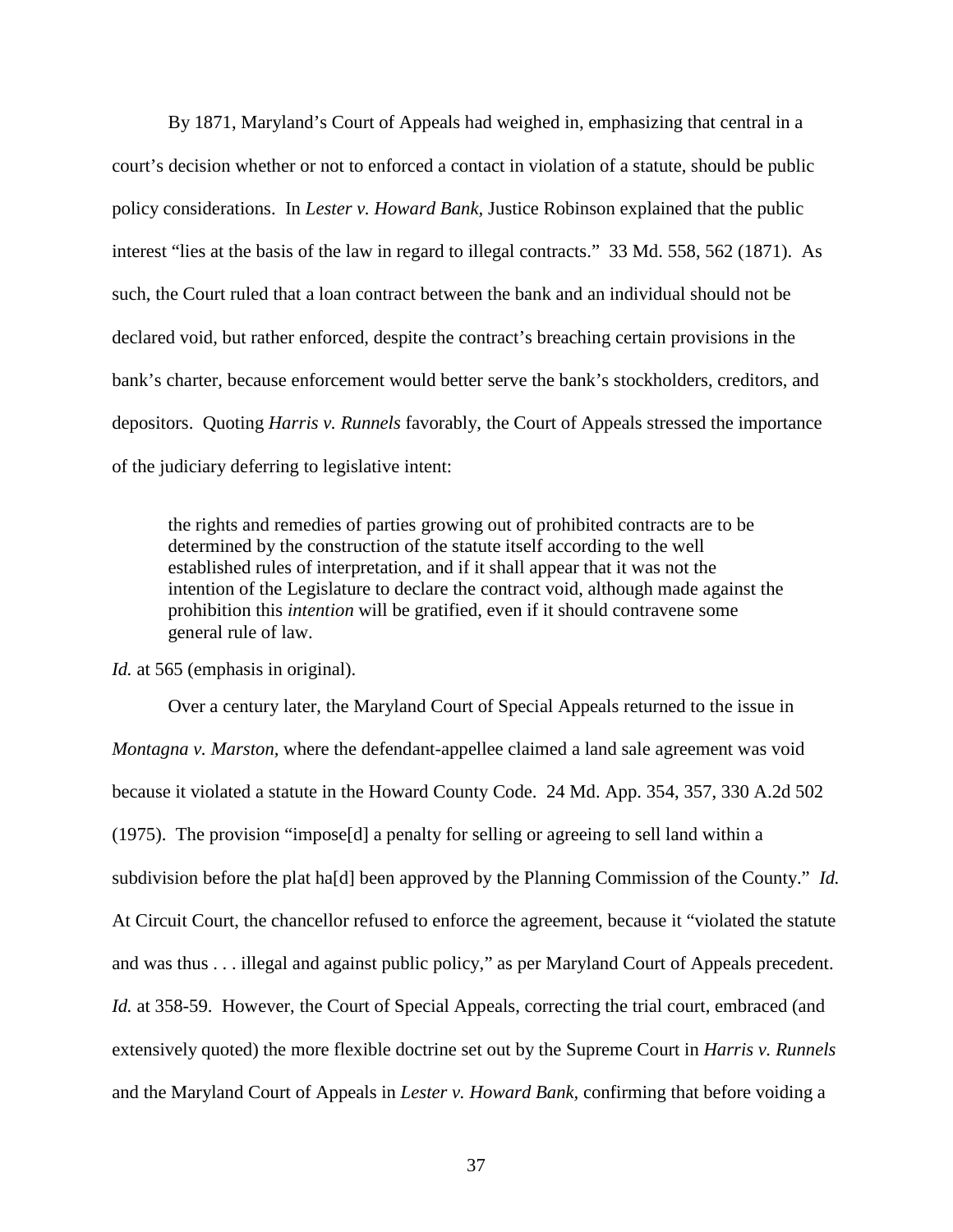contract due to non-compliance with a statute, "the statute itself must be analyzed and interpreted to determine whether or not the Legislature intended that contracts in contravention of the statute were to be nullified." *Id.* at 360. In so doing, *Montagna* Court cautioned against adhering too blindly to the more rigid doctrine espoused by cases like *Maryland Hospital v. Foreman,* 29 Md. 524, 531 (1868) ("If a contract . . . is in violation of some statute, [. . .] Courts of justice will not aid to enforce it. . . .") and *Patton v. Graves,* 244 Md. 528, 532, 224 A.2d 411 (1966) ("It is settled that where the contract which the plaintiff seeks to enforce is expressly or by implication forbidden by the statute, no Court will lend its assistance to give it effect.") (citations omitted).

Most recently, and perhaps most instructive, is the 1990 Maryland Court of Special Appeals decision in *Springlake Corp. v. Symmarron Ltd. P'ship,* involving a lease and leaseback arrangement between a hotel developer and a savings and loan company. 81 Md. App. 694, 569 A.2d 715 (1990). Defending against plaintiff-appellant Springlake's claims, appellees protested that the agreement was void because it violated a 1978 regulation promulgated by a State agency, which stated, *inter alia:* "Violation of any of the sections above may constitute an unsafe and unsound practice necessitating the issuance of an order by the Division Director . . . ." *Id.* at 699 (quoting Md. Regs. Code tit. 9, §05.01.43). The *Springlake* Court clearly set out the current Maryland rule:

If a legislative intent can be ascertained, that intent will prevail; if no such intent is ascertainable from the statute or its history, the court must apply those factors it believes appropriate in determining whether, as a matter of overriding public policy manifested by the statute, the violation ought to preclude judicial enforcement. The considerations set forth in *§178 of the Restatement (Second)*  are certainly relevant, $^{21}$  $^{21}$  $^{21}$  although others have also been expressed.

<span id="page-37-0"></span><sup>21</sup> The *Restatement (Second)* recommends a balancing process for situations where the statute does not clearly command an agreement enforceable or unenforceable due to non-compliance. Agreements are "declared unenforceable on grounds of public policy if 'the interest in its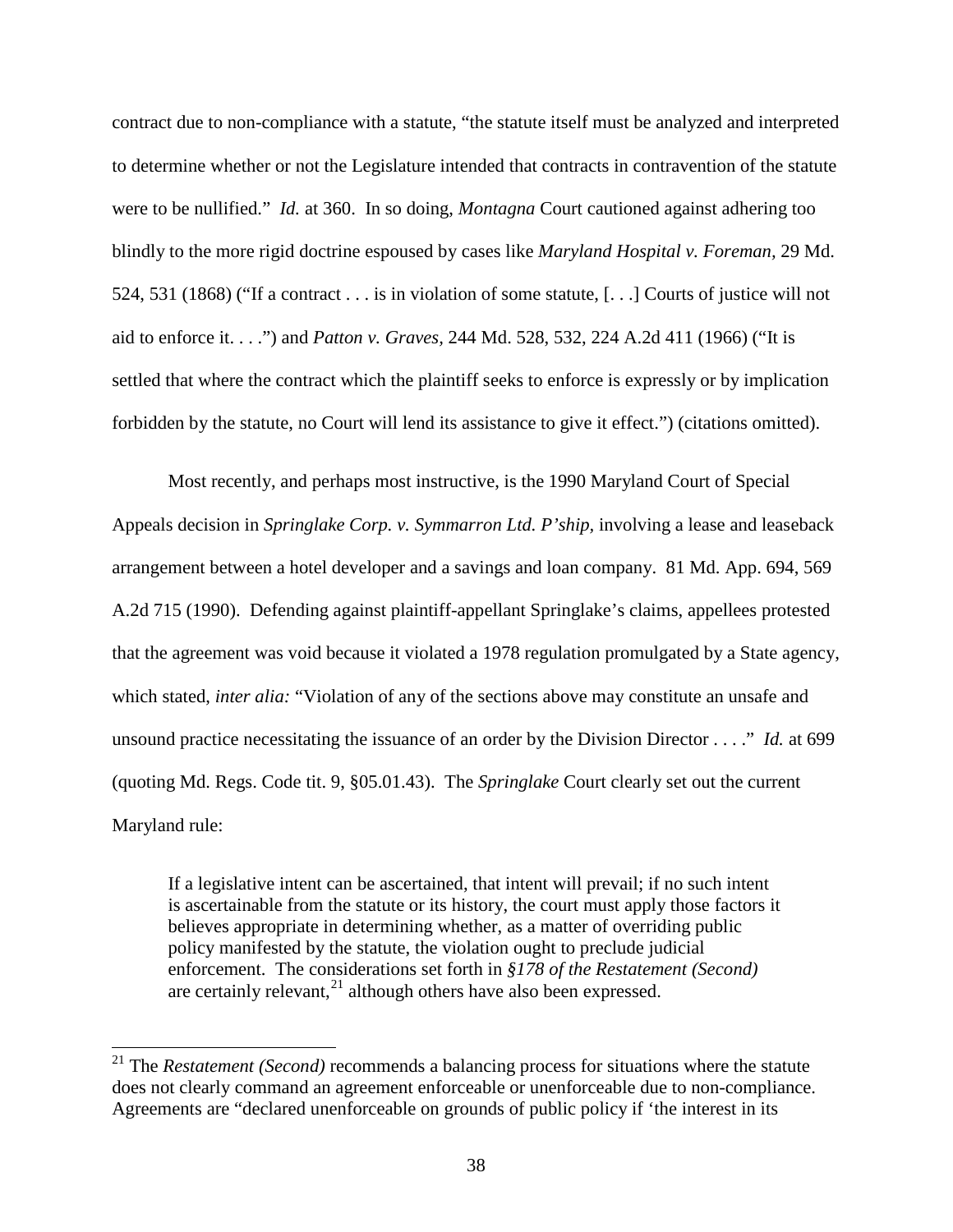*Id.* at 704. Essentially then, courts must "examine the statute at issue and the public policy behind it in an attempt to discern whether the legislature intended for contracts made in violation of the statute to be void or unenforceable." *Id.* at 700. *Accord Stitzel v. State,* 195 Md. App. 443, 6 A.3d 935 (2010); *Gannon & Son v. Emerson,* 291 Md. 443, 435 A.2d 449 (1981); *Montagna*, 24 Md. App. 354.It also echoed *Montagna,* noting that Maryland courts have *not* "adopted such a rigid rule that any contract made in violation of any statute is unenforceable." *Id.* at 700. The Court of Special Appeals even went as far as to openly distance Maryland law from this principle*,* asserting that "we do not believe . . . the statement quoted in *Lester v. Howard Bank* . . . that when the statute is silent on the issue, the contract is void, represents the current Maryland law." *Id.* at 705. Judge Wilner proceeded to explain that although a statute will sometimes explicitly state that agreements made in violation of it shall be void, normally, statutes are not so clear. *Springlake Corp.,* 81 Md. App. at 702 *(citing Restatement (Second) of Contracts* § 178, comment b).A mere two years ago, the Court of Special Appeals confirmed that the rule and analysis supplied by *Springlake Corp.* remains relevant and current, citing very heavily to the opinion in its *Stitzel v. State* decision. 195 Md. App. 443.

In *Springlake Corp.,* much like the case before this Court today, nothing from the record showed whether the legislature intended for statutory non-compliance to result in a voiding of the contract or continued enforceability. *Id.* at 704. While the Court of Special Appeals

i<br>I enforcement is clearly outweighed in the circumstances by a public policy against the enforcement of such terms.'" *Springlake Corp.,* 81 Md. App. at 702 *(citing Restatement (Second) of Contracts* § 178, comment b)*.* In weighing the interest favoring enforcement, account is to be taken of the parties' "justified expectations," any forfeiture that would result if enforcement were denied, and "any special public interest in the enforcement of the particular term." *Stitzel,* 195 Md. App. 443, 454, 6 A.3d 935 (2010)*.* In any case, it does not yet appear that Maryland has adopted the *Restatement* approach for situations where an agreement or contracts flouts the law. *Springlake Corp.,* 81 Md. App. at 702.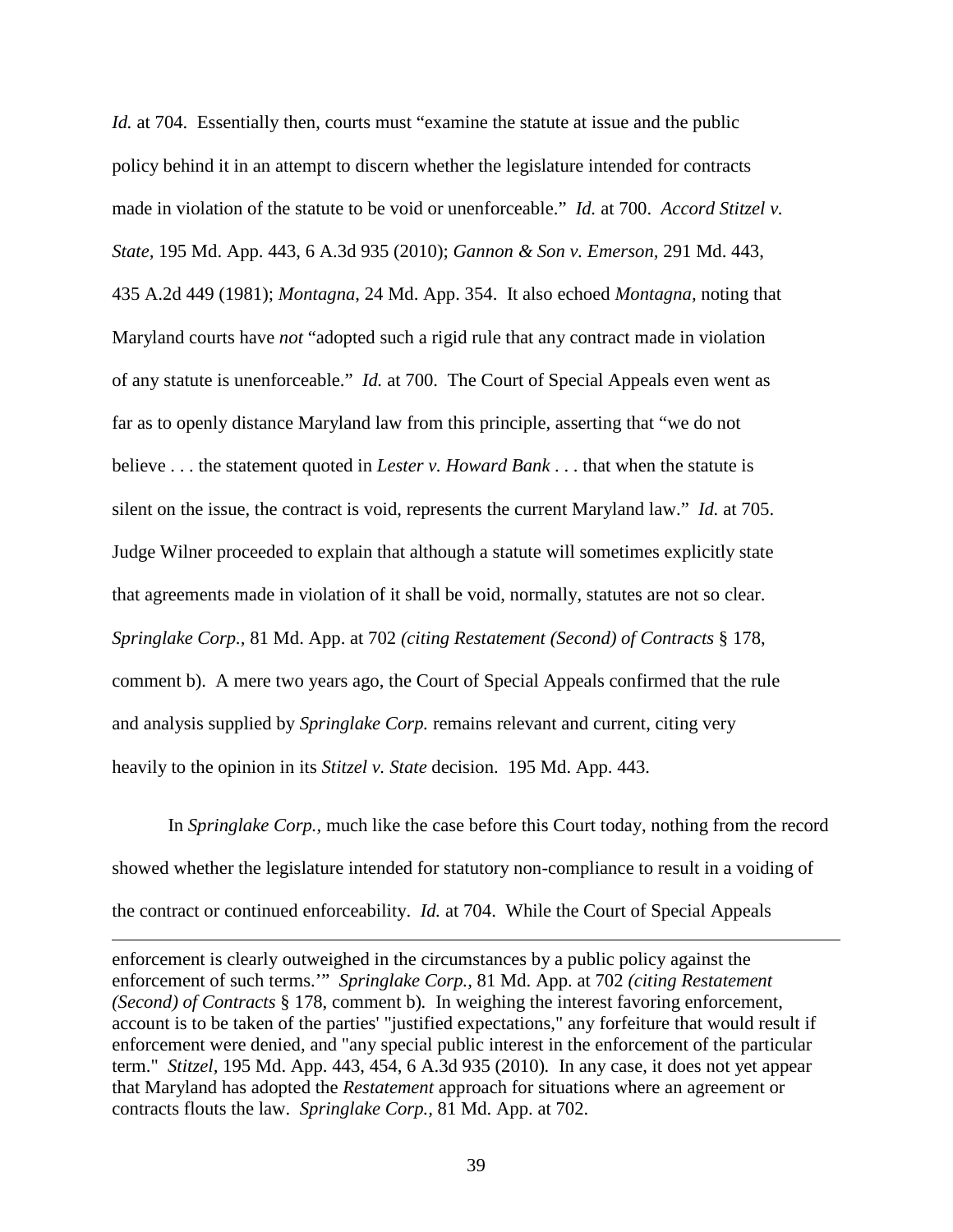concluded that the statutory non-compliance made the lease and leaseback agreement unenforceable, it largely rooted its reasoning in the public policy concerns championed earlier by the Supreme Court (in *Harris v. Runells)* and the Maryland Court of Appeals (in *Lester v. Howard Bank)* as well as the public policy balancing test from the *Restatement (Second) of Contracts* §178(2)*. Id.* at 707. The Court determined that because the lease and leaseback arrangement "was a deliberate and gross violation of an important public policy established by valid governmental regulation, and the courts should not lend their aid to such a venture," the agreement should be declared unenforceable. *Id.*

Given this historical development of the rule and the courts' increasing propensity to attempt to effectuate legislative intent, or alternatively, in the event that is unclear, to make a decision on the enforceability of an agreement through an analysis heavily weighted toward making the best choice for public policy, this Court resolves that it would be an irresponsible and impermissible overreach of its judicial authority to overturn MDTA's recommendation and BPW's related approval of the I-95 P3 agreement, particularly in light of its quasi-legislative nature and the extremely limited scope of review the Court holds over such decisions. *See* Part III.A.i (examining the narrow scope of judicial review on quasi-legislative administrative agency decisions). The statute in this case makes no mention of whether the legislature intended that agreements made in violation of the statute should be deemed void as opposed to enforceable. It merely states that:

The [BPW] may not approve a public-private partnership agreement under § 10- 305 or § 12-204 of the State Finance and Procurement Article that the Authority proposes to enter into until the budget committees have had 30 days to *review and comment* on the Authority's analysis of the agreement required under subsection (e) of this section.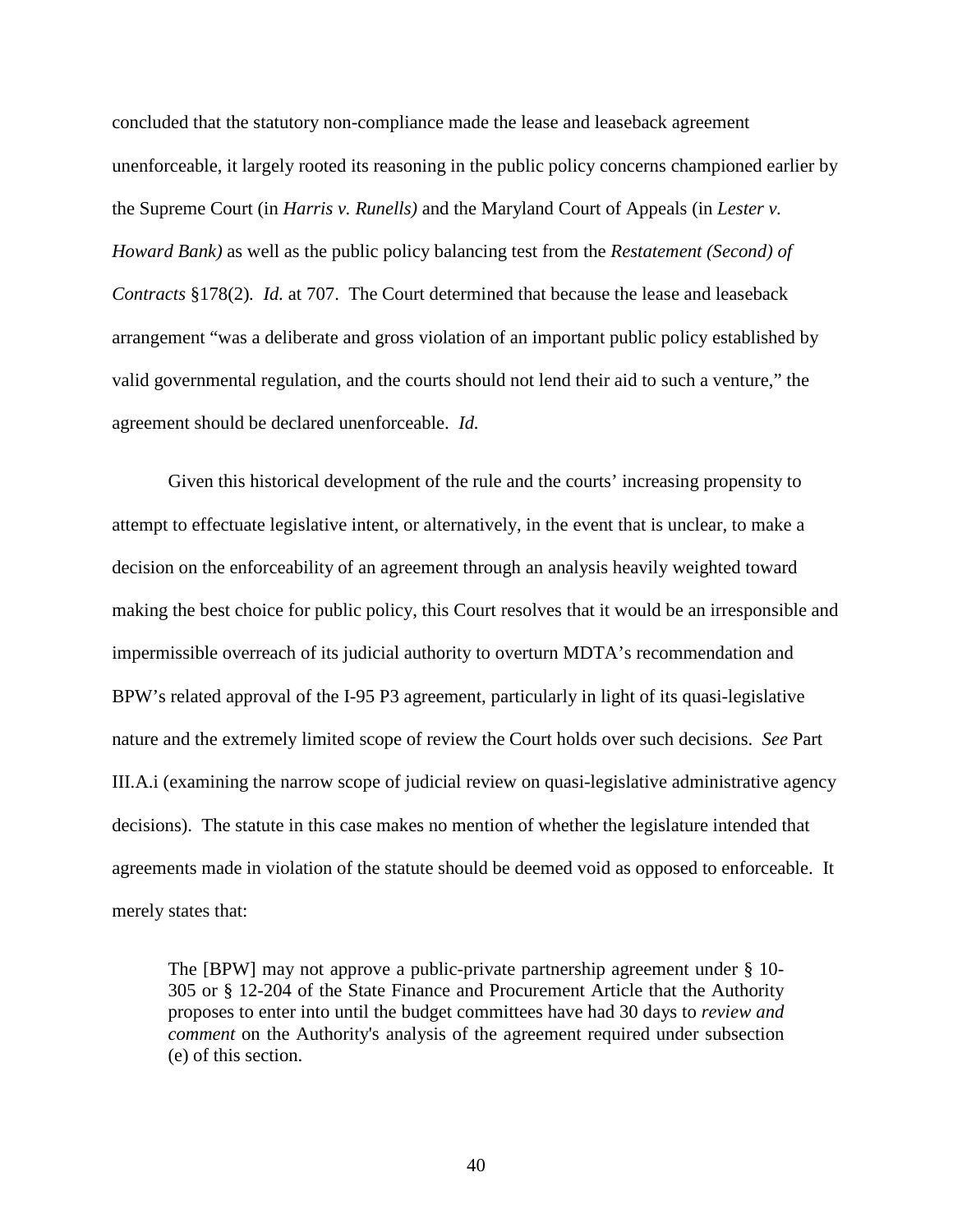Md. Trans. Ann. Code § 4-406(f) (2012) (emphasis added). The analysis that BPW is obliged to perform under subsection (e) must examine the "impact of the proposed public private partnership agreement on the [Transportation] Authority's *financing plan,* including the Authority's operating and capital budgets and debt capacity." *Id.* at §4- 406(e) (emphasis added).

The statute does not give the legislative budget committees the power to veto the BPW's approval of the P3 agreement. Nothing in the record suggests that the public interest will be seriously harmed by the enforcement of this agreement as opposed to a rehashing of the bidding and awarding process. On the contrary, evidence suggests that the BPW members' analysis demonstrated a benefit to the public as a result of the Areas contract.<sup>[22](#page-40-0)</sup> Certainly, this Court has found no evidence to suggest that any "deliberate and gross violation of an important public policy established by valid governmental [statute]," as what happened in *Springlake Corp.*, to prevent the Court from enforcing the contract on public policy grounds. 81 Md. App. at 707.

<span id="page-40-0"></span><sup>22</sup> *See, e.g.*, Def. MDTA's Reply Mem. at 20-21 *(quoting* Def. MDTA's Mot. Dismiss, Ex. B (complete transcript of Second Am. Compl., Ex. 9) at 83, 91-93). Treasurer Nancy Kopp stated: "And I just have to say that I think the process was fairly done. [. . .] I think the traveling public and the taxpayers will benefit by going forward with this project at last and taking the best bid that came before us. So I am prepared to support the [Areas contract] . . . ." Governor Martin O'Malley expressed agreement with the Treasurer and added that, "[g]iven the procurement and given the process that's been followed, I believe a unanimous vote by all of those that were on the evaluation committee looking at this, and Areas prevailing in every category, I am going to move to support this matter. . . ." Though Comptroller Peter Franchot voted against approval of the Areas agreement, his reasoning did not implicate the merits of the proposal, and remarked: "Areas, I have no problem with them. Bring in new companies. I think you are good for business." Moreover, apart from verifying that such a decision in favor of Areas' proposal is patently counter to public policy, it is well beyond the license of this Court to second guess MDTA's choices as assessor and evaluator of the competing bids for the I-95 Travel Plaza P-3. *See supra,* Part I.A.1 (discussing the court's tightly-bounded standards of judicial review, all of which cede significant deference to agency decisions); Def. Areas USA's Mot. Dismiss at 21 *(citing E.W. Bliss Co. v. United States*, 77 F.3d 445, 449 (Fed. Cir. 1996)) (warning that trial courts should not delve into the "minutiae" of a public contracts solicitation, bidding, and awards process).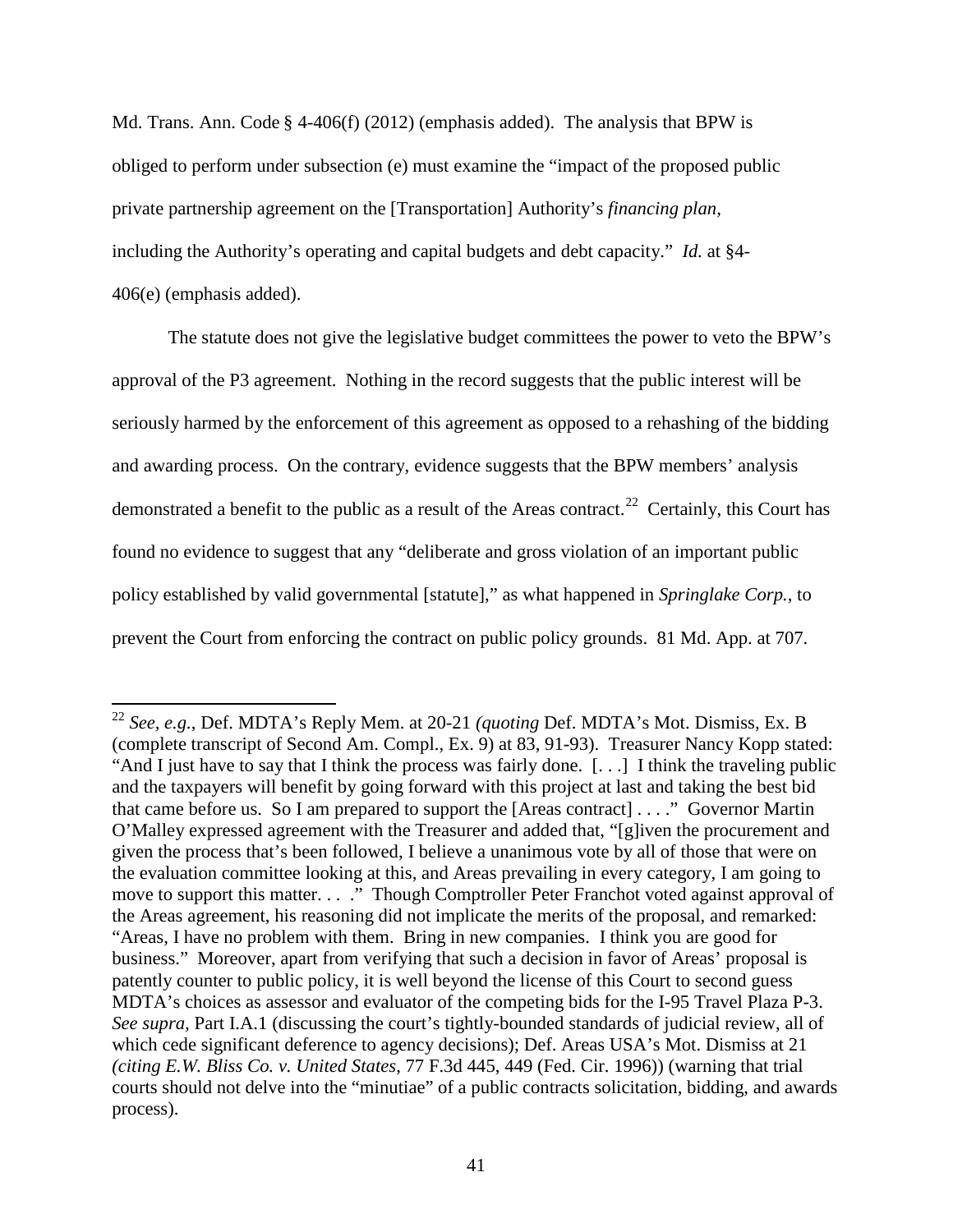Moreover, it would appear that any inadequacies in allowing the 30 day review and comment process are immaterial because such a review process is more procedural than substantive in nature. A 2000 opinion from the Maryland Attorney General endeavored to clarify the law for then-Comptroller William Donald Schaefer, who requested an analysis of various issues relating to a capital budget bill from 1998 which empowered the Maryland Stadium Authority to do construction and associated tasks for other Maryland State agencies and local governments. 81 Op. Att'y Gen. 261, 265-66 (Feb. 2, 1996), 2000 Md. AG LEXIS 19, 25- 29. The questions mostly revolved around "additional powers and responsibilities that the Legislature has given to the Stadium Authority in uncodified language in the 1998 capital budget bill that ha[d] not been incorporated in the Act." *Id.* at 3. The opinion reported that "[a] provision that obligates an agency to report its activities to the Legislature in advance, to permit an opportunity for legislative review and comment, does *not* authorize a legislative veto." *Id*. at 27 (emphasis added). Stated differently, the 30 day *"review and comment"* period merely provides the legislature's budget committees a period during which time they may "crunch the numbers" for financial oversight and inspection purposes, but allows no opportunity for the legislature to overrule or even amend the agency's decision. The Attorney General Opinion continued:

While an agency may deem it politically advisable to comply with the expressed wishes of a legislative committee or may find the committee's comments persuasive on their merits, the agency is under no legal obligation to comply with a legislative comment that is not embodied in statute.

*Id.* at 28. Much like the case *sub judice*, the relevant statutory language from the capital budget bill in question did not give legislative committees "authority to oversee or 'approve' agreements between the Stadium Authority and other agencies. Rather, before beginning any work, the Stadium Authority must [have] notif[ied] the budget committees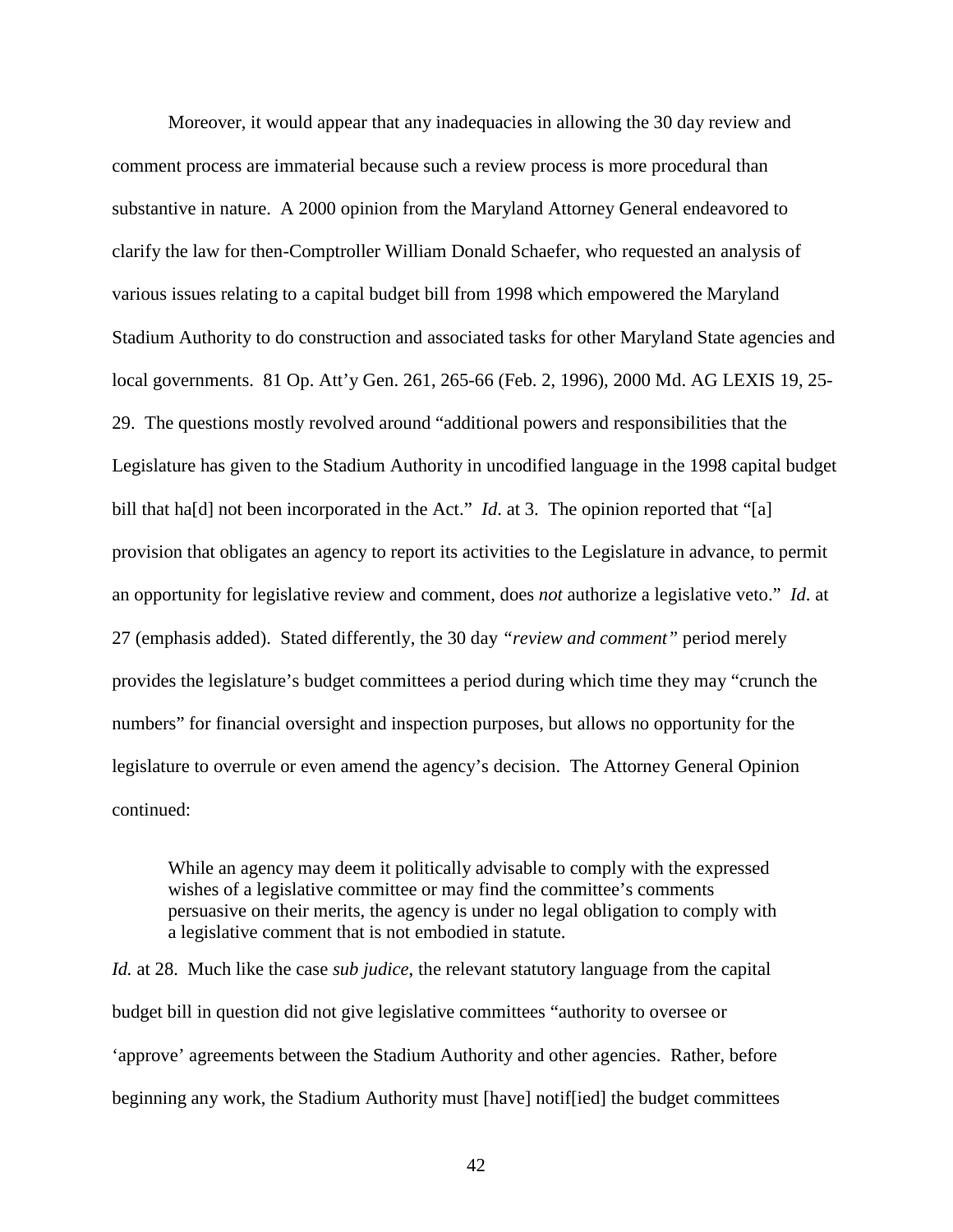of an agreement and allow the committees 30 days to review and comment on that agreement." *Id.* at 25-26. In essence, though the legislative budget committees clearly enjoy the power to critique, they do not control project approval. *Id.* at 26. Neither then should nearly identical language granting the legislative budget committees review and comment authority over BPW's analysis of the P3 agreement here bestow upon those committees the ability to approve or deny an agreement already approved by the BPW (e.g., provide a legislative veto).

A similar outcome resulted in *Columbia Road Citizens' Ass'n v. Montgomery County,*  where the Court of Special Appeals held that statutory "recommend and comment" language was directory rather than mandatory. 98 Md. App. 695, 635 A.2d 30 (1994). In that case, the Columbia Road Citizens' Association complained that the Montgomery County Board of Appeals should not have granted a special zoning exception to allow a nursing home to be built in a residentially-zoned area, because the Montgomery County Planning Board had not yet made any comments or recommendations on the nursing home's amended application as required by the zoning ordinance. *Id*. at 697, 699-700. Upholding the Montgomery County Circuit Court's decision, the Court of Special Appeals ruled that the ordinance insisted only that the Montgomery County Board of Appeals provide the Planning Board a reasonable amount of time and an opportunity to comment on the amended application. *Id*. at 704-05. The ordinance did not exist to guarantee the Planning Board actually responded with recommendations or comments, for "to allow [such an] interpretation would, in effect give the planning board a 'pocket' veto over the Board [of Appeals] . . . merely by delaying indefinitely comments on an amended application." *Id.* at 704; *see also Citizens for Envtl. Safety, Inc. v. Mo. Dep't of Natural Res.*, 12 S.W.3d 720, 731-32 (Mo. Ct. App. 1999) (holding that when the legislature endowed a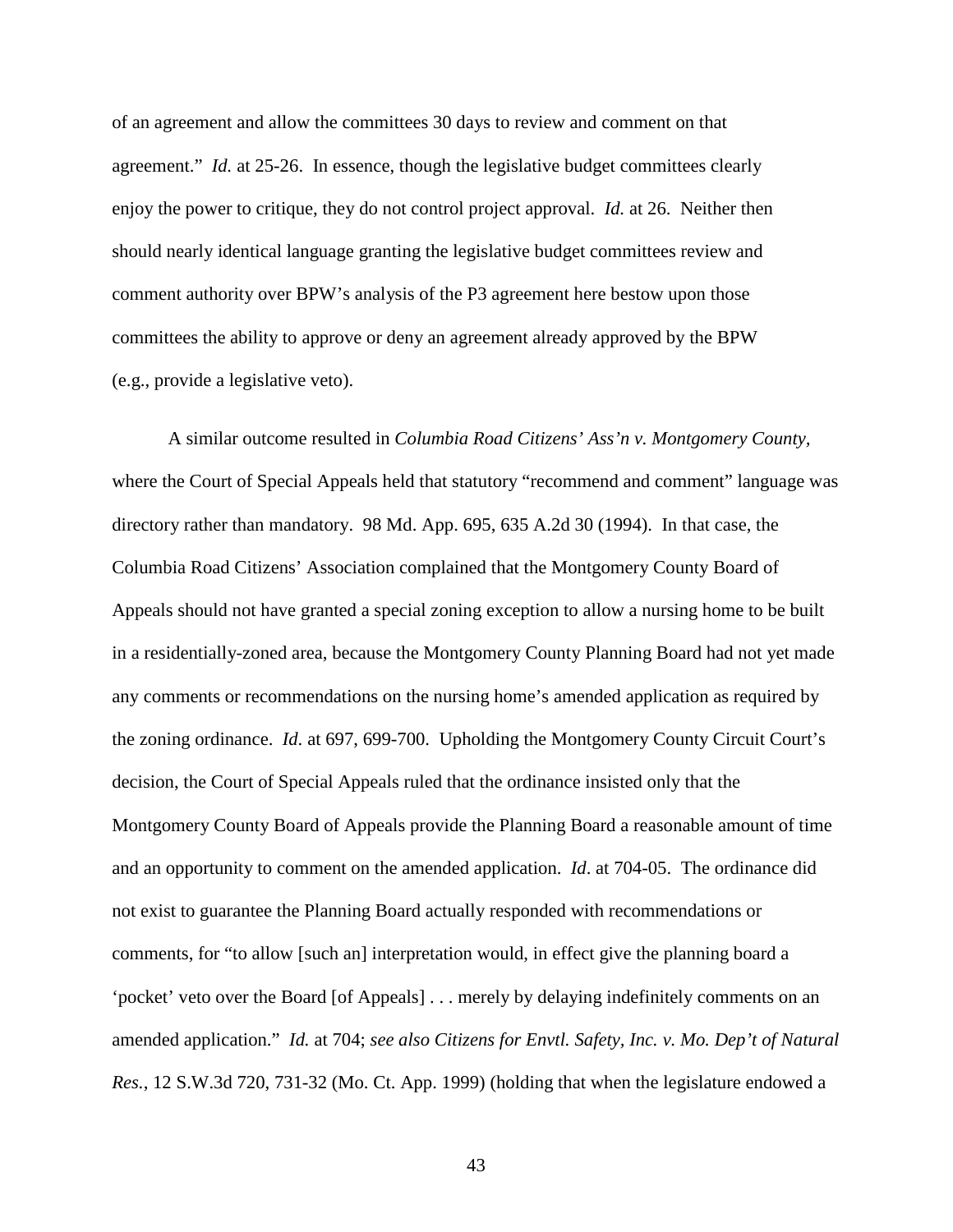regional executive board comprised of citizens with statutory "review and comment" capabilities on permit applications for landfills, the legislature did not intend for the executive board to be able to exert veto powers over the Missouri Department of Natural Resources through the executive board's refusing to comment and review). The Court did not uncover any "provision . . . that required the Board of Appeals to adopt the planning board's comments and recommendations when they are submitted." *Columbia Road,* 98 Md. App. at 704.*,* 

Underlying this reasoning, as alluded to earlier, was the determination that the zoning ordinance's review and comment provision should be construed as directory instead of mandatory. Despite the fact that the ordinance used the word "must,"<sup>[23](#page-43-0)</sup> triggering the presumption that the provision was mandatory, the Court of Special Appeals also "look[ed] to whether the enactment provide<sup>[d]</sup> a sanction for noncompliance" in its analysis. The Court ruled that "[n]on-observance of '[a] mandatory provision in a statute . . . renders the proceedings to which it relates illegal and void, while [the observance of] a directory provision . . . is not necessary to the validity of the proceedings.' " *Id.* at 701 *(citing Bond v. Mayor of Baltimore*, 118 Md. 159, 166 (1912)). Mandatory provisions are identified by "some fairly drastic sanction [which is] imposed upon a finding of noncompliance," while mere directory language is distinguished because "noncompliance will result in some lesser penalty, or perhaps no penalty at all.' " *Id.* at 701-02 (citing *Tucker v. State*, 89 Md. App. 295, 298, 598 A.2d 479 (1991)). Following this blueprint, the *Columbia Road* Court decided that without the ordinance enforcing

<span id="page-43-0"></span><sup>&</sup>lt;sup>23</sup> According to the case, the Montgomery County Zoning Ordinance Section 59-A-4.48(c) read, in pertinent part:

<sup>[...]</sup> After the planning board or its technical staff has issued its initial report and recommendation, the applicant must transmit to the planning board a copy of any subsequent amendment to the petition. The record must remain open for a reasonable time to provide an opportunity for the planning board or its staff to comment. Within that time, the planning board or its staff must comment on the amendment or state that no further review and comment are necessary. *Columbia Road*, 98 Md. App. at 699.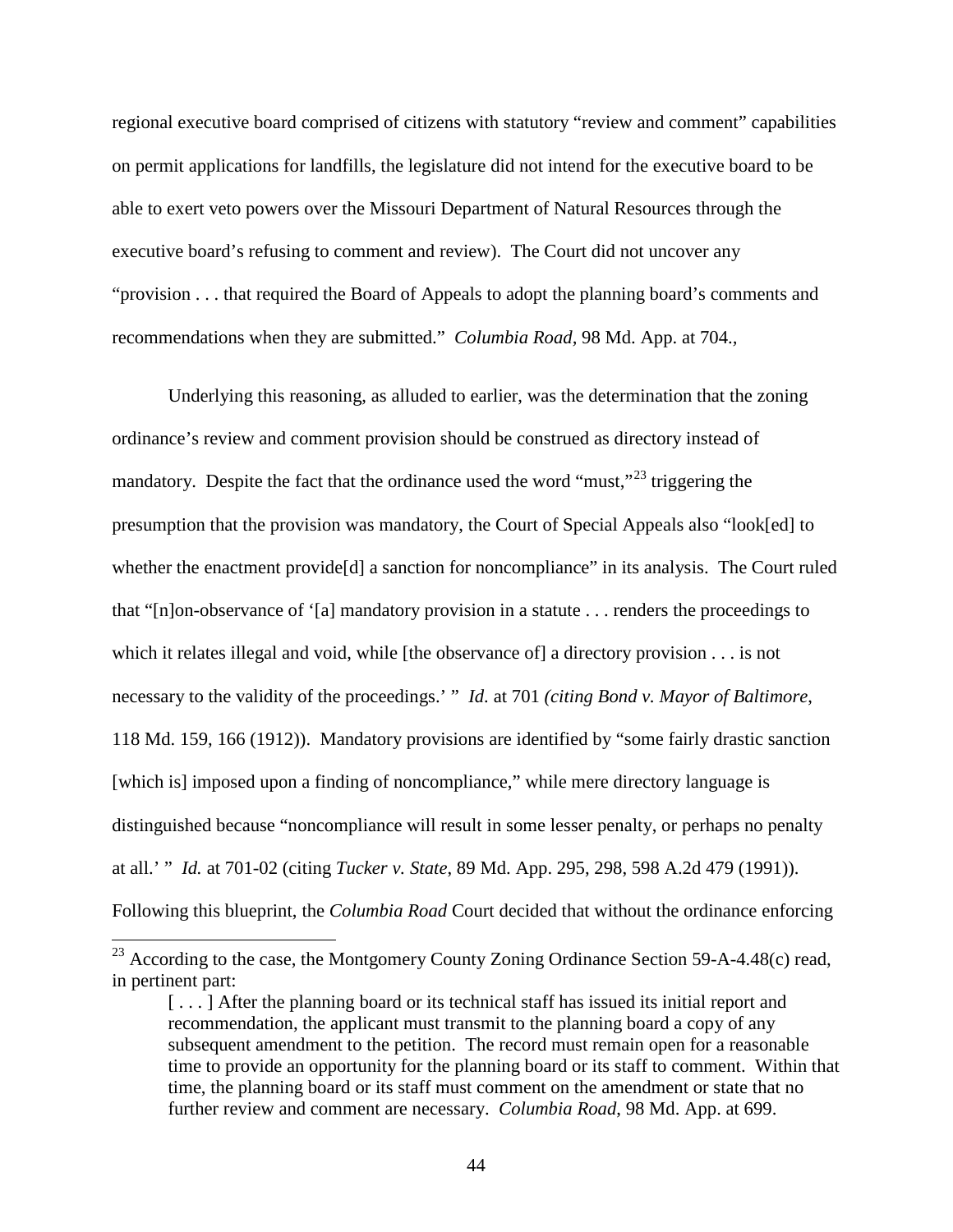"any sanction against the planning board for failure to submit comments, or against the Board [of Appeals] for failure to consider the planning board's comments," the review and comment terms must be directory. *Id*. at 703 *(citing Tucker,* 89 Md. App. at 298).

Admittedly, §4-406(f) places an affirmative onus upon MDTA to submit a report on the pending P3 award to the legislative committees, whereas the ordinance in *Columbia Road* merely obligated the Board of Appeals to provide the proper time period and opportunity for the planning board to examine any amended applications. Apart from this difference, there are some striking parallels between the case *sub judice* and the Court of Special Appeals' *Columbia Road*  decision. Section 4-406(f) does not exist for the purpose of providing the legislature with veto power over the MDTA. Had legislators intended to enable a legislative veto under §4-406(f), certainly they would have been clearer in doing so. Nothing from the statute implies that a legislative veto was anticipated, or even considered. The statute contemplates no sanction whatsoever against MDTA for failing to submit its proposals to the legislative committees. As such, supported by the Court of Special Appeals' decision in *Columbia Road,* this Court similarly finds that the "review and comment" condition from §4-406(f) is directory rather than mandatory. Plaintiffs's claim is dismissed with prejudice

# **ii. Plaintiff's Waiver of Claims**

Even if the Court were to take an overly expansive view of its power, and somehow cloak itself with the authority to declare the I-95 P3 agreement in question void and unenforceable, Plaintiff's claims before this Court would still fail because they have been waived. At an elementary level, the waiver doctrine in this context is straightforward:

[a] party who knows or should have known that an administrative agency has committed an error, and who, despite an opportunity to do so, fails to object in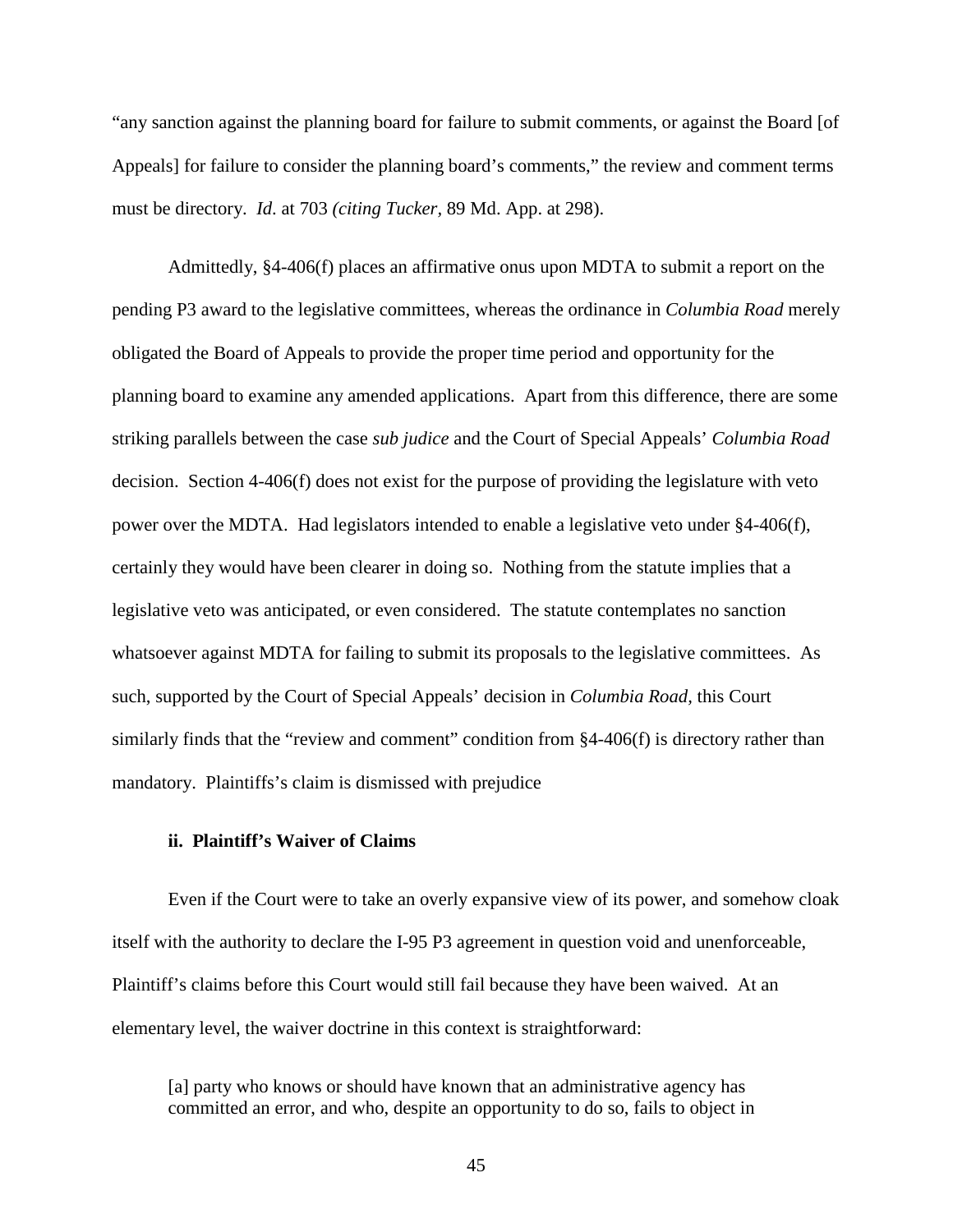any way or at any time during the course of the administrative proceeding, may not raise an objection for the first time in a judicial review proceeding.

*Cicala v. Disability Review Bd. for Prince George's County*, 288 Md. 254, 261-62, 418

A.2d 205 (1980). *See also Blue & Gold Fleet v. United States*, 492 F.3d 1308, 1313 (Fed.

Cir. 2007) (holding that "a party who has the opportunity to object to the terms of a government solicitation containing a patent error and fails to do so prior to the close of the bidding process waives its ability to raise the same objection subsequently in a bid protest action in the Court of Federal Claims"); *Hi-Tech Bed Systems, Corp. v. United States,* 97 Fed Cl. 349, 354 (2011) (same). In similar language, the Court of Special Appeals has ruled that Maryland law refuses to permit issues from being raised for the first time before the courts instead of the pertinent administrative agency, "because to do so would allow the court to resolve matters *ab initio* that have been committed to the jurisdiction and expertise of the agency." *Capital Commercial Properties, Inc. v. Montgomery County Planning Bd. of the Md.-Nat'l Capital Park and Planning Comm'n,*  158 Md. App. 88, 97, 854 A.2d 283 (2004).

As Defendant Areas USA correctly points out in its Motion to Dismiss the Second Amended Complaint, the principle underlying the waiver doctrine is "easy to understand" – a party vying for a public contract should not be able to bid, while silently realizing that there is a flaw in the bidding procedure, with the understanding that, if selected, they will carry on as if no flaw existed, but if not selected, they will challenge the flawed solicitation at some later point in time. (Def. MDTA's Mot. Dismiss at 12); *see also Blue & Gold*, 492 F.3d at 1314 (warning that under a legal scheme without waiver, if a public contracts bidder knew of a defect in the solicitation process, but remained silent, in the event bidder did not win the contract, bidder could cry foul, demand a new solicitation process, "perhaps with increased knowledge of its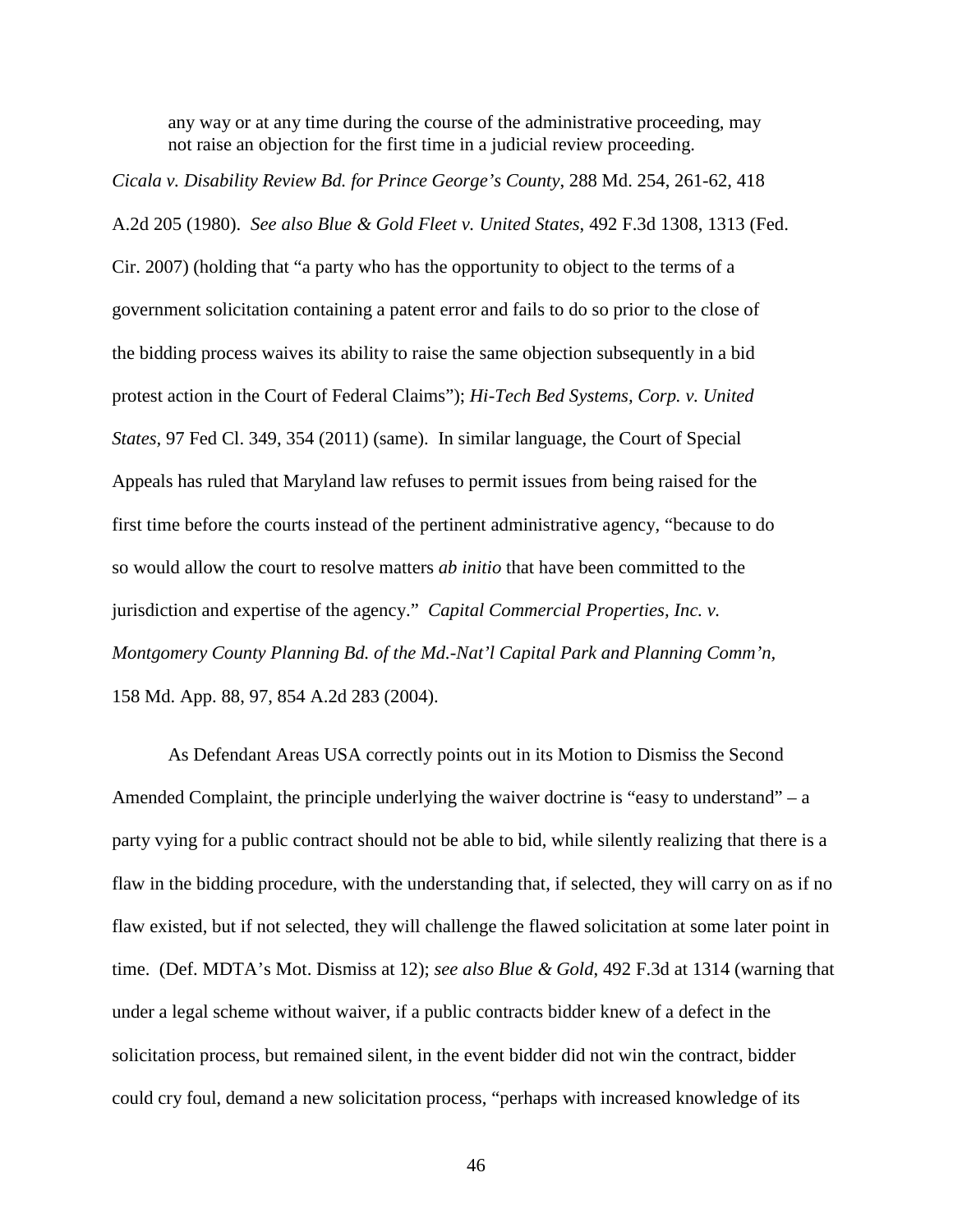competitors"). Losing bidders are not permitted a so-called "second bite at the apple" – another chance to win the contract – as a reward for sitting on their hands and failing to raise their rights in a timely fashion. As the Court of Special Appeals has said:

we do not believe that a disgruntled bidder, however meritorious his claim, can knowingly appear before the [BPW], give no indication of an intention to pursue a remedy under [a statutory provision], submit the merits of his claim to the Board and lead it to believe that it may properly decide the issue, and then, after the Board has acted and the contract is about to be implemented, throw everything into a cocked hat by waiting more than six weeks and then pursuing an appeal . . . That kind of inaction constitutes at least an implied waiver.

*Kennedy Temporaries v. Comptroller of the Treasury,* 57 Md. App. 22, 43, 468 A.2d

1026 (1984).

In Plaintiff's view, because the House Committee on Ways and Means never received the report MDTA drafted for the Senate Budget and Taxation Committee and House Appropriations Committee, the House Committee on Ways and Means could neither review nor comment on the I-95 P3. In turn, the solicitation procedure was tainted, Md. Trans. Ann. Code §4-406(f) breached, and the resulting P3 agreement illegal. However, ample evidence from the record verifies that Plaintiff knew of MDTA's alleged failure to comply with the legislative review and comment prerequisite listed in the statute. Plaintiff repeatedly and inexplicably missed opportunities to air its grievances, letting them pass by without so much as a word of protest about MDTA's failure to comply with the "review and comment" condition necessary under §4- 406(f).

As of January 24, 2012, Plaintiff received "a copy of the report and presentation that MDTA provided to the Senate Budget and Taxation Committee and the House Appropriations Committee (but not to the House Committee on Ways and Means) on the award of the I-95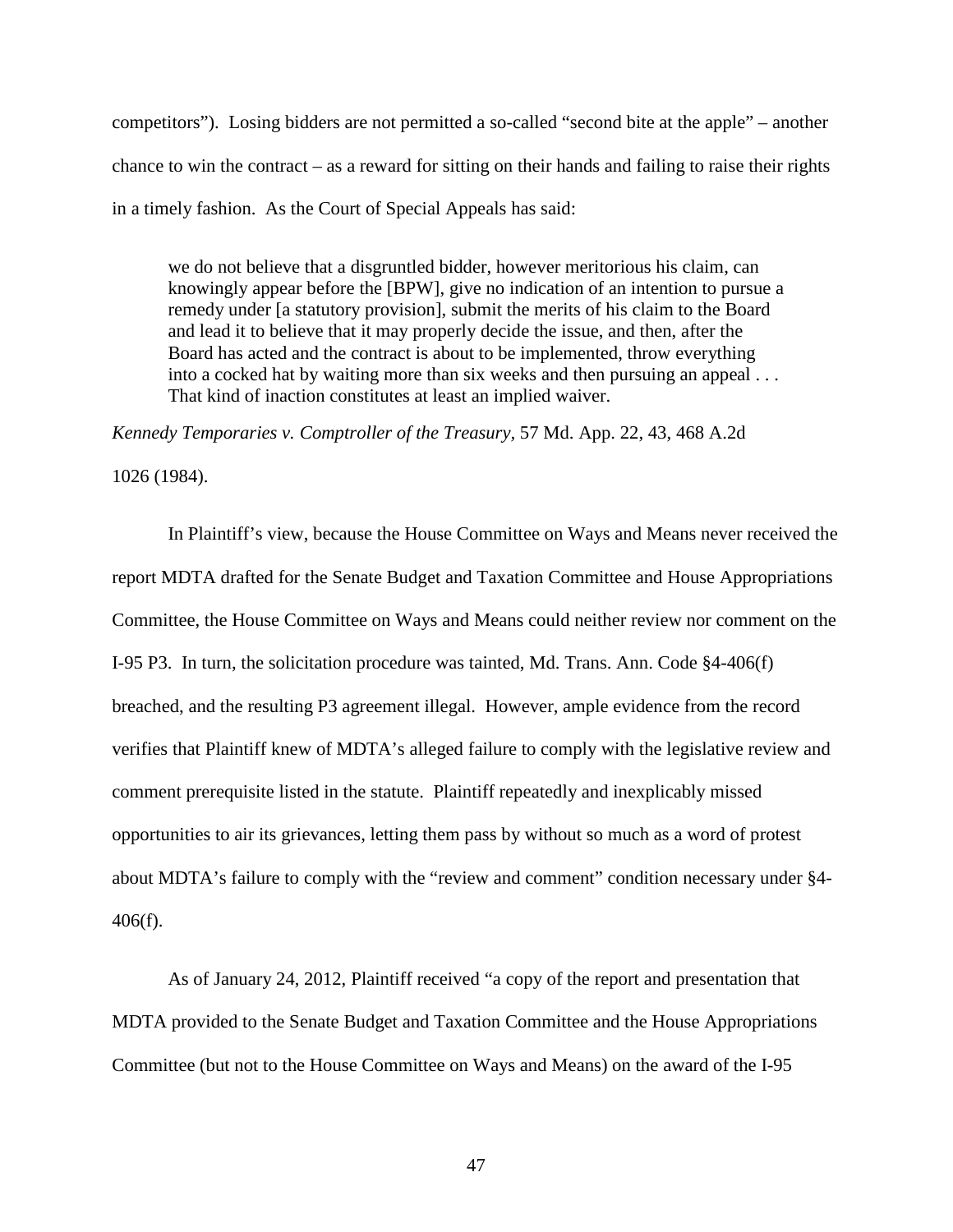P3. . . ." (Second Am. Compl.  $\P$  76, Ex. 13).<sup>[24](#page-47-0)</sup> Next, the House Appropriations Committee (on February 3, 2012) and the Senate Budget and Taxation Committee (on February 7, 2012) held public hearings. *Legislative Notice of Public-Private Partnership for I-95 Travel Plazas,*  Hearing Before H. Appropriations Comm., 2012 Leg., 431st Sess. (video file, 3:00:35–4:23:55) (Md. 2012), http://mgahouse.maryland.gov/House/Catalog/catalogs/default.aspx#default.aspx? state=vM2cISJECJW1oKv50FIs&\_suid=513; *Legislative Notice of Public-Private Partnership for I-95 Travel Plazas,* Hearing Before S. Budget and Taxation Comm., 2012 Leg., 431st Sess. (audio file, 2:27:00–2:44:00) (Md. 2012), http://mlis.state.md.us/mgaweb/senatecmtaudio.aspx. Plaintiff was represented and in fact testified before both committees. *Legislative Notice of Public-Private Partnership for I-95 Travel Plazas,* Hearing Before H. Appropriations Comm., 2012 Leg., 431st Sess. (video file, 4:00:05–4:23:55) (Md. 2012), http://mgahouse.maryland.gov/ House/Catalog/catalogs/default.aspx#default.aspx?state=vM2cISJECJW1oKv50FIs&\_suid=513; Legislative Notice of Public-Private Partnership for I-95 Travel Plazas, Hearing Before S. Budget and Taxation Comm., 2012 Leg., 431st Sess. (audio file, 2:44:10–2:55:20 ) (Md. 2012), http://mlis.state.md.us/mgaweb/ senatecmtaudio.aspx. Still, Plaintiff remained silent, voicing no concern over the lack of involvement from the House Committee on Ways and Means or MDTA's failing to notify the Ways and Means Committee.

Continuing with this trend, Plaintiff's official bid protest, filed on January 30, 2012 by Plaintiff's counsel, sketches out the two grounds why the decision to award the P3 to Areas

<span id="page-47-0"></span><sup>&</sup>lt;sup>24</sup> As Areas USA observes, MDTA's report on the I-95 P3 award made it quite clear that only two legislative committees had been informed of the award and therefore only two would be reviewing and commenting on the report. The cover page bears the title: "A Report to the Maryland General Assembly Senate Budget and Taxation Committee and House Appropriations Committee Regarding Public-Private Partnership for the I-95 Travel Plazas Description of the Proposed Lease and Concession Agreement January 2012." Any mention of the House Ways and Means Committee is absent. (Def. Areas USA's Reply Mem. at 6) *(citing* Second Am. Compl. Ex. 13).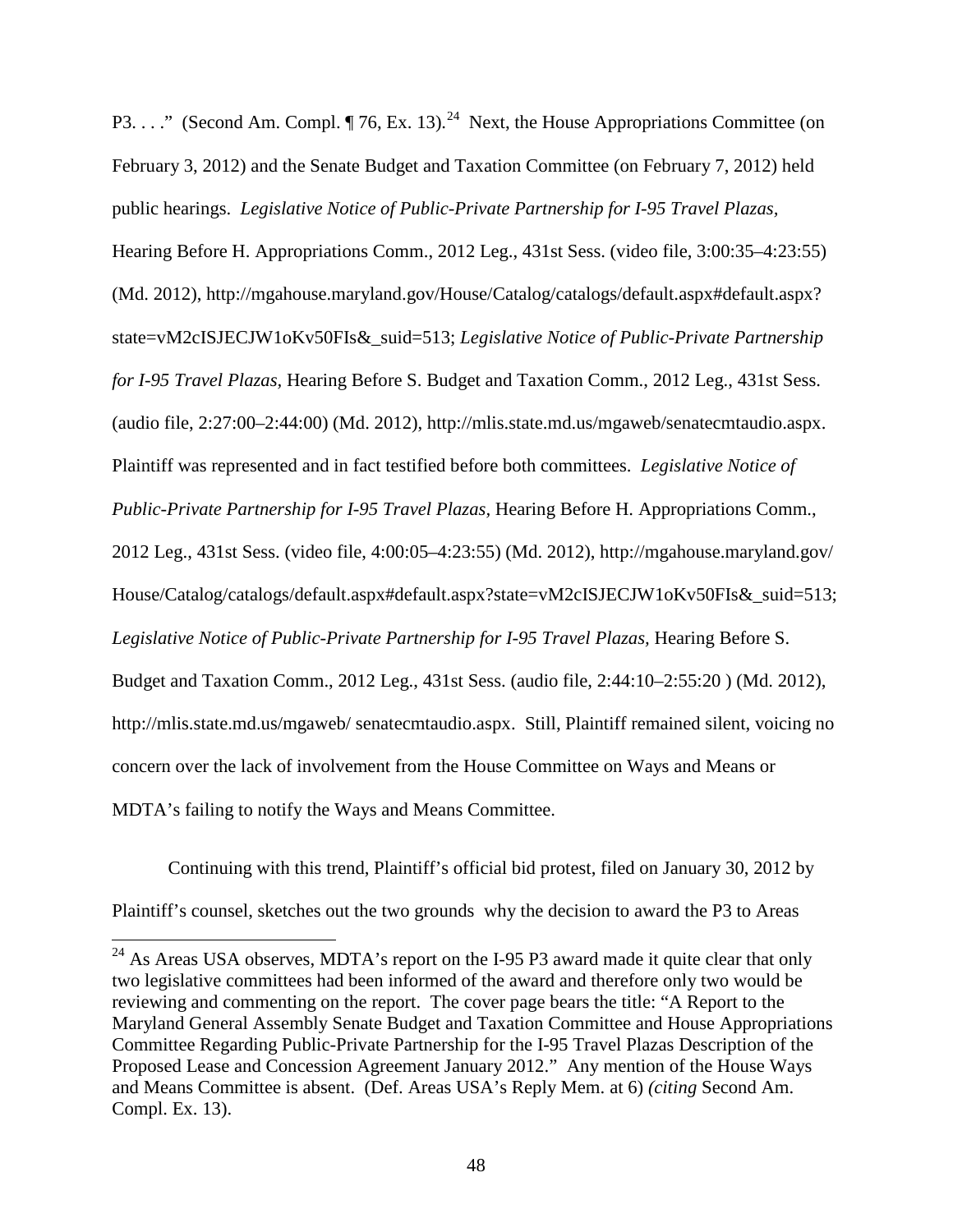USA should be declared null and void. First, "MDTA deprived [Plaintiff] of its right to negotiate and/or modify its Proposal." (Second Am. Compl. Ex. 17 at 4.) Additionally, "MDTA failed to indicate in the I-95 P3 RFP the relative importance of its evaluation factors." *Id*. Notably absent from this ten page document, however, is any allusion to the failure of the House Ways and Means Committee to exercise its "review and comment" capability as one of the reasons supporting the bid protest. Importantly, even when Plaintiff "specifically reserves the right to submit additional bid protests . . . on any grounds," Plaintiff foresees such supplemental claims resulting from its being "provided the opportunity to review the relevant MDTA documents and [being] debriefed" on the selection method by MDTA. *Id.* at 2. There is no consideration, or even a passing mention, of a potential bid protest being founded upon the lack of a "review and comment" period for the House Ways and Means Committee, despite the fact that Plaintiff evidently knew that only the Senate Budget and Taxation Committee and House Appropriations Committee had been informed of the I-95 P3 agreement award.

On February 22, 2012, the BPW held a first meeting on the topic of the I-95 P3 award, at which the President and CEO of Host, Tom Fricke, laid out Host's general concerns. (Def. MDTA's Mot. Dismiss, Ex. 1 at  $A-61-A-69$ .)<sup>25</sup> None of them included non-compliance with §4-406(f), even after Transportation Secretary Beverley Swaim-Staley reported that the P3

<span id="page-48-0"></span> $25$  The hearings that took place before the BPW were initially cited by Plaintiff in its Second Amended Complaint. *See, e.g.*, Second Am. Compl. Ex. 8, 9 (extracts of the February 22, 2012 and March 7, 2012 hearings respectively). However, in its exhibits, Plaintiff only included selected parts of the transcripts from the hearings. A complete examination of the transcripts reveals a better overall understanding of the context of the situation. Surely, Plaintiff could not have expected this Court to ignore the balance of the transcript when adjudicating this case. The cite to the actual document in its entirety, as opposed to Plaintiff's incomplete version of the exhibit or the document within the State Defendant's Motion to Dismiss, is: *I-95 Travel Plazas Public Private Partnership,* Hearing Before the Board of Public Works, 431st Sess. 116-24 (Md. 2012) (February 22, 2012; 10:28 AM), http://www.bpw.state.md.us/static\_files/ Meetings/Archives/2012/Transcript/2012%20Feb%2022%20Transcript.pdf.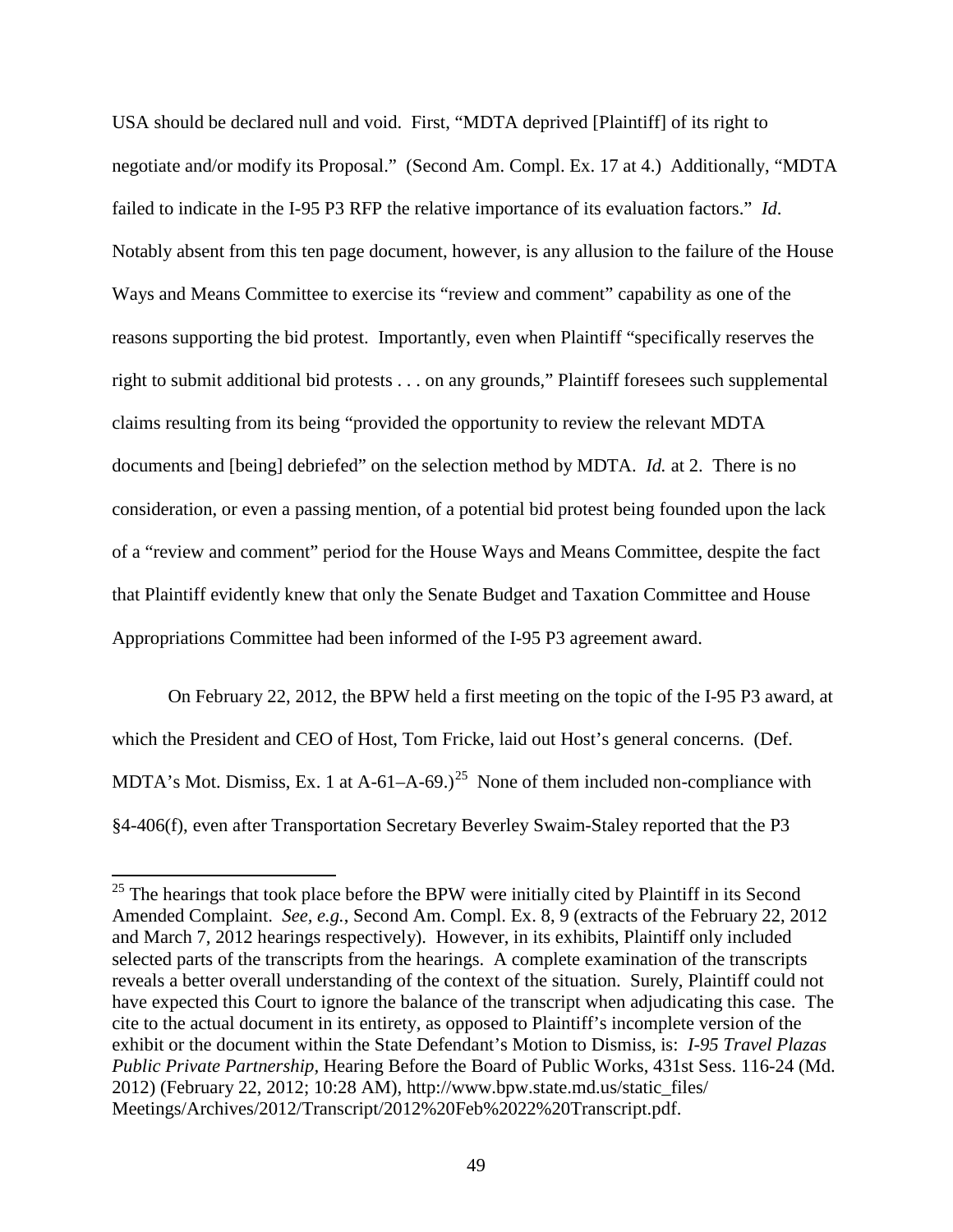proposal had gone through "hearings before the [Senate] Budget and Taxation Committee and the [House] Appropriations Committee."[26](#page-49-0) *I-95 Travel Plazas Public Private Partnership,*  Hearing Before the Board of Public Works, 431st Sess. 73 (Md. 2012) (February 22, 2012; 10:28 AM),

http://www.bpw.state.md.us/static\_files/Meetings/Archives/2012/Transcript/2012%20Feb%2022 %20Transcript.pdf. At the second meeting, which took place on March 7, 2012, Plaintiff's counsel communicated Plaintiff's objections to the BPW. *I-95 Travel Plazas Public Private Partnership*, Hearing Before the Board of Public Works, 431st Sess. 50-61 (Md. 2012) (March 7, 2012; 10:30 AM), http://www.bpw.state.md.us/static\_files/Meetings/Archives/

2012/Transcript/2012%20Mar%207%20Transcript.pdf. Yet again, a contention from Plaintiff that the P3 awarded to Areas USA should be voided or restarted because of non-compliance with Md. Trans. Ann. Code §4-406(f) is nowhere to be found. *Id*. In short, Plaintiff had multiple opportunities when it could have disputed the I-95 P3 agreement award before the responsible administrative agencies. Plaintiff did not do so.<sup>[27](#page-49-1)</sup> In the words of the Court of Special Appeals: "[t]hat kind of inaction constitutes at least an implied waiver." *Kennedy Temporaries,* 57 Md. App. at 43.

Plaintiff now stands before the Court as "[a] party who knows or should have known that an administrative agency has committed an error, and who, despite an opportunity to do so,

<span id="page-49-0"></span> $26$  Secretary Swaim-Staley also confirmed that MDTA "received no complaints about the process throughout the six months that [MDTA] went through it." *I-95 Travel Plazas Public Private Partnership,* Hearing Before the Board of Public Works, 431st Sess. 73 (Md. 2012) (February 22, 2012; 10:28 AM), http://www.bpw.state.md.us/static\_files/Meetings/Archives/2012/Transcript/ 2012%20Feb%2022%20Transcript.pdf.

<span id="page-49-1"></span> $^{27}$  Instead, Host waited until the Second Amended Complaint on June 1, 2012 (Second Am. Compl. ¶ 79), filed nearly three months after BPW approved the P3 agreement with Areas. (Def. Areas USA's Reply Mem. at 5.)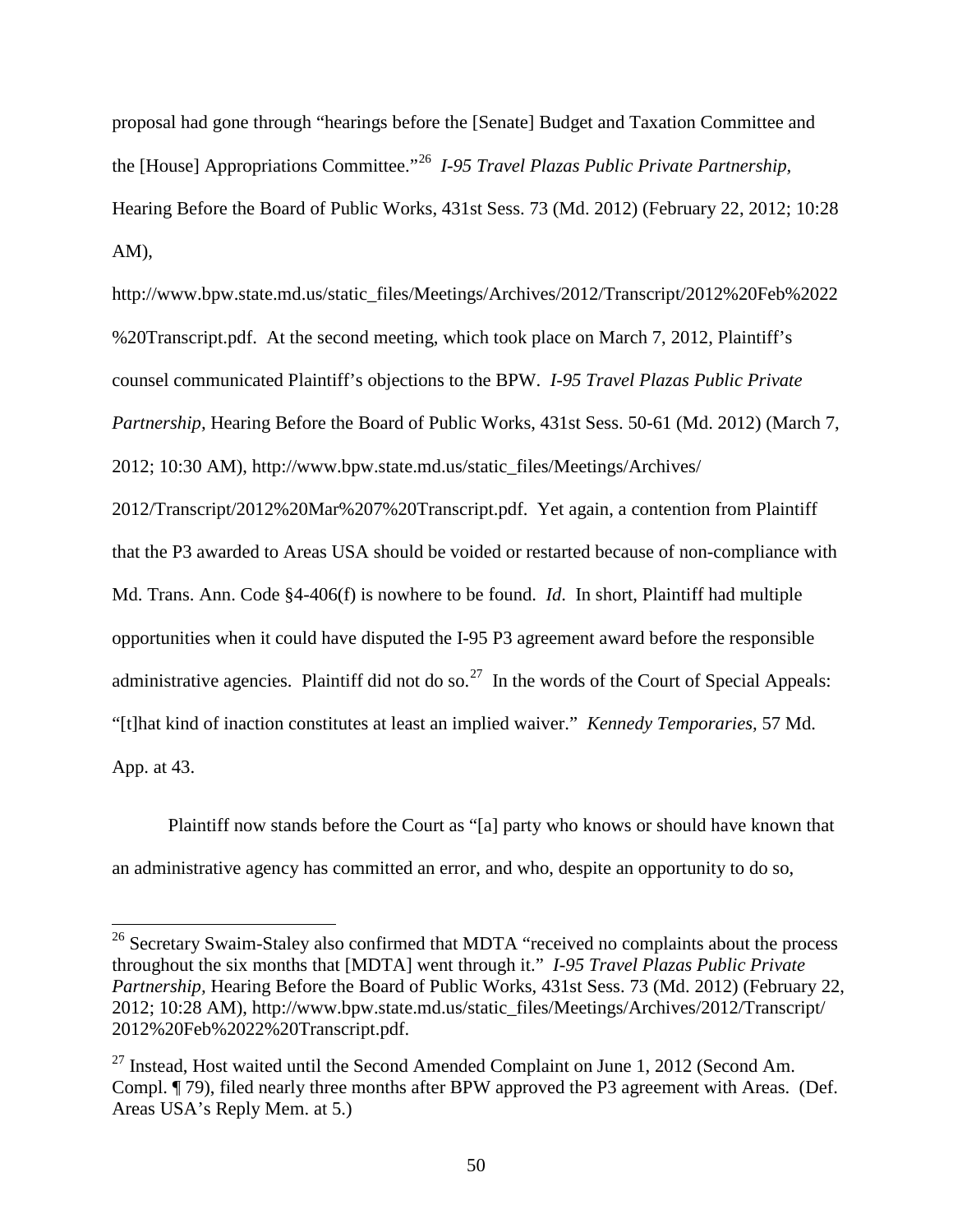fail[ed] to object in any way or at any time during the course of the administrative proceeding. . . ." *Cicala*, 288 Md. at 261-62. Stated differently, Host's position is akin to "a party who ha[d] the opportunity to object to the terms of a government solicitation containing a patent error and fail[ed] to do so prior to the close of the bidding process." *Blue & Gold*, 492 F.3d at 1313. This Court sees no reason to deviate from the persuasive precedent of the United States Court of Appeals for the Federal Circuit, and accordingly, will follow the blueprint set by *Blue & Gold,* which it views as analogous to the Court of Appeals' decision in *Cicala,* applied to the public contracts context. By not raising the issue earlier in the process, Plaintiff has waived its right to claim that the P3 agreement is void or unenforceable due to non-compliance with Md. Trans. Ann. Code §4-406(f). Therefore, even if this Court were to rule that the violation of the letter of Md. Trans. Ann. Code §4-406(f)'s review and comment provisions could be grounds for finding the I-95 P3 agreement void and unenforceable, the cause of action would nonetheless have to be dismissed with prejudice.

# **IV. REMEDIES**

Plaintiff has pled four remedies for the causes of action in this case. This Court has determined that none of the causes of action survive scrutiny after being tested under Co-Defendants' Motion to Dismiss.For this reason, the Court likewise holds that none of the Counts constitute appropriate remedies. Counts I, II, III, and V must be dismissed with prejudice.

# **A. Declaratory Judgment Is Not Appropriate**

In Count I, Plaintiff pleads for a declaratory judgment and asks this court to declare the contract awarded to Areas USA in the instant case "void." (Second Am. Compl*.* ¶ 129.I.) A declaratory judgment is an appropriate remedy only where the parties present to the court a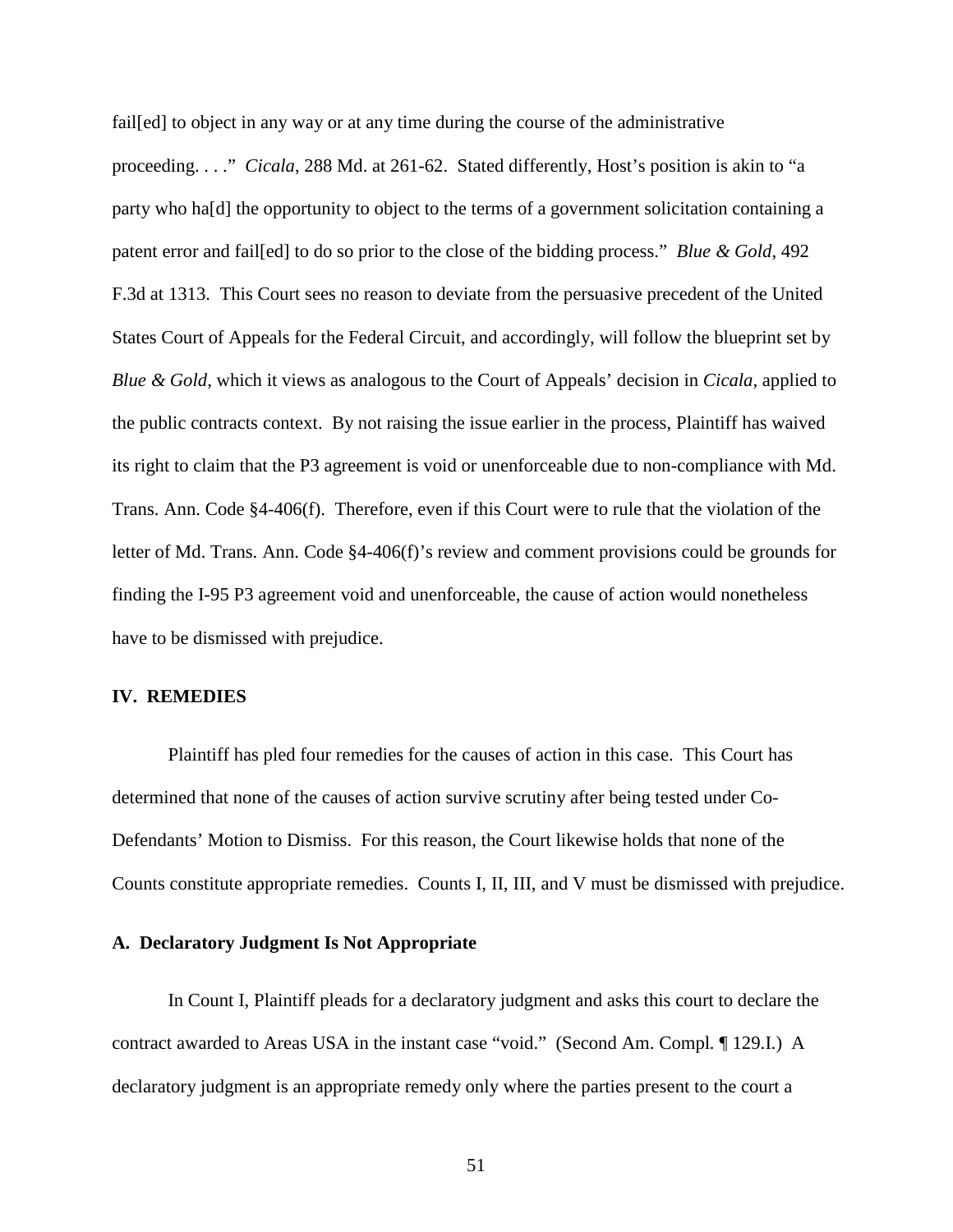"justiciable controversy." *Secure Fin. Serv. v. Popular Leasing USA, Inc.*, 391 Md. 274, 280- 281, 892 A.2d 571 (2006); *Boyds Civic Assoc. v. Montgomery County Council*, 309 Md. 683, 689, 526 A.2d 598 (1987). *See also* Md. Courts & Judicial Proceedings Code Ann. §3-409  $(2012)$  (detailing circumstances when declaratory judgment relief may be appropriate – e.g., when an "actual controversy exists between contending parties," "antagonistic claims are present between the parties," or one party challenges an opposing party's "legal relation, status, right, or privilege"); *Polakoff v. Hampton*, 148 Md. App. 13, 25, 810 A.2d 1029 (2002) (citing the statute). In turn, a justiciable controversy exists where parties assert "adverse claims upon a state of facts." *Boyds*, 309 Md. at 690 (italics in the original). Writing for the Court of Appeals in *Converge Servs. Group, LLC v. Curran*, Judge Harrell explained that rationale behind the Maryland Uniform Declaratory Judgments Act, which gives courts the discretionary power to grant declaratory judgment relief, is to "settle and afford relief from uncertainty and insecurity with respect to rights, status, and other legal relations." 383 Md. 462, 478, 860 A.2d 871 (2004) *(citing* Md. Courts & Judicial Proceedings Code Ann. §§ 3-402, 3-409 (2012)); *see also Carroll County Ethics Comm'n v. Lennon*, 119 Md. App. 49, 58, 703 A.2d 1338 (1998) ("Declaratory relief . . . is a 'remedy for the determination of a justiciable controversy where the plaintiff is in doubt as to his legal rights.' ") (citations omitted).

In this case, there are no factual disputes between the parties. All agree that, first, MDTA recommended, and second, BPW approved the I-95 P3 lease agreement with Areas USA. This agreement permits Areas USA to refurbish and manage two travel plazas on the John F. Kennedy Memorial Highway stretch of I-95 for the next 35 years, starting in September 2012. Plaintiff also sought this lease, albeit unsuccessfully. *See supra* Part I.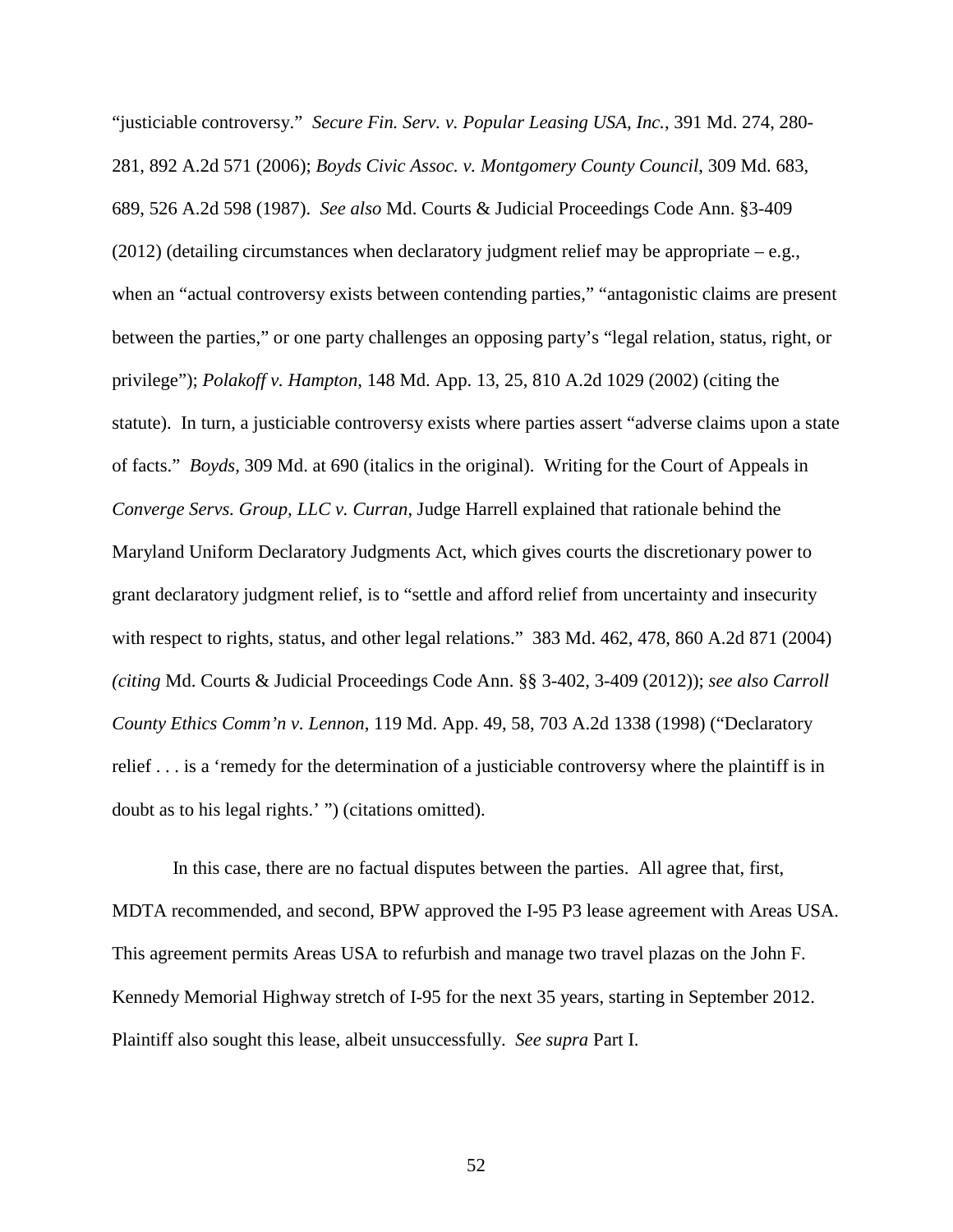The obstacle to Plaintiff's claim, however, is the plain fact that, for most of the issues in this case, a justiciable controversy no longer exists. Because the law supporting the majority of the causes of action has been found inapplicable, no competing claims contesting the law can lie. Without a controversy over which to preside and adjudicate, it is impossible for this Court to declare whether the alleged State agency conduct is illegal or contrary to law. Plaintiff has *sua sponte* abandoned the argument that the award of the P3 agreement to Areas is illegal and the resulting contract void because it did not comply with Maryland General Procurement Law thereby nullifying its allegations under Parts III.B–C, E–F. Plaintiffs now acknowledge that Maryland General Procurement Law in fact does not apply, as the P3 RFP's language made clear from the beginning. This Court has determined that the regulations Plaintiff maintains Defendants needed to comply with, cited in Part III.D, are inapplicable concerning the P3 bidding and award process here. Neither was Defendants' conduct determined to be arbitrary, capricious, or non-rational, as Plaintiffs maintained. *See supra* Part III.G. Without adverse legal claims on common factual grounds, declaratory judgment is inappropriate.

In the area where a justiciable controversy may still survive (whether the awarded I-95 P3 agreement is void or unenforceable because it was concluded in contravention of Md. Trans. Ann. Code  $\S$  4-406(f)), this Court simply does not have the requisite authority to rule on the case, much less grant any sort of relief. This Court acknowledges that declaring a "legal provision . . . valid (or invalid)" is an appropriate subject for a declaratory judgment. *Christ v. Md. Dep't of Natural Res.*, 335 Md. 427, 435, 644 A.2d 34 (1994) *(quoting East v. Gilchrist*, 293 Md. 453, 461 n. 3, 445 A.2d 343 (1982)). Nevertheless, a Court cannot leap headlong into according declaratory judgment relief – or any type of relief for that matter – when it does not lawfully have the power to resolve a controversy in the first place. As discussed in Part III.H.2.i *supra,*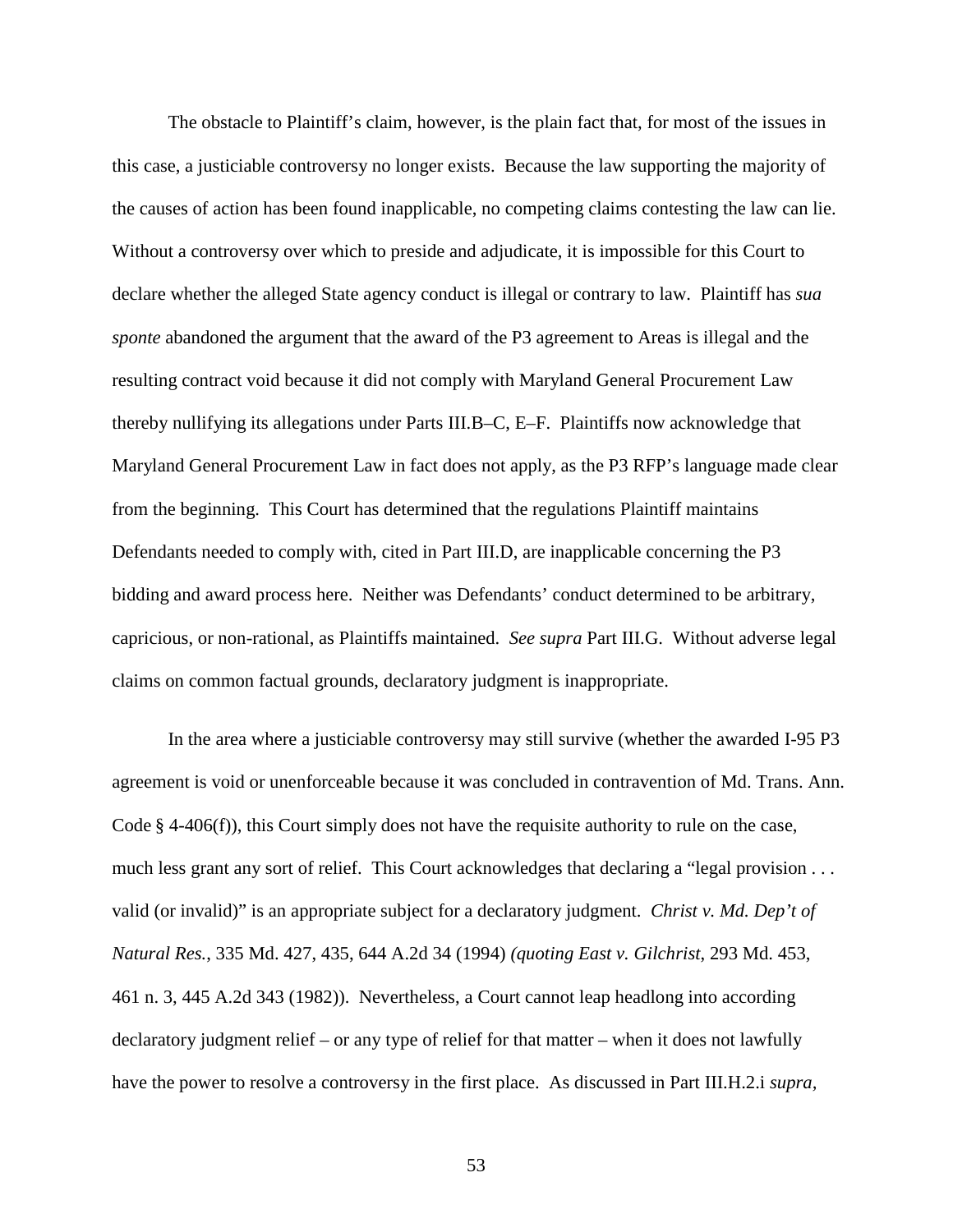this Court does not possess the authority to pass judgment on the enforceability of the I-95 P3 agreement as per the cause of action centering on the noncompliance with Md. Trans. Ann. Code § 4-406(f)). It follows that declaratory judgment is inappropriate. Therefore, Count I is unavailable as a remedy because no causes of action survive to permit this Court to grant declaratory relief. Count I is dismissed with prejudice.

# **B. Injunction Is Not Appropriate**

In Count V, Plaintiff alleges MDTA "conducted an illegal procurement" process and requests the Court issue an injunction in regard to three matters:

> (1) "enjoin all Defendants from proceeding under the contract with Areas for the I-95 P3,"

(2) declare the contract void,

(3) and enjoin Defendants when re-conducting the procurement process to conduct it in "full compliance with lawful solicitation."

(Second Am. Compl. ¶¶ 145-49.)

An injunction comes under a court's discretionary equitable powers. *See, e.g., Annapolis* 

*Professional Firefighters Local 1926, IAFF v. City of Annapolis,* 100 Md. App. 714, 727, 642

A.2d 889 (1994); *Tyler v. Sec'y of State*, 230 Md. 18, 20, 185 A.2d 385 (1962); *Fox v. Ewers*,

195 Md. 650, 650, 75 A.2d 357 (1950). The Court of Appeals has framed this equitable

weighing in this language:

An injunction is a writ framed according to the circumstances of the case commanding an act which the court regards as essential to justice, or restraining an act which it esteems contrary to equity and good conscience. Thus, injunctive relief is a preventative and protective remedy, *aimed at future acts,* and is not intended to redress past wrongs.

*Davidson v. Seneca Crossing Section II Homeowner's Ass'n*, 187 Md. App. 601, 613-614,

979 A.2d 260 (2009) *(quoting El Bey v. Moorish Science Temple of America*, 362 Md.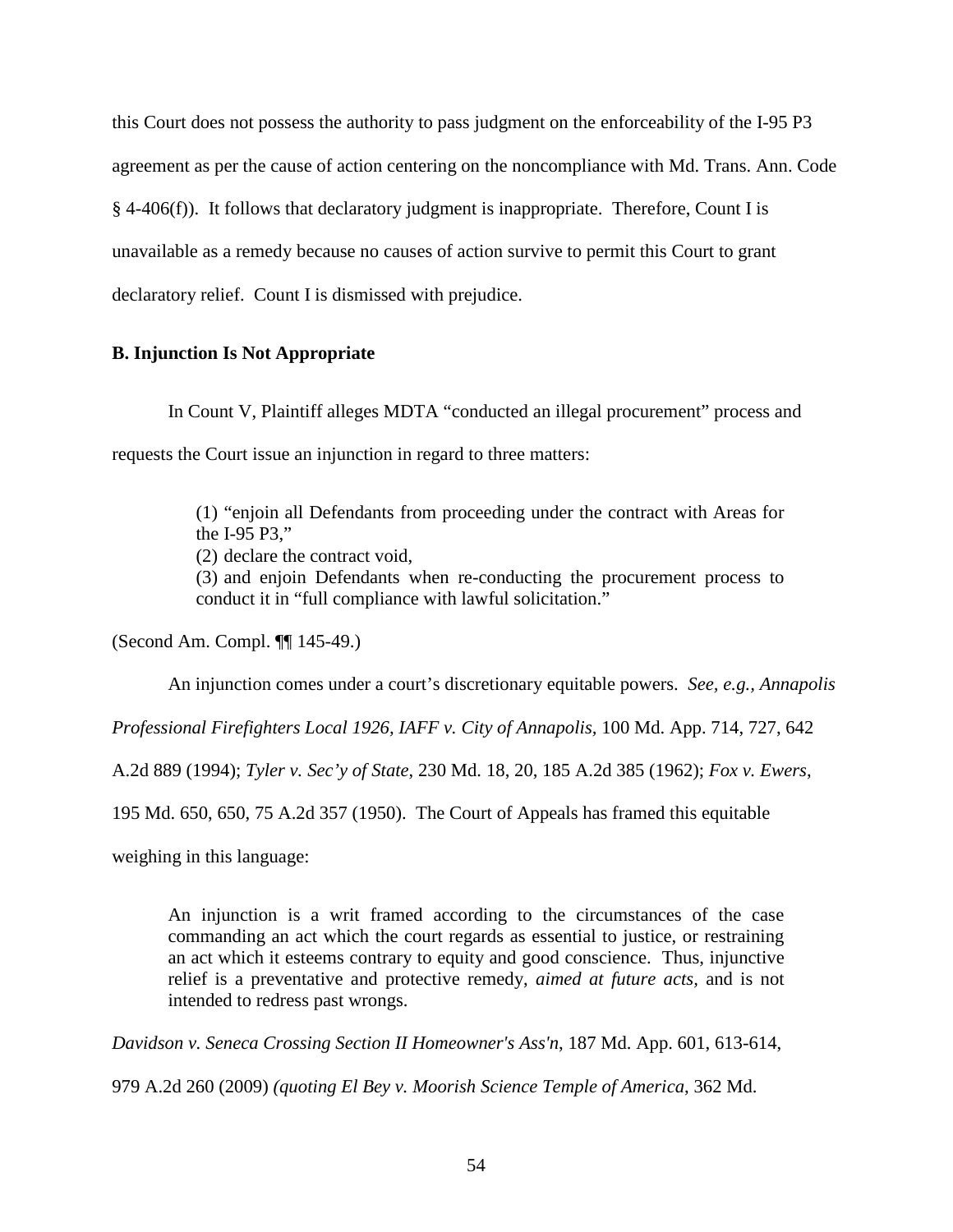339, 353-54, 765 A.2d 132 (2001)) (emphasis in original). Injunctions are not to be issued liberally. Rather, they should be granted "only when intervention is essential to effectually protect property or other rights . . . against irreparable injuries." *Id.* at 354 *(citing Coster v. Dep't of Pers.*, 36 Md. App. 523, 525-26, 373 A.2d 1287 (1977)). A key factor in issuing an injunction is the nature of the injury – this type of relief shall not be awarded, "unless it is apparent that irremediable injury will result." *Id*. If a court is not convinced that the injury described is truly irreparable, an injunction is an impermissible remedy. *Id*.

At this stage in the proceedings, pursuant to motions to dismiss, this Court asks whether it is possible for Plaintiff's Second Amended Complaint to sustain a plea for injunctive relief. In other words, is injunctive relief within this Court's discretionary powers assuming all well-pled allegations are true? This Court finds that Plaintiff has not pled sufficient grounds for enjoining Defendants with going forward with the I-95 P3 contract.

Plaintiff pleas for injunctive relief to prevent MDTA and Areas USA from going forward with the I-95 P3 project and contract. As said, a line of precedent has held that an injunction is appropriate for "future acts," and *not* for "past wrongs." The pled injunctive relief in this case targets past events that have already occurred – namely, a contract awarded over eight months ago. MDTA recommended that Areas USA be awarded the I-95 P3 project contract on January 23, 2012 and informed Plaintiff of its decision January 24, 2012. (Second Am. Compl. ¶ 73 & Ex. 12.) BPW the approved the award to Areas USA on March 7, 2012. In the meantime, Plaintiff had successfully moved for a temporary restraining order in the Circuit Court for Montgomery County, which was dissolved shortly thereafter to allow the I-95 P3 agreement to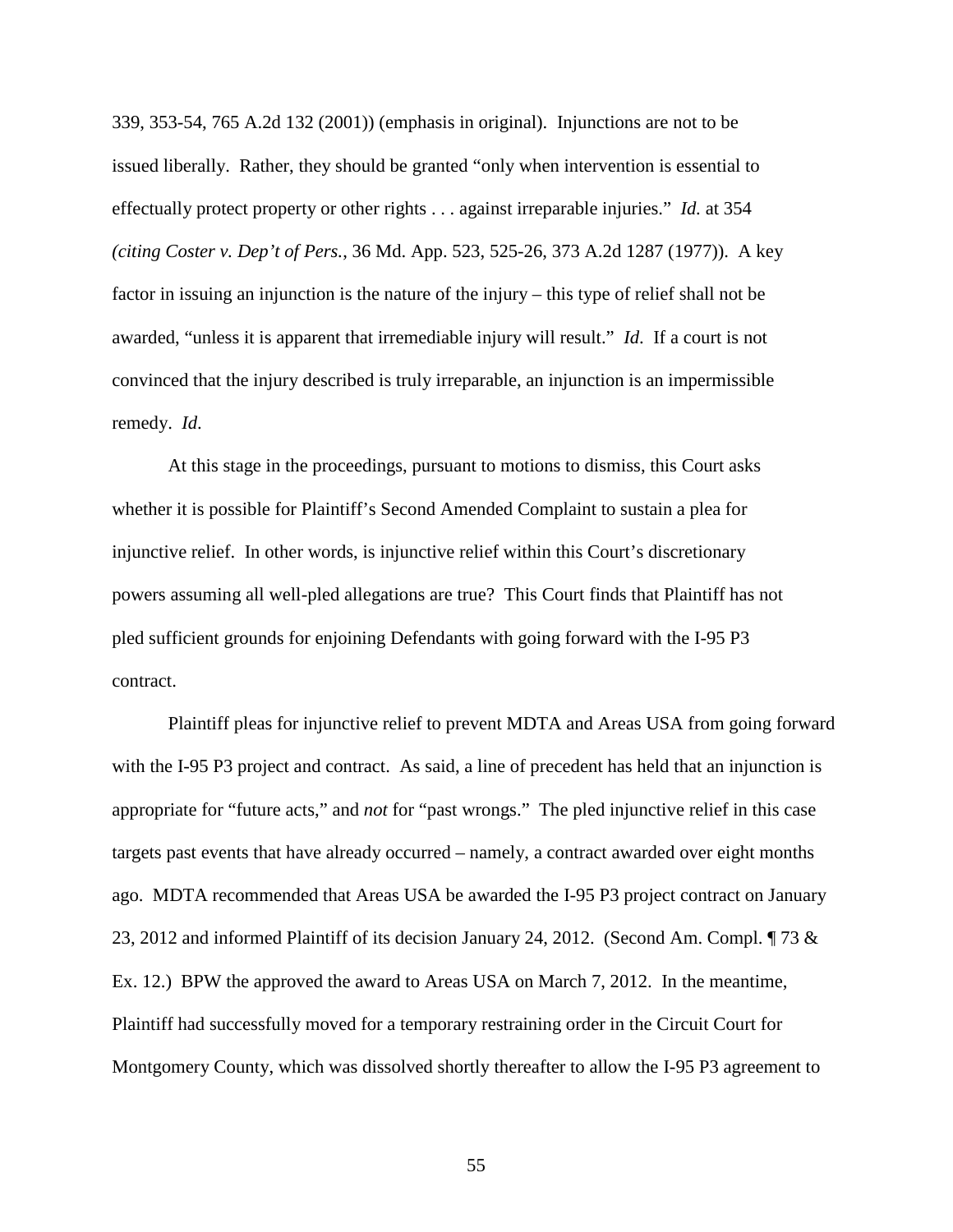continue. *Id.* This Court refuses to ignore a clear line of precedent concluding that injunction is only appropriate for future acts. The contract award and approval is a completed event, months in the past. Accordingly, an injunction issued by this Court is not appropriate to prevent MDTA and Areas USA from going forward with the I-95 P3 project.

Plaintiff's second plea does not present appropriate grounds for injunctive relief for similar reasons. Therefore, Plaintiff's plea to enjoin and void the contract focuses on a past wrong and is ill-suited for injunctive relief. This arm's length transaction has been negotiated, executed, and approved for over eight months. Injunction is, again, not an appropriate remedy.

Plaintiff's third request is to enjoin Defendants when re-conducting the procurement process to conduct it in "full compliance with lawful solicitation." (Second Am. Compl.  $\P$ [145-49.) As has been stated by this Court repeatedly throughout this opinion, the I-95 P3 agreement at issue did not involve a procurement. No violations of the procurement process have occurred here. This Court will not issue an injunction to prevent an illegal procurement law process in the future when there has been no violation of Maryland General Procurement Law at present. This is the purpose of the Maryland General Procurement Law. Injunction is not an appropriate remedy.

Count V, in all its aspects, is dismissed with prejudice.

# **C. Writ of Mandamus Is Inapplicable**

In Count II, Plaintiff requests this Court issue a writ of mandamus to void the I-95 P3 contract. (Second Am. Compl. ¶ 134.) Count II also requests that, "if the I-95 P3 is re-procured, order MDTA to conduct" the re-procurement process "in accordance with the provisions of proper law*." Id.* The requested writ is a remedy at law. *District Heights v. County Comm'rs of*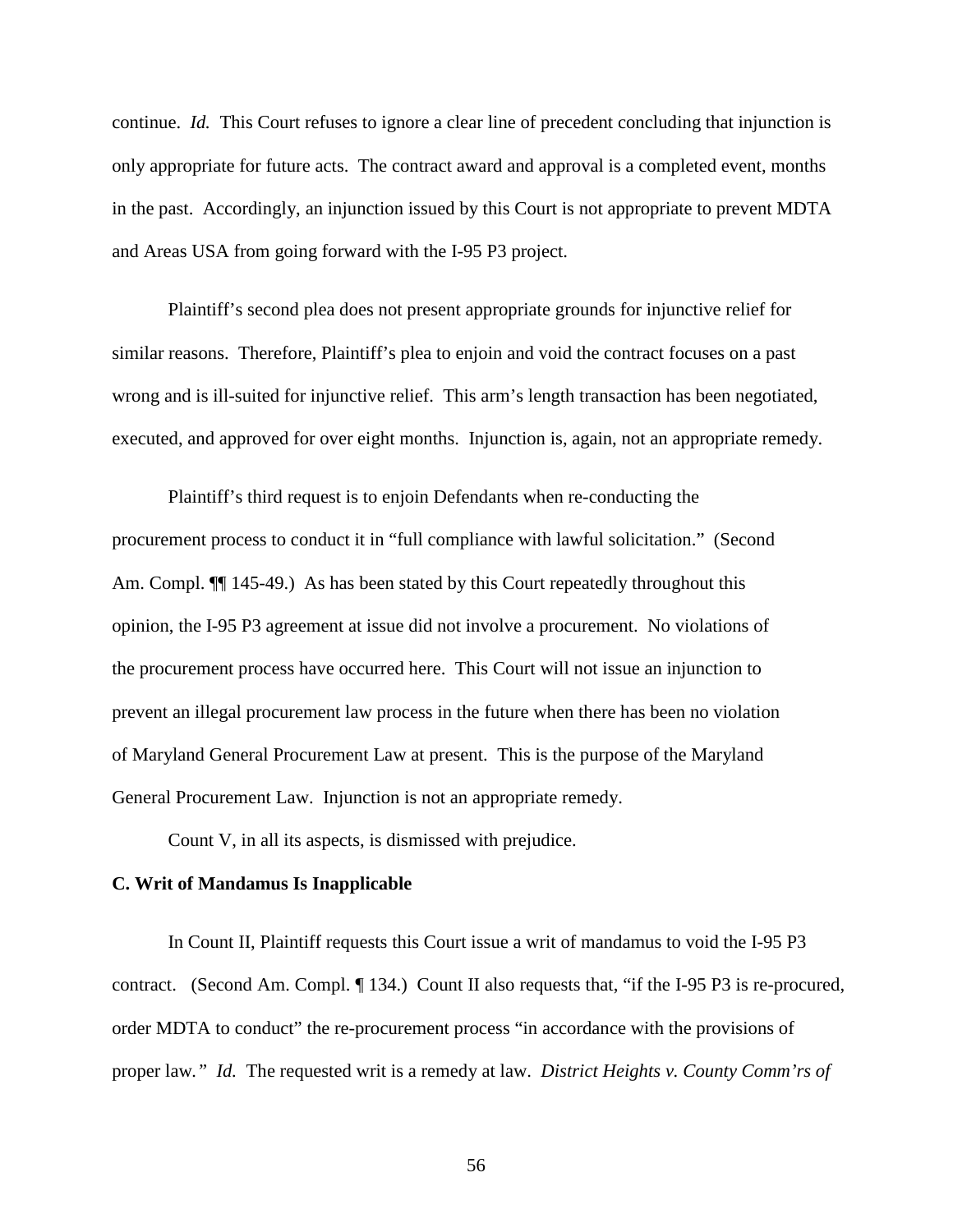*Prince George's County*, 210 Md. 142, 146, 122 A.2d 489 (1956); *see also Hess Constr. Co. v. Bd. of Educ.*, 102 Md. App. 736, 743, 651 A.2d 446 (1995) ("At common law the pleading and practice in mandamus proceedings were very tedious and technical."). The remedy is codified at Md. Rule § 15-701 (2012). *Accord O'Brien v. Bd. of License Comm'rs*, 199 Md. App. 563, 578- 579 & 579 n. 14, 23 A.3d 323 (2011).

A writ of mandamus seeks "the defendant to perform immediately the duty sought to be enforced." Md. Rule § 15-701(e)(1) (2012). The statute's emphasis on requesting performance underscores the writ's legal nature as a demand for performance. 52 *Am. Jur. 2d* Mandamus § 124 (2012) (describing the writ as one to "compel"); *State Dep't of Health v. Walker*, 238 Md. 512, 522-523, 209 A.2d 555 (1965) (applying the writ of mandamus to compel an administrative agency to accept an application, where the agency had refused to, because even though the agency had discretion, it had acted arbitrarily); *Legg v. Mayor of Annapolis*, 42 Md. 203, 203 (1875) ("Mandamus is a writ commanding the performance of some act or duty therein specified."); *Marbury v. Madison*, 5 U.S. 137, 168-69 (1803) (discussing the writ's legal origin and nature as a writ to compel action).

Plaintiff comes to this Court for a writ of mandamus to void an action, an already awarded contract. Thus Plaintiff's request is not a request to compel performance, the appropriate use of a writ of mandamus. Because a writ of mandamus is inappropriate for voiding a contract, this remedy is dismissed with prejudice. *See Philip Morris, Inc. v. Angeletti*, 358 Md. 689, 707 & n. 5, 752 A.2d 200 (2000) (comparing a writ of mandamus — ". . . a prerogative writ, containing a command in the King's name, issuing from the Court of King's Bench, directed to persons, corporations or inferior courts [. . .] requiring them to do a certain specific act, as being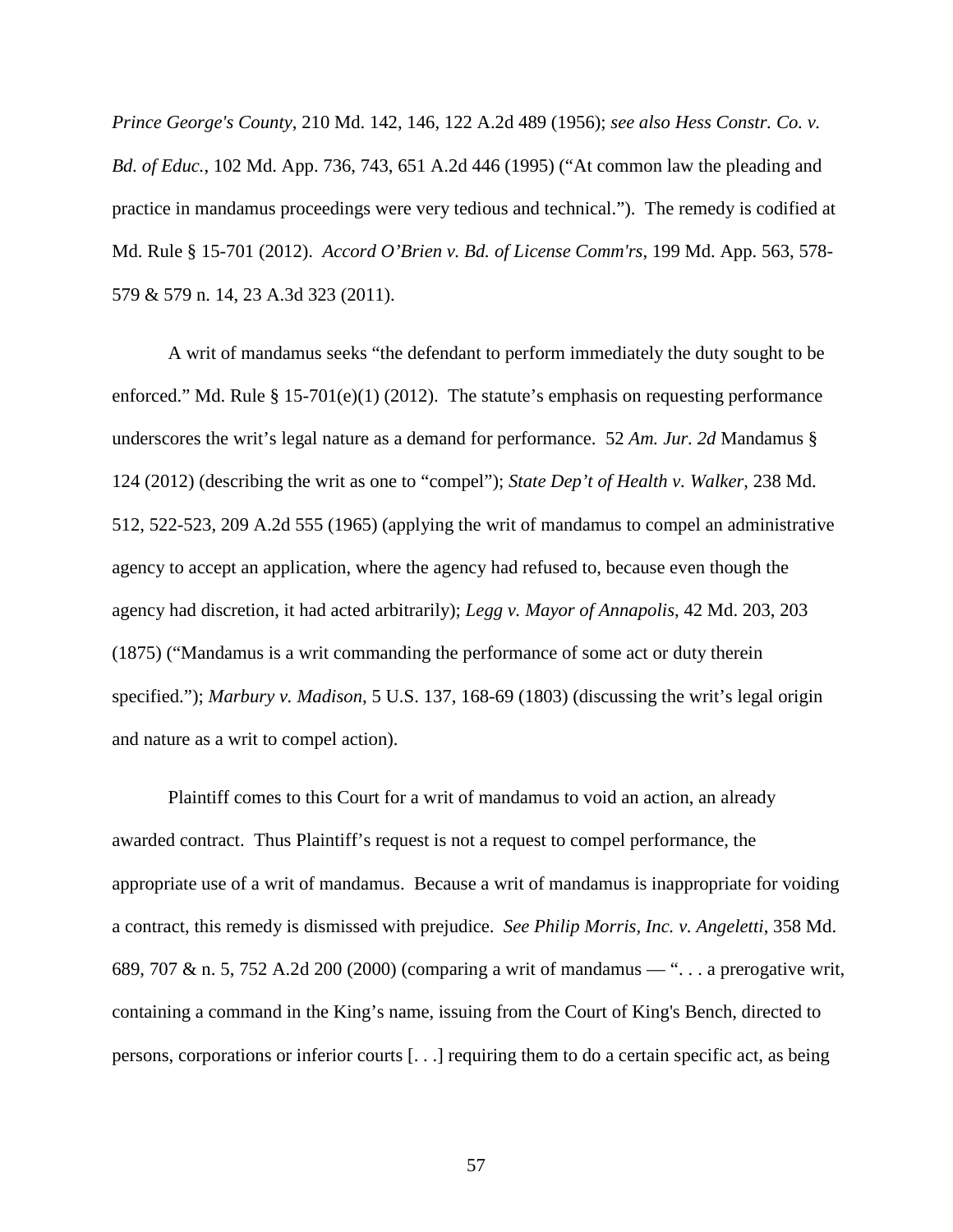the duty of their office.  $\dots$ " — with a writ of prohibition — " $\dots$  a writ issuing to a party commanding that party to *cease* from performing a particular act, duty, or function.")

Furthermore Plaintiff asks for a writ of mandamus—first assuming MDTA's contract with Areas USA is declared void, and second "if" MDTA restarts a P3 bidding process for the same contract—the Court should issue a writ now to ensure this process is conducted under "proper law." This prospective request presents a number of problems. It is prospective, because the pleading asks for a remedy applicable in the future assuming two speculative possibilities come to pass. Upon this premature request, a writ of mandamus cannot issue. *District Heights*, 210 Md. at 147 ("The appellants anticipate, because the County Commissioners have refused to assess the sum estimated and reported in the year 1861, they will refuse to assess that which might be estimated and reported in the year 1862, and pray a mandamus to compel the appellees to do an act which they had not refused to do. . . . [T]his court cannot act upon such presumptions."); *Legg*, 42 Md. at 203 ("As a preventive remedy simply, [the writ of mandamus] is never used."). In conclusion the remedy of the writ of mandamus is not applicable, and so Count II is dismissed with prejudice.

### **D. Writ of Administrative Mandamus Is Inapplicable**

The writ of administrative mandamus was first codified in 2006 at MD. RULE § 7-401 et. seq. (2012). *See Talbot County*, 415 Md. at 394. This statutory writ applies to "judicial review of a quasi-judicial order or action of an administrative agency. Md. Rule § 7-401(a) (2012); *accord Talbot County*, 415 Md. at 394; *O'Brien*, 199 Md. App. at 578 n. 13. This statutory writ applies to "judicial review of a quasi-judicial order or action of an administrative agency. Md. Rule § 7-401(a) (2012); *see also Talbot County*, 415 Md. at 394. For a writ of administrative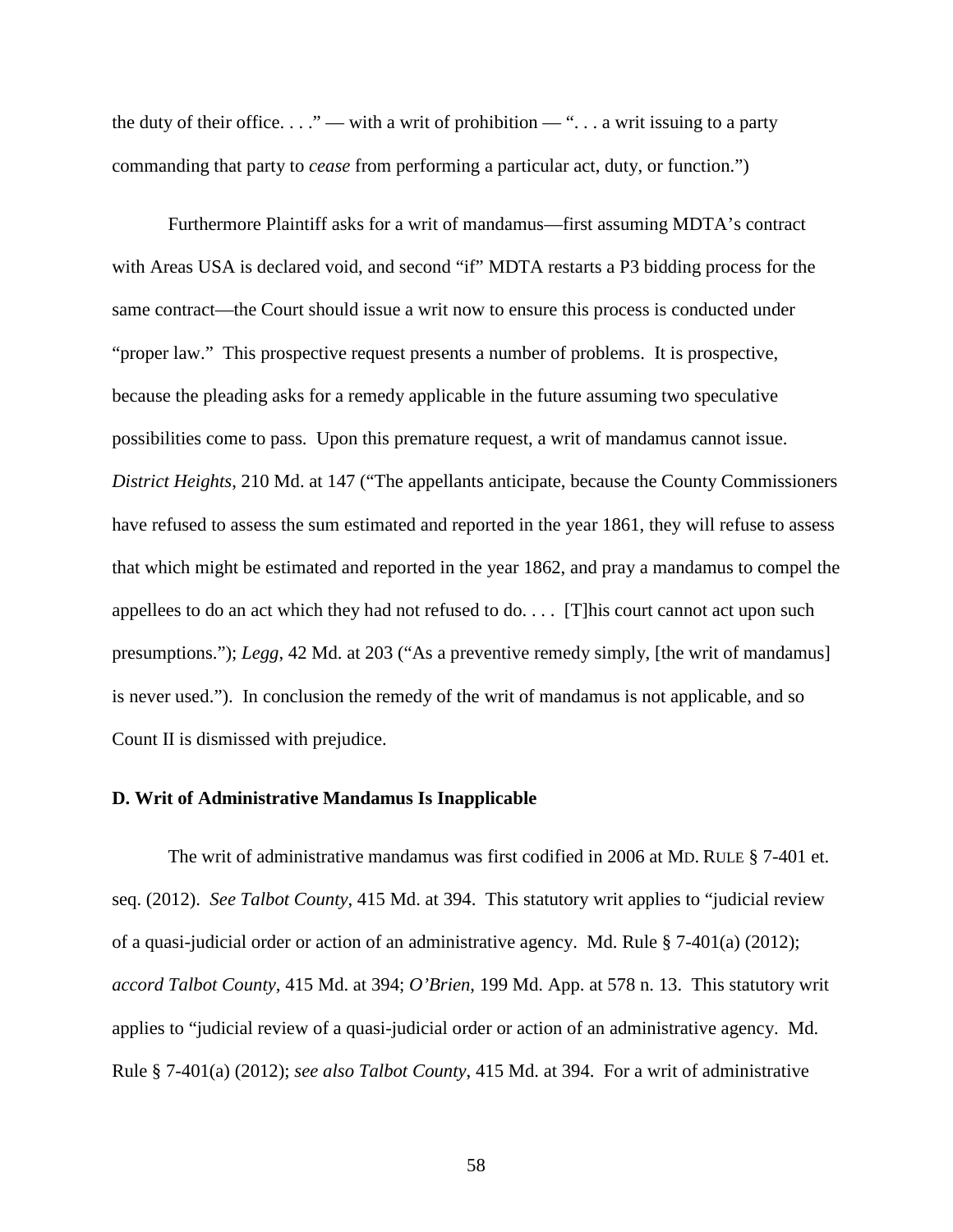mandamus to lie, the underlining agency action must involve "administrative adjudication" also called quasi-judicial action. *Id.* at 394 ("quasi-judicial action is synonymous with administrative adjudication") (citation omitted).

MDTA's I-95 P3 process was quasi-legislative conduct, as previously discussed. *See supra* Part II.D. An administrative mandamus does not apply to this quasi-legislative administrative action, but only to quasi-judicial, administrative adjudication. Therefore Count III is dismissed with prejudice.

# **V. CONCLUSION**

This Court finds that nowhere in Plaintiff's various causes of action has Plaintiff stated a viable claim upon which this Court can accord relief. This Court GRANTS Defendants' Motions and dismisses with prejudice Counts I, II, III & V in their entirety. Count IV has been previously dismissed.

It is so ORDERED on this  $5<sup>th</sup>$  day of November, 2012.

JUDGE AUDREY J.S. CARRION Case No.: 24-C-12-001507

\_\_\_\_\_\_\_\_\_\_\_\_\_\_\_\_\_\_\_\_\_\_\_\_\_\_\_\_\_\_\_\_

CC: John Anthony Wolf, Esquire Ober, Kaler, Grimes & Shriver, P.A. 100 Light Street Baltimore, Maryland 21202 *Counsel for Plaintiff*

> Stanley Turk, Assistant Attorney General David Chaisson, Assistant Attorney General Melanie Mabanta, Assistant Attorney General